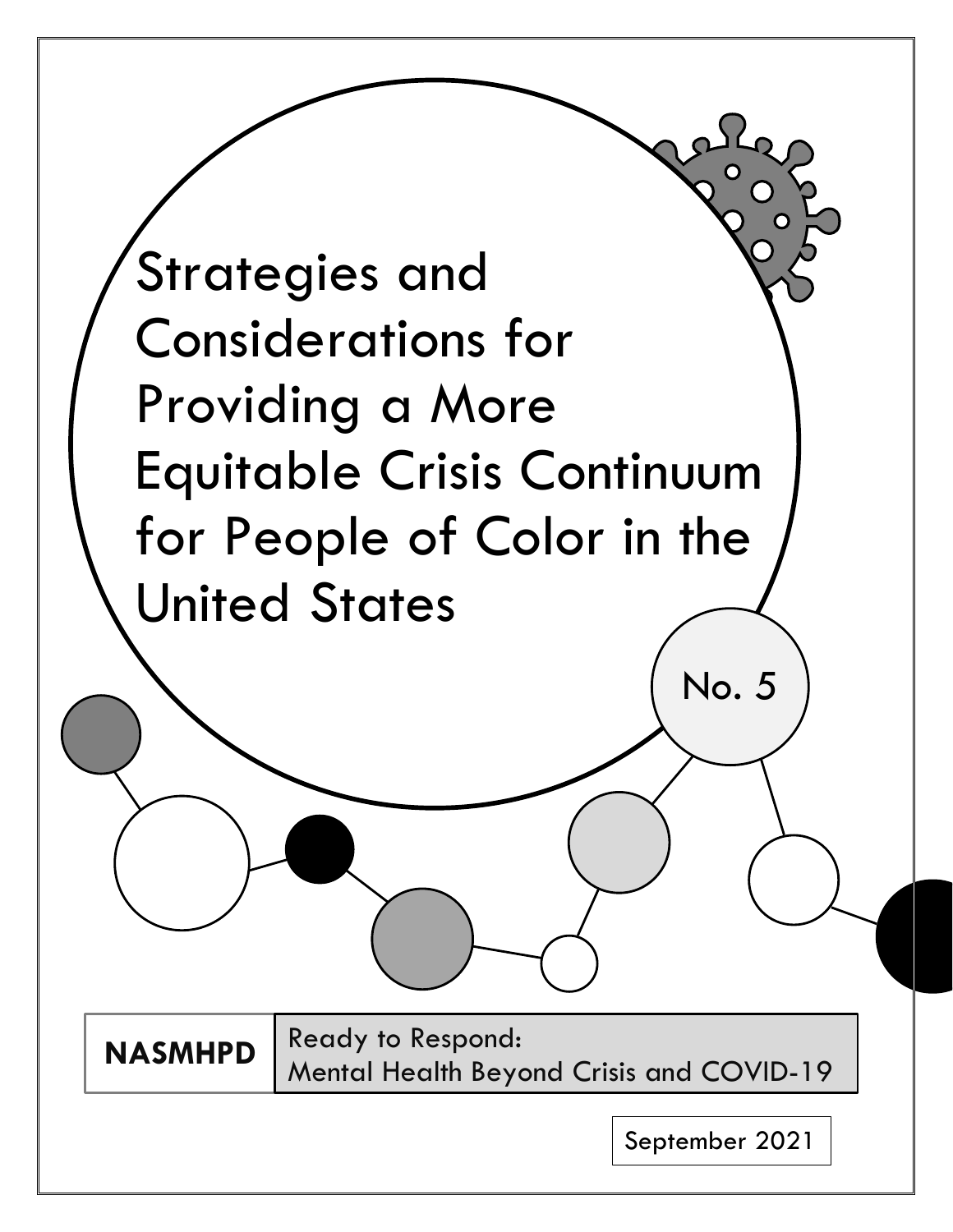# **Strategies and Considerations for Providing a More Equitable Crisis Continuum for People of Color in the United States**

## **Kristin A. Neylon M.A.**

Senior Project Associate National Association of State Mental Health Program Directors Research Institute, Inc. [kneylon@nri-inc.org](mailto:kneylon@nri-inc.org) 703-738-8174

*Cover Art by Malkah Pinals*

*Fifth in the 2021 Ready to Respond Series of Ten Technical Assistance Briefs focused on Beyond Beds, Reimagining a Sustainable and Robust Continuum of Psychiatric Care*



**National Association of State Mental Health Program Directors** [www.nasmhpd.org/content/tac-assessment-papers](http://www.nasmhpd.org/content/tac-assessment-papers)

**September 2021**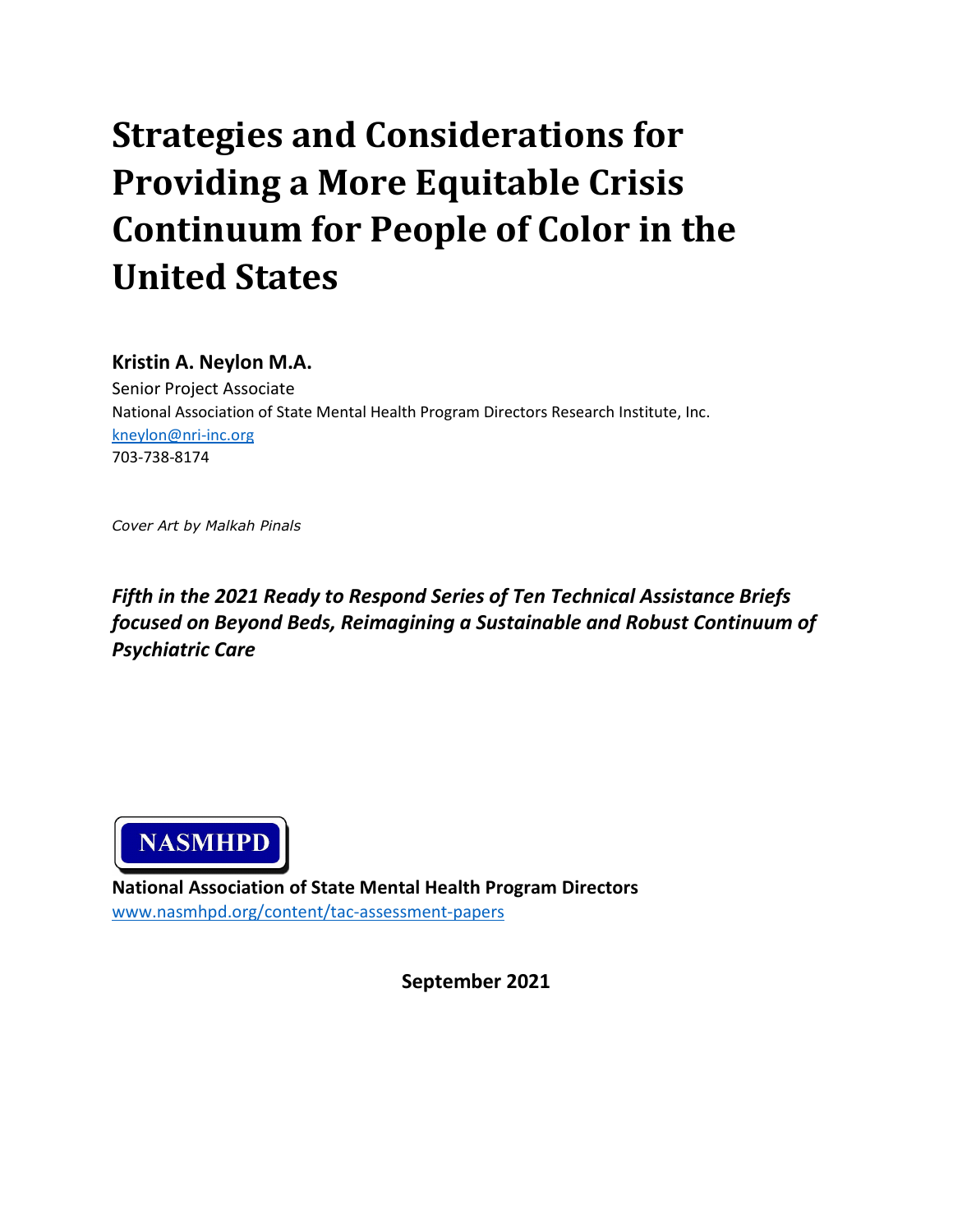## **Acknowledgements:**

The author would like to thank the following individuals for sharing invaluable insight and providing guidance about this important topic: Megan Lee, M.A., L.P.C. and Stephanie Sundberg, M.S.W., with the Colorado Office of Behavioral Health's Crisis Services; Matthew Canuteson, M.A., Shannon Cornwall, M.A., Darlene Ebron, Sara Riggins, L.M.S.W., and Talia Santiago with the New York State Office of Mental Health's Bureau of Cultural Competence; Elizabeth Padilla, Kyleen Zimber, Jon Collins, Ph.D., Lori Coyner, and Stephanie Jarem, M.A. with the Oregon Health Authority; Diane Marshall, Niambi Shakir, Shelley White, and Linda Vukelich with the Minnesota Department of Human Services; Gwendolyn Green, L.M.H.C., M.C.A.P., and Danielle Hewitt, L.M.H.C. with Tampa Crossroads; Bryan Carter, Ph.D. with Norton Children's Behavioral and Mental Health at the University of Louisville School of Medicine; Rev. Joel A. Bowman, Sr. L.C.S.W. Founding Pastor with the Temple of Faith Baptist Church in Louisville, Kentucky; Matthew Goldman, M.D., M.S with the San Francisco Department of Public Health and the University of California San Francisco; Wayne Lindstrom, Ph.D., RI International; Debra Pinals, M.D., Bryan Hepburn, M.D., Brian Sims, M.D., Aaron Walker, M.P.A., Leah Holmes-Bonilla, M.Ed., Christy Malik, M.S.W., and Nili Ezekiel with the National Association of State Mental Health Program Directors (NASMHPD); and Jennifer Bronson, Ph.D., Ted Lutterman, and Robert Shaw, M.A. with the NASMHPD Research Institute.

#### **Disclaimer:**

The views, opinions, content and positions expressed in this paper are those of the author and do not necessarily represent or reflect the official views, opinions, or policies of any governmental, academic, or other institution with whom the author is affiliated; nor does mention of trade names, commercial practices, or organizations imply endorsement by the U.S. government, any state government, academic or other institution.

#### **Recommended Citation:**

Neylon, K.A. (2021). *Strategies and considerations for providing a more equitable crisis continuum for people of color in the United States.* Technical Assistance Collaborative Paper No. 5. Alexandria, VA: National Association of State Mental Health Program Director

*This work was developed under Task 2.2 of NASMHPD's Technical Assistance Coalition contract/task order, HHSS283201200021I/HHS28342003T and funded by the Center for Mental Health Services/Substance Abuse and Mental Health Services Administration of the Department of Health and Human Services through the National Association of State Mental Health Program Directors.*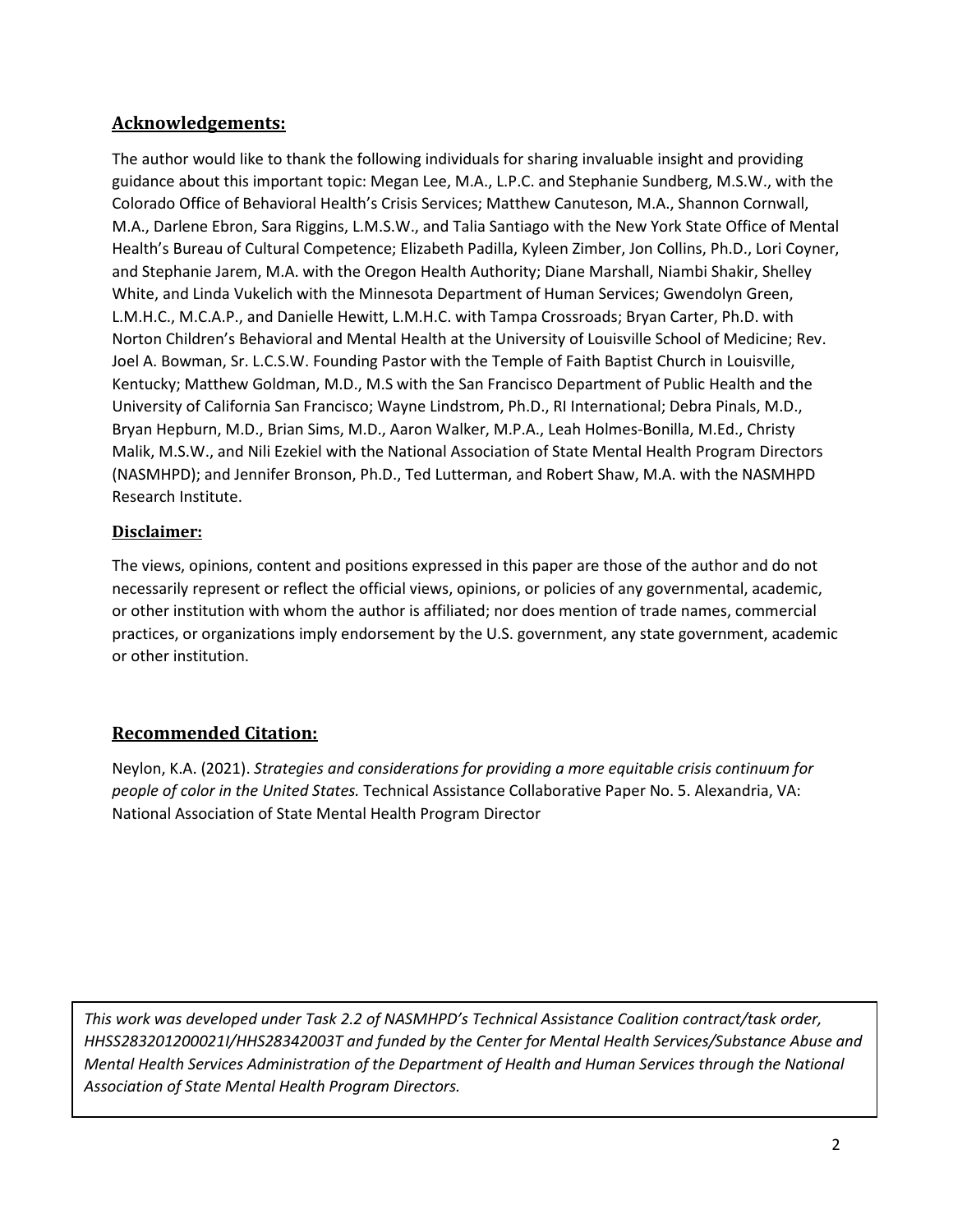#### **Abstract:**

In the U.S., racism affects all people of color and is an enduring, primary social determinant of racial inequities in population health and mental health.<sup>1</sup> The goal of this paper is to improve understanding about the roles race and racism play in an individual's social determinants of health, in particular the social determinants of healthcare access and quality, and social and community context, and how these affect the availability, accessibility, and quality of mental health crisis services. Based on a review of the literature and a series of interviews with leaders from SBHAs and providers, multiple strategies were identified to help SBHAs and providers create an equitable crisis continuum. Historic, structural racism and implicit bias have led to a lack of trust among people of color of systems that involve law enforcement and institutionalization, including the mental health crisis system. This distrust also contributes to increased stigma among communities of color. To begin to overcome these barriers and to create a more equitable and accessible crisis system, it is critical that SBHAs and providers partner with trusted community leaders (e.g., clergy in local churches) to both offer supportive services that improve social determinants of health and spread the word to build trust and engage more people of color into crisis care. To further build trust, SBHAs and providers can improve data collection and reporting processes to be more transparent and embark on quality improvement initiatives to identify strengths and weaknesses in the crisis system. While it is ideal for law enforcement to be removed from crisis response, it is often not feasible to eliminate their role completely, especially in areas with limited resources. Therefore, it is critical that law enforcement be trained in how to effectively respond to crises without the use of force, and how to divert individuals to appropriate levels of care. These strategies will help build trust with communities of color to reach out for help when they are most vulnerable. To make these changes and overcome decades, or centuries of institutional bias, it is critical to have leadership from the SBHA to self-reflect and identify opportunities for equity.

#### **Highlights:**

- Racism contributes to barriers to health and mental healthcare access and quality, which in turn affect the availability, accessibility, and quality of crisis services for People of Color.
- The police killings of unarmed Black men, the subsequent Black Lives Matter movement, and the alarming racial disparities brought to light by the COVID-19 pandemic have placed a spotlight on inequities and injustices toward People of Color in the U.S.
- Recent funding and programmatic opportunities, including American Rescue Plan funds and increases to SAMHSA's Community Services Mental Health Block Grant, as well as the upcoming implementation of 988 provide a unique chance for SBHAs and mental health crisis providers to address structural racism in their behavioral health crisis services systems.

#### **Recommendations for the Post-COVID-19 Future:**

- 1. Build trust with communities of color through transparent data collection and reporting; and meaningful engagement and relationship building with trusted community leaders; and the improved/reduced use of law enforcement in crisis response.
- 2. Address disparities by allowing providers to incorporate supportive services (e.g., housing and hygiene), and through a more representative and culturally competent workforce.
- 3. Provide leadership at SBHA through organizational priorities and contract language modifications that support equity.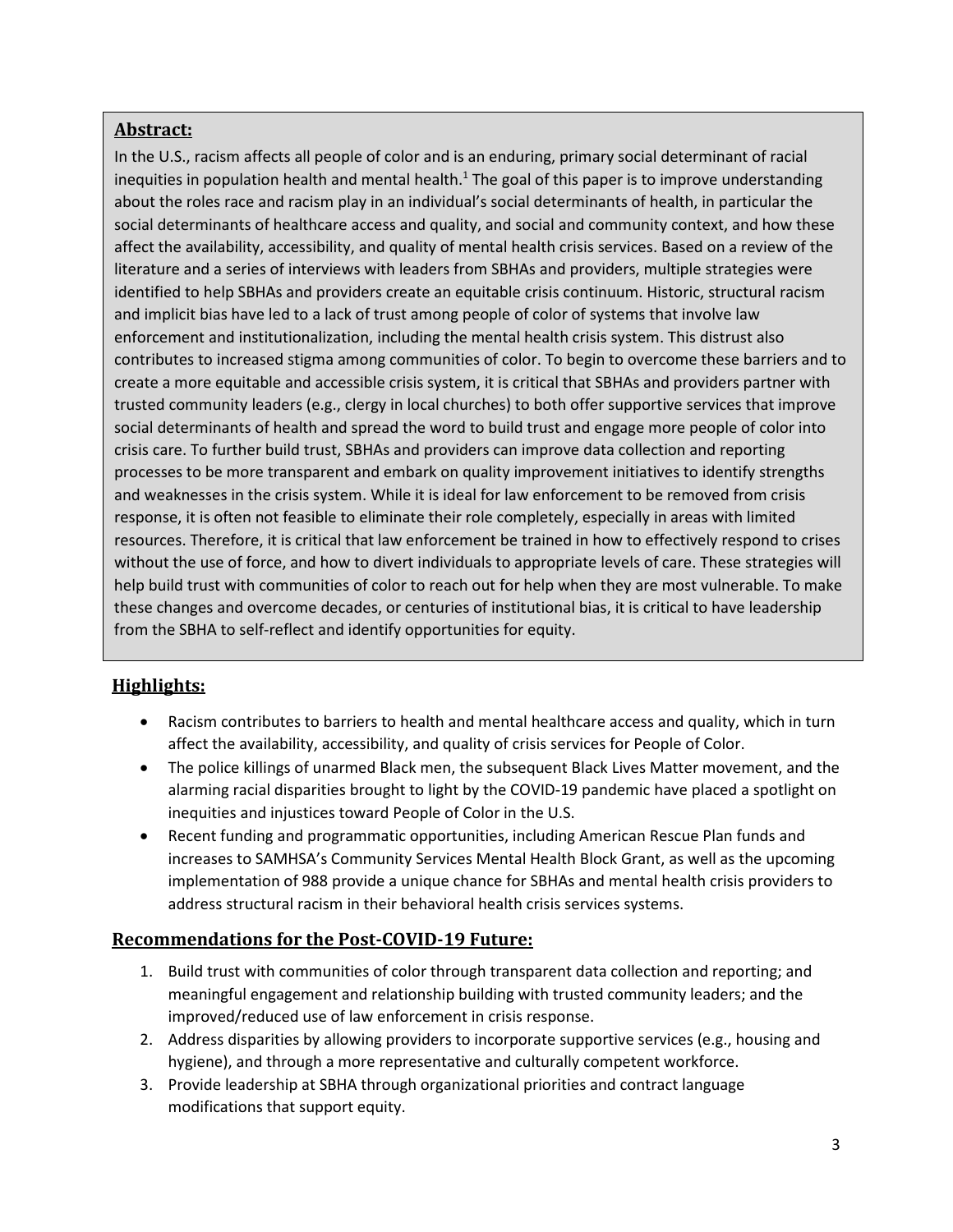In February 2020, the Substance Abuse and Mental Health Services Administration (SAMHSA)<br>released the *National Guidelines for Behavioral Health Crisis Care* (referred to from here on as the<br>"National Guidelines"), which o n February 2020, the Substance Abuse and Mental Health Services Administration (SAMHSA) released the *National Guidelines for Behavioral Health Crisis Care* (referred to from here on as the "*National Guidelines*"), which outline the necessary services and best practices to deliver an effective three essential services: 1) centralized crisis lines that assess a caller's needs and dispatch support, 2) mobile crisis teams dispatched as needed in the community, and 3) crisis receiving and stabilization facilities that are available to "anyone, anywhere, anytime."1 Ensuring each of these three components is available to "anyone, anywhere, anytime" is an admirable goal; however, as with many other system in the U.S. there is room for improvement in the public behavioral health system, and specifically the behavioral health crisis continuum, to address racial disparities to create a more equitable system for people of color. Current events and new funding and programmatic opportunities are aligning for state behavioral health authorities (SBHAs) and providers to make meaningful improvements to create a more equitable crisis service continuum for people of all races and ethnicities.

The goal of this paper is to improve understanding about the role race plays in an individual's social determinants of health, in particular the social determinants of healthcare access and quality, and social and community context. Given that these social determinants also interplay with the availability, accessibility, and quality of behavioral health crisis services, it is critical to unpack various issues, including race and structural barriers to improving care for all people. By fostering improved understanding of these issues, this paper aims to help SBHAs, policy makers, and providers identify strategies to overcome these barriers to provide a more equitable crisis continuum, and ultimately a more equitable behavioral health service system that better meets the needs of people of color in the U.S.

#### **Methodology**

A review of the literature was conducted to understand how race affects the availability, accessibility, and quality of behavioral health crisis systems. To ensure the most relevant and timely information is included, peer-reviewed journal articles, along with publications from national associations and news articles published within the last five years are referenced; however, several relevant studies and articles older than five years are included. Because this is such a timely and important topic, and news and research about racism in U.S. is updated daily, it is likely, though not the author's intent, that important research and news are excluded from this study.

In addition to a review of the literature, the author and colleagues from the National Association of State Mental Health Program Directors Research Institute (NRI) conducted a series of interviews during the summer of 2021 with a variety of behavioral health stakeholders, including representatives from SBHAs, state Medicaid agencies, universities, behavioral health providers, and African American/Black Christian clergy.

*Key Terms: Defining Race, Ethnicity, Racism, Equality, Equity, and Intersectionality* It is important to note that race and ethnicity are two separate but related social constructs. **Race** refers to an individual's physical characteristics (e.g., skin color, facial type), while **ethnicity** refers to common national, tribal, religious, linguistic, or cultural origins or backgrounds.<sup>2</sup>

There is consensus among scientists and researchers that race is a social, rather than biological, construct.3 Racism is defined as "a belief that race is a fundamental determinant of human traits and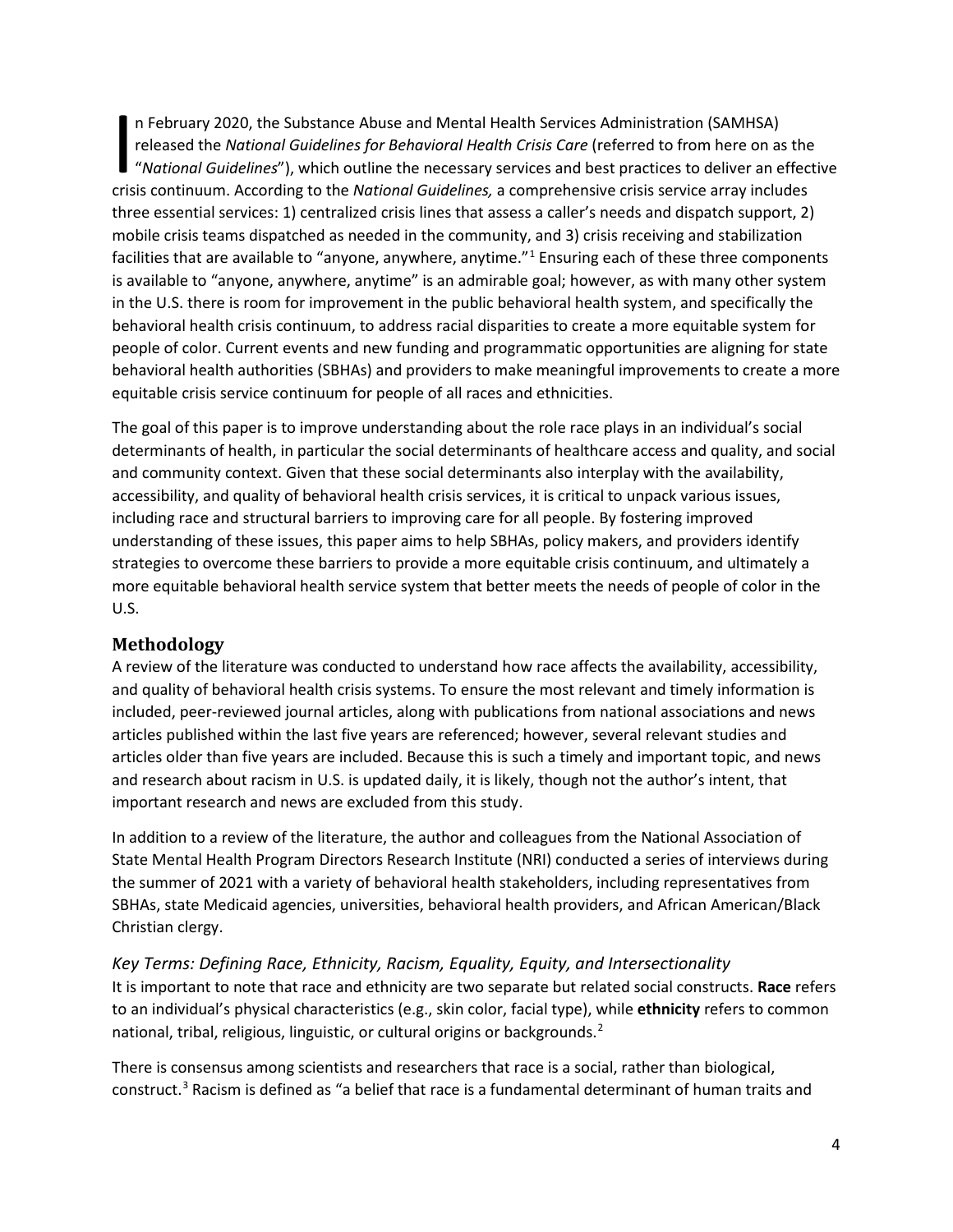capacity, and that racial differences produce an inherent superiority of a particular race".4 While many dimensions of racism exist, the author considered three types of racism that affect social determinants of health, which in turn affect the availability, accessibility, and quality of behavioral health crisis services in the U.S.:

- **Structural Racism**: "social, economic, or political systems featuring public policies and practices, cultural representations, and other norms that perpetuate inequities." <sup>5</sup>
- **Institutional**: "the policies and practices within and across institutions (e.g., schools) that put certain racial groups at a disadvantage," often to the benefit of another. <sup>6</sup>
- **Individual/Implicit Bias**: "face-to-face or covert actions toward a person that express racial prejudice, hate, or bias," whether realized or not by the individual.<sup>7</sup>

In the U.S. racism affects all people of color and is an enduring, primary social determinant of racial inequities in population health and mental health.<sup>8</sup> However, it is also critical to understand that not all people of color experience racism the same way, as all individuals have multiple identities, and those identities afford individuals different levels of societal privilege that can affect their health outcomes. This concept is referred to as **intersectionality.** For instance, people of color who identify as LGBTQIA+, are members of an underrepresented religious group, and/or have fewer socioeconomic means may be "more susceptible to negative experiences and decreased mental health… due to chronic stress stemming from the marginalized social status they have in U.S. society," which can result in higher rates of depression and suicide risk, and a greater need for behavioral health crisis services.<sup>9</sup> Therefore, it is critical for policy makers, researchers, providers, and other behavioral health stakeholders to understand and consider how these different identities affect the unique experiences of people of color so they can help improve the availability, accessibility, and quality of services for all underrepresented populations.

Understanding the difference between equity and equality is also critical. **Equality** means that "each individual or group of people is given the same resources or opportunities," whereas **equity** "recognizes that each person has different circumstances and allocates the exact resources and opportunities needed to reach an equal outcome."10

#### *Limitations*

Most data sets separate out race and ethnicity, recognizing them as two distinct but intersecting groups (e.g., that individuals may identify as both a race and an ethnicity); however, some data sets count ethnicities (e.g., Hispanic/Latino) as a distinct race. When this occurs, it is difficult to make comparisons and draw conclusions across two distinct data sets. This paper's author makes every attempt to only include data sets that distinguish race from ethnicity, although this is not always possible. Additionally, many datasets only include data on White, Black, and Hispanic individuals, eliminating the ability to identify trends among smaller population groups (e.g., American Indian/Alaska Native, Asian, and Native Hawaiian or Other Pacific Islander).

Federal government agencies are required to adhere to the 1997 Office of Management and Budget (OMB) standards on race and ethnicity. The OMB recognizes the following races<sup>11</sup>

- **White:** a person having origins in any of the original peoples of Europe, the Middle East, or North Africa.
- **Black or African American:** a person having origins in any of the Black racial groups of Africa.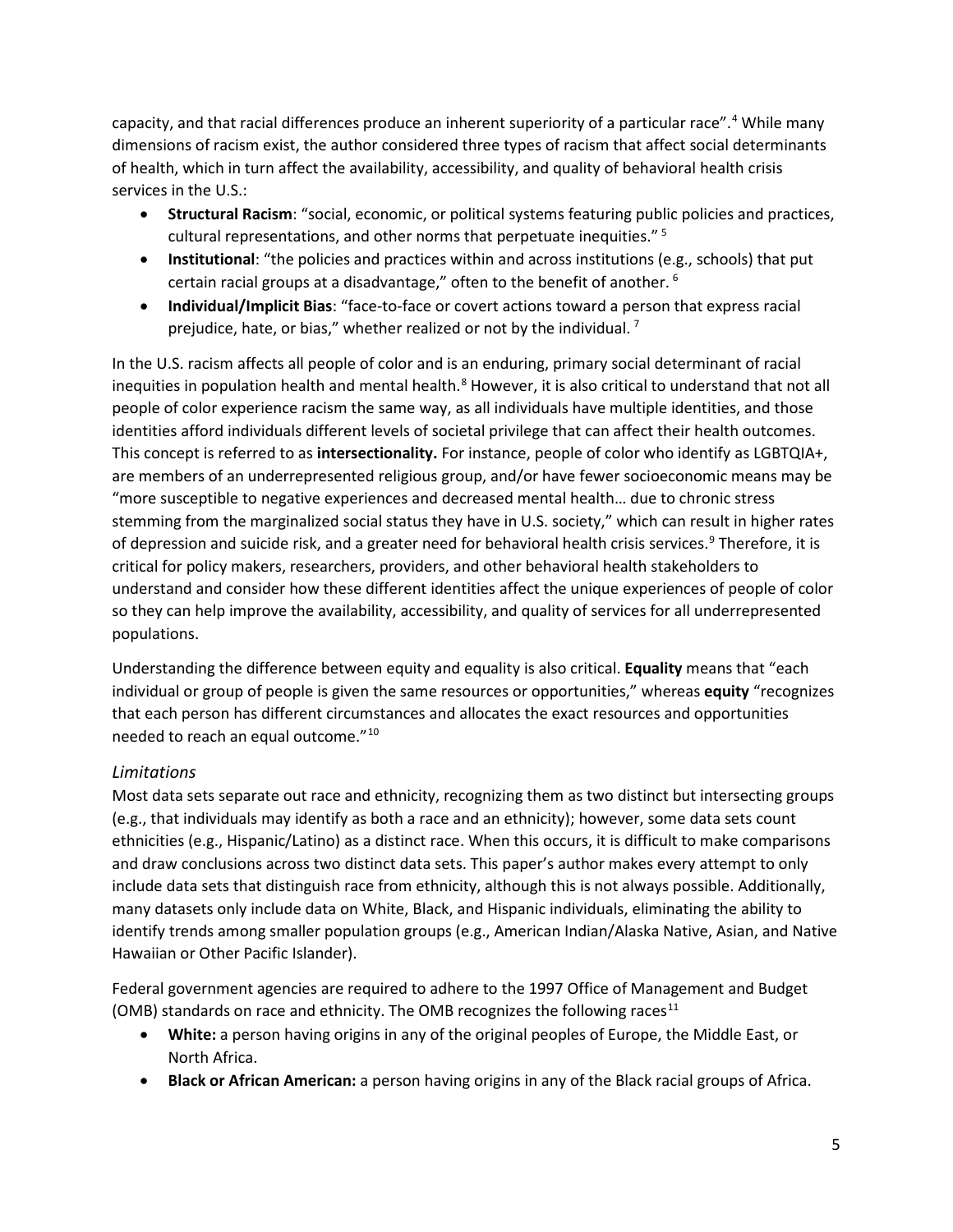- **American Indian or Alaska Native:** a person having origins in any of the original peoples of North and South America (including Central America) and who maintains tribal affiliation or community attachment.
- **Asian:** a person having origins in any of the original peoples of the Far East, Southeast Asia, or the Indian subcontinent.
- **Native Hawaiian or Other Pacific Islander:** a person having origins in any of the original peoples of Hawaii, Guam, Samoa, or other Pacific Islands.

At the writing of this paper, the OMB standards only include "Hispanic or Latino Origin," and "Not Hispanic or Latino Origin" for ethnicities. **Hispanic or Latino Origin** refers to a person of Cuban, Mexican, Puerto Rican, South or Central American, or other Spanish culture or origin regardless of race. <sup>12</sup> There is a push for OMB to expand ethnicities to include a dedicated **Middle Eastern or North African** response category, but that has not yet been adopted.<sup>13</sup>

While the author made a conscious effort to be objective and unbiased in her writing, it is important to note that she is a white woman who has never personally experienced racism, thereby eliminating the rich context and nuance that a first-person perspective would provide to this report. In an effort to reduce bias in the language of this report, the author relied on the definitions and terms outlined by the [National Institutes of Health](https://www.edi.nih.gov/blog/communities/understanding-racial-terms-and-differences) and style from the [Racial and Ethnic Identity Style Guide](https://apastyle.apa.org/style-grammar-guidelines/bias-free-language/racial-ethnic-minorities) developed by the American Psychological Association (APA).

# **Understanding and Addressing Social Determinants of Health and Mental Health to Improve the Availability, Accessibility, and Quality of Crisis Services**

A history of cruelty and oppression toward racial minorities in the U.S. persists through laws, policies, and attitudes that disadvantage people of color.<sup>14</sup> The disparities resulting from structural and institutional racism, and implicit bias affect everyone's social determinants of health, usually benefitting White communities while continuing to disadvantage communities of color.

The Centers for Disease Control and Prevention (CDC) defines social determinants of health as "conditions in the places where people live, learn, work, and play that affect a wide range of health and quality of life risks and outcomes."15 The five domains of social determinants of health include: 1) healthcare access and quality, 2) education access and quality, 3) social and community context, 4) economic stability, and 5) neighborhood and built environment. Each of these five domains is interconnected and influences one another, making the distinction



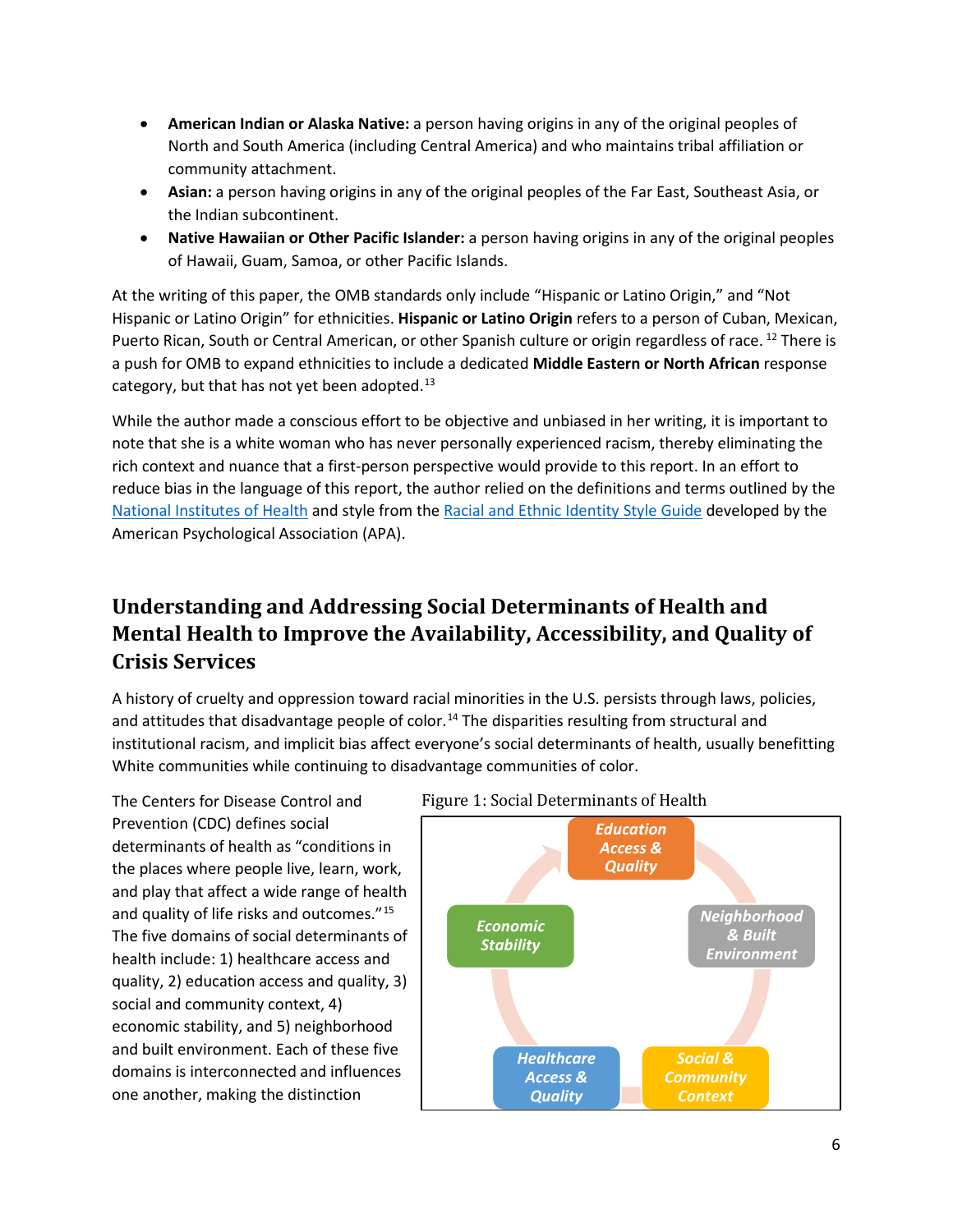between each domain somewhat arbitrary. Social determinants of health have profound effects on an individual's health and well-being<sup>16</sup>

Individuals with certain social determinants of health are at an increased risk of poor physical health and developing a mental illness, including depression and anxiety, which may result in an increased need for crisis services. <sup>17</sup> The World Health Organization recognizes that an individual's social determinants of health are "shaped by the distribution of money, power, and resources at global, local, and national levels," and that they are "mostly responsible for health inequities – the unfair and unavoidable differences in health status seen within and between countries."<sup>18</sup>

In the U.S., people of color are at a significant disadvantage compared to White individuals in each of these five domains.<sup>19</sup> The COVID-19 pandemic further highlights the racial inequities and disparities in the health and behavioral healthcare systems for people of color. Understanding and addressing the factors that contribute to poor social determinants of health and mental health is critical to providing high-quality services, including crisis services, and improving behavioral health outcomes for people of color.

Although all five domains of social determinants of health have implications for crisis services, this paper focuses specifically the two domains that have the most significant effects: healthcare access and quality and social and community context. Although the other domains, economic stability, neighborhood and built environment, and education access and quality are not specifically discussed in detail, all domains are so interconnected that factors related to these domains are included in the discussion.

### **Social Determinant of Health: Healthcare Access and Quality**

Healthcare access and quality refers to the connection between an individual's ability to access health and behavioral health care services, as well as their level of literacy related to their own health and the health and behavioral health care systems.<sup>20</sup> Issues addressed in this domain include proximity to and availability of healthcare services, health literacy, and financing.<sup>21</sup>

People of color face significant disadvantages in healthcare access and quality compared to white individuals in the U.S. However, states and providers can take steps to improve healthcare access and quality for people of color to create a more equitable crisis continuum, including:

- 1. Enhance the crisis continuum so that is available to "anyone, anytime, anywhere," regardless of an individual's race or ethnicity.
- 2. Partner with community organizations and respected leaders to establish and increase engagement
- 3. Reduce financial barriers to care
- 4. Establish trust by improving the role and effectiveness of law enforcement in crisis response
- 5. Strategically market the availability of crisis services to diverse populations
- 6. Recruit and retain a representative, culturally and linguistically competent workforce that is adept at providing trauma-informed care
- 7. Improve diagnostic and level-of-care determination processes
- 8. Improve transparency and quality in crisis services through data collection and outcomes monitoring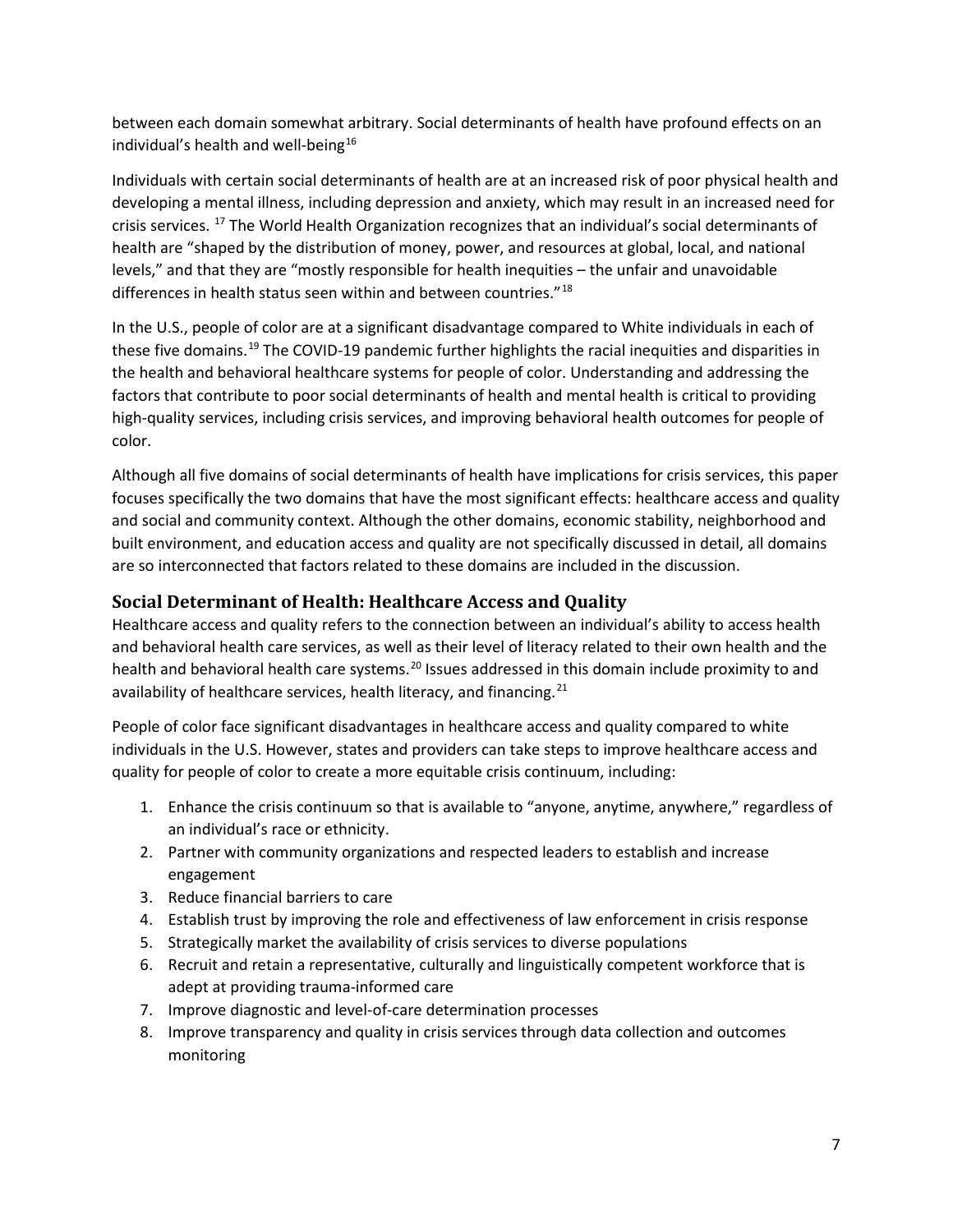## **HAQ Strategy 1: Enhance the Crisis Continuum so that it is Available to Anyone, Anywhere, Anytime**

Behavioral health crisis services take many forms and look different in different communities across the U.S. While SAMHSA recommends three specific services for best practices, including centralized call lines, mobile crisis teams, and "no wrong door" crisis receiving and stabilization facilities, individuals in crisis have traditionally relied on emergency response and safety net services, including 911, the response of emergency support and first responders (including law enforcement, fire, or ambulance), and drop-offs or admissions to general hospital emergency departments (EDs). While these services are available to "anyone, anywhere, anytime," they are often not the most appropriate response for behavioral health crises, for either the individual experiencing the crisis or for the person or emergency team responding, which can lead to traumatic and devastating outcomes for individuals in crisis.

When someone calls 911 for mental health crisis response, assistance often "arrives in the form of a team of police officers, many of whom do not have the information or skills they need to provide support."<sup>22</sup> A detailed review of law enforcement and crisis services is provided in the 2020 technical assistance paper, *Cops or Clinicians,* as well as in the 2021 technical assistance paper, *Law Enforcement and Crisis Services: Past Lessons for New Partnerships and the Future of 988. <sup>23</sup>,<sup>24</sup>* Without these skills, law enforcement may not be able to effectively deescalate a crisis situation, resulting in traumatic transport to an inappropriate setting, a jail or an ED, where individuals may languish for days without addressing their mental health crisis, or worse. Carson, et al. found that "African American men in psychiatric crisis care are less likely to be given a psychiatric evaluation for hospitalization than individuals with similar symptoms who are white… and [are] more likely to be sent to jail." <sup>25</sup> There are also too many examples of tragedy when police respond to crisis calls, especially for people of color.

According to the [Washington Post's Police](https://www.washingtonpost.com/graphics/investigations/police-shootings-database/) Shooting Database, 23% of all people killed by police were identified as having a mental illness.<sup>26</sup> Another study estimates that "76% of individuals killed in police

encounters have had previous mental health treatment."<sup>27</sup> One study by the Treatment Advocacy Center estimates that "people with untreated serious mental illness are 16 times more likely to be killed during an encounter with [law enforcement] than other civilians."<sup>28</sup> Furthermore, the rate at which Black Americans are killed by police is more than twice as high as the rate for White Americans (see figure at right $^{29}$ ), so even though the data on killings by police on race and mental illness are unavailable, it stands to reason that African

Figure 2: Number of People Killed by Police by Race, Washington Post Police Shooting Database

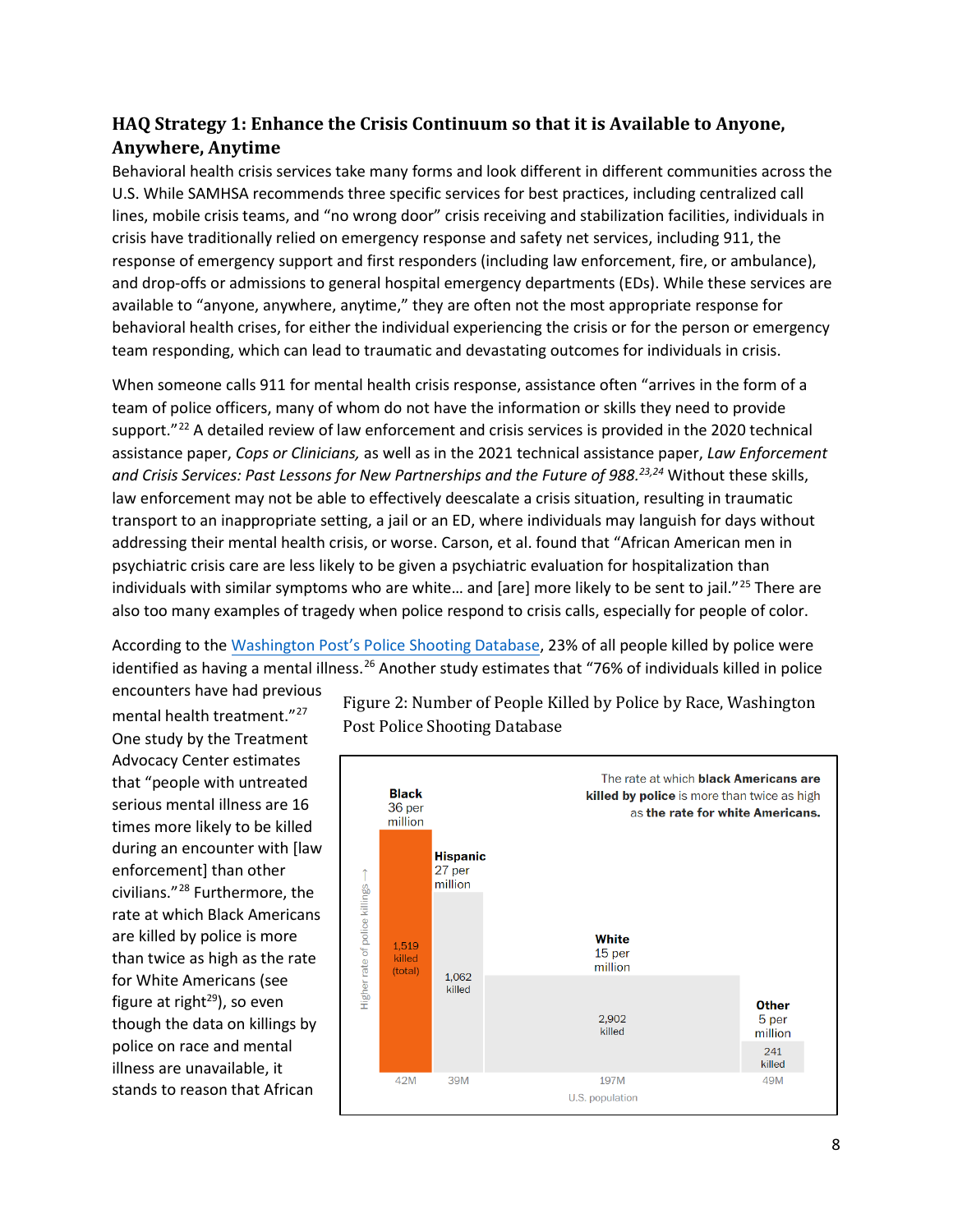Americans/Blacks with mental illness are killed at significantly higher rates than Whites.<sup>30</sup> The death of Daniel Prude and Patrick Warren, Sr. are two examples of law enforcement response to a person of color experiencing a mental health crisis.

In March 2020, Daniel Prude, a 41-year-old Black man, experienced a mental health crisis. "Shoeless and shirtless," Mr. Prude wandered the cold streets of Rochester, New York shouting fears about the coronavirus.<sup>31</sup> In an effort to help, Mr. Prude's family called 911 twice. The first call resulted in a response from EMS (emergency medical services), who discharged Mr. Prude without effectively triaging his crisis. The second call later the same day resulted in a law enforcement response, which left Mr. Prude naked, restrained, handcuffed, hooded, and pinned face-down to the ground; after more than two minutes, he stopped breathing. Efforts to revive him only extended his life by one week, as he later died of "complications from asphyxia" in a Rochester hospital.<sup>32</sup>

In January 2021, just 10 months following the death of Mr. Prude, Pastor Patrick Warren, Sr. was experiencing a mental health crisis after the poor economy associated with the COVID-19 pandemic caused him to lose his job. Mr. Warren's family noticed behavioral changes that had them concerned enough to reach out for help. A mental health resource officer responded and escorted Mr. Warren to a local hospital for a mental health evaluation, from which he returned home later that day. The following day, his family was still concerned for his mental well-being and again sought help from the Killeen Police Department; unfortunately, no mental health resource officer was available to respond, and law enforcement officers "not prepared to handle a mental health crisis" responded instead.<sup>33</sup> This encounter proved fatal for Mr. Warren, as officers tased and shot him three times.

A robust crisis continuum, consisting of a centralized hotline, mobile crisis teams, and no-wrong-door crisis receiving and stabilization facilities that ensures proper response and follow-up care for all individuals can help provide a more equitable system for people of color, avoid tragic outcomes faced by Mr. Prude, Mr. Warren, and countless others, and begin to break the cycle of poor health and mental health.

#### *Crisis Hotlines, 988, and Lessons from 911*

Crisis hotlines are clinical call centers that operate 24-hours-per-day, seven-days-per-week. They are staffed with clinicians who provide risk assessments to individuals in crisis and engage people at imminent risk of suicide. SAMHSA's *National Guidelines* recommends that crisis hotlines be available through phone, text, and chat methodologies to be available to as many individuals as possible. The *National Guidelines* also recommend that crisis hotlines be centrally located within a region and "offer [GPS-capable] air traffic control quality coordination of crisis care in real time." With the Federal Communications Commission (FCC) voting in July 2020 to adopt 988 as the new three-digit dialing code to "increase the effectiveness of suicide prevention efforts," $34$ ,  $35$  there are new opportunities for states to create a more equitable crisis continuum for people of all races and avoid the pitfalls of 911.

However, people of color may fear calling a crisis hotline or the Lifeline if they expect a similar law enforcement response as calling 911; the racist history of 911 and the deaths of Mr. Prude and Mr. Warren highlight this very real possibility. Each year, nearly 100,000 trained 911 dispatch workers across the country handle 240 million 911 calls.<sup>36</sup> While the 911 crisis service system has helped to save a number of lives and de-escalate crisis situations, "the impact could well be negative,"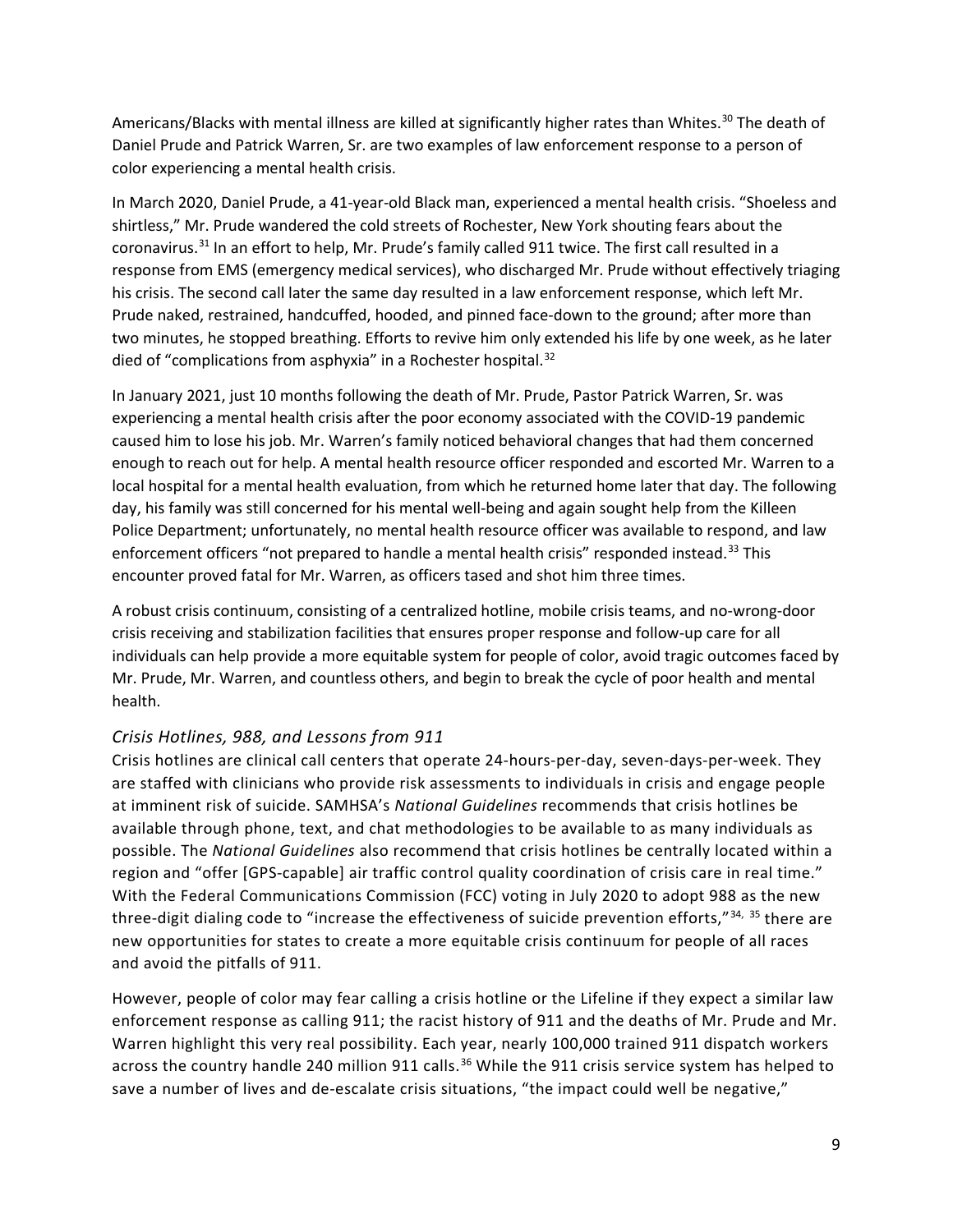especially for people of color.<sup>37</sup> In fact, 911 was developed in the 1960s as a way to quickly suppress protests by Black communities against segregation and police brutality.<sup>38</sup> Simultaneously, the commission charged with the development of the 911 system also "encouraged the militarization of local law enforcement."<sup>39</sup> A 2019 article by Shaun King published by the Associated Press recognized the death of Osaze Osagie, a 29-year-old Black man who was killed in State College, Pennsylvania after his family called 911 to help address his mental health crisis. Mr. King notes that "Black families remain skeptical of calling the police for help under any circumstance – and fatal encounters like the one experienced by the Osagie family confirm those doubts." <sup>40</sup>

Because of this fear, it is critical that crisis hotlines, and the Lifeline/988 have qualified, culturally competent crisis counselors who are effective at de-escalating crises over the phone, and that states have an effective crisis infrastructure in place so that when necessary, crisis call operators can connect individuals in crisis to care through mobile crisis response or crisis receiving and stabilization facilities. SMHAs and local providers also need to engage with their local communities to ensure that the hotline services meet the diverse needs of the community, and that individuals understand what to expect when calling the local crisis hotline or the Lifeline/988. To ensure that 988 does not cultivate the same racist response as 911, several states are ensuring that the implementation of 988 be guided by diverse advisory groups, and be available to underserved populations, including ensuring that Native American Tribes, who do not have access to 911 services, have access to 988.

Colorado Crisis Services is relying on a cultural competency advisory council to guide its activities related to the implementation of 988. Megan Lee, L.P.C., Program Manager with Colorado Crisis Services notes that "988 is multi-faceted and has a cascade of implications for the rest of the crisis system."41 Ms. Lee anticipates an increase in crisis call volume to 988, which will result in a greater need for mobile crisis response teams who are culturally and linguistically competent.

Washington State recently introduced \$1 million in legislation "to develop and operate [a 988 tribal behavioral health and suicide prevention] line and a tribal 988 subcommittee."<sup>42</sup> The process will be guided by a subcommittee that includes representation from the American Indian Health Commission (AIHC) of Washington State. Vicki Lowe, Executive Director of AIHC indicates that the COVID-19 pandemic fueled this decision as leaders in the state began addressing service gaps to provide a more equitable system. In addition to the 988 Lifeline for tribes, the AIHC is working to develop the Washington Indian Behavioral Health Hub, which is a coordinating center that serves as a bridge between the sovereign tribes and the services offered by the statewide crisis system, including community services, crisis beds, and post-crisis follow-up services. Ms. Lowe's advice for others as they plan for 988 is that "states need to think about the populations they serve so they don't repeat the same mistakes; this is a chance to do something different."<sup>43</sup>

New York's Office of Diversity and Inclusion is helping to launch 988 while ensuring that the service will be culturally competent. It is reviewing all 988 contracts to ensure that the *National Standards for Culturally and Linguistically Appropriate Services (CLAS) for Health and Health Care* are addressed, and that mechanisms to support multiple languages are included. Mr. Canuteson notes that "we have to set up 988 so seamlessly that a person doesn't become so frustrated they call 911. This is how disparities and bad outcomes occur."44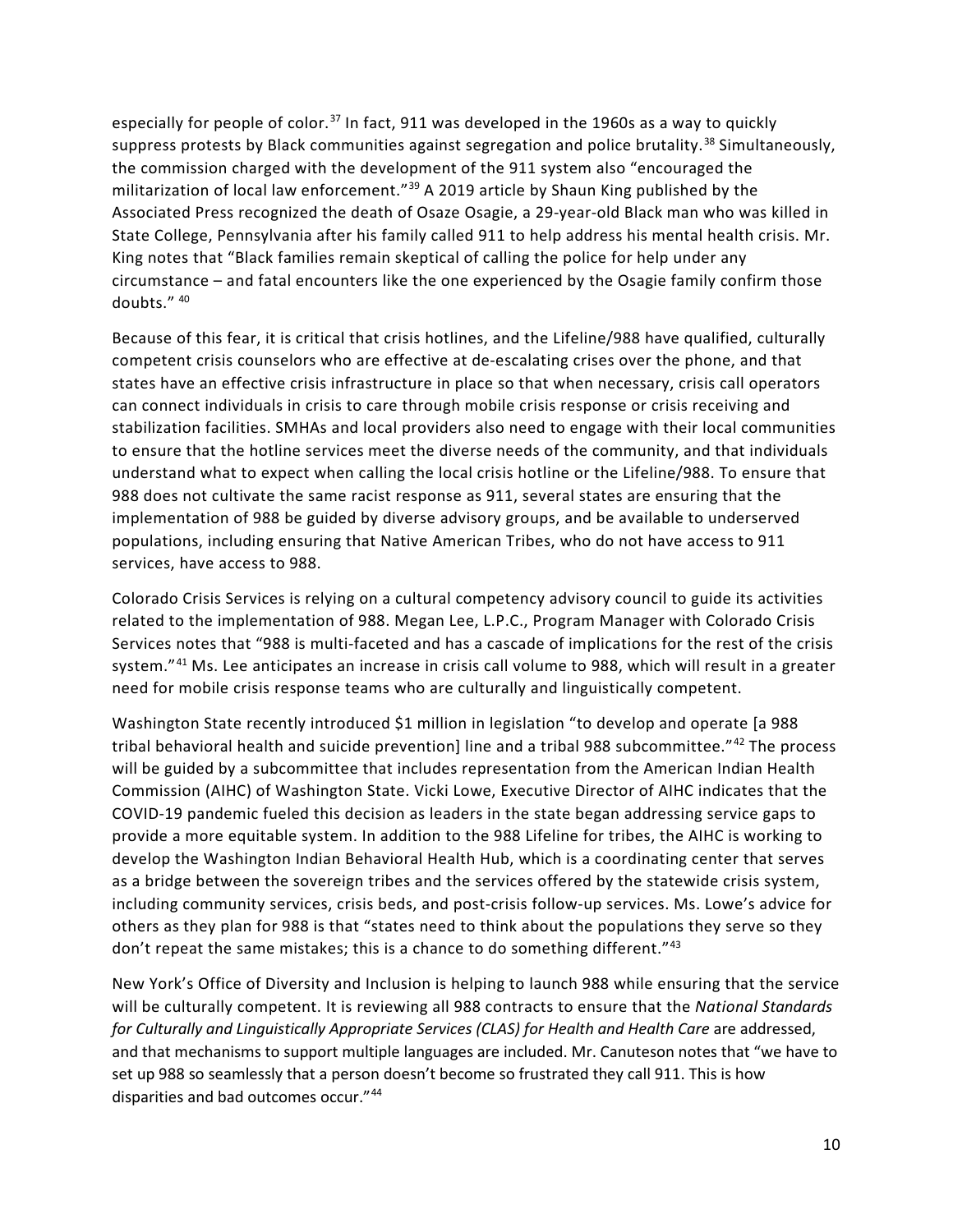#### *Mobile Crisis Response Teams*

Mobile crisis response teams are groups of two or more crisis counselors that are centrally "available to reach any person in their service areas in their home, workplace, or any other community-based location of the individual."45 As described in the *National Guidelines,* mobile crisis response teams serve a broader range of individuals in less-acute crisis situations, but are capable of referring individuals to crisis receiving and stabilization facilities should they need a higher level of care. A survey of mobile crisis response teams shows that they are able to stabilize approximately 70% of all crisis calls in the community and make referrals to facility-based care for the remaining 30%.<sup>46</sup> There are several benefits to the use of mobile crisis response teams. One benefit is that they meet people in the community, ideally where people feel more comfortable, and try to address the crisis where the crisis is occurring without use of force. Another benefit of mobile crisis response is that it eliminates the need for law enforcement response when appropriate.

Colorado Crisis Services provides mobile crisis response in a diverse neighborhood of the City of Aurora. Aurora, while predominantly White, is significantly more diverse when compared to the rest of the state. As of 2016, 84.2% of Colorado residents are White, whereas only 61.1% of City of Aurora are White.<sup>47</sup> The remaining 39% of the population is composed of Black/African Americans (16%), Asians (6%), individuals who identify as having two or more races (5%), Native Hawaiian or Other Pacific Islander (>1%), and American Indian/Alaska Native (>1%).<sup>48</sup> Colorado Crisis Services was struggling to serve this marginalized community. They received feedback from a resident, who stated, "you're failing my community; we will not reach out for services because we don't trust you." After a series of conversations, it was determined that the staffing composition of the mobile crisis response team led to distrust in the community because the people responding were masters-led clinicians who "did not look like them," and were not members of the community. Many behavioral health providers, and crisis services providers in particular, in the State of Colorado "are well-meaning white women in their 30s" who may have trouble engaging with communities of color.

Colorado Crisis Services' mobile crisis teams are required to have a masters-level clinician respond to calls for service, who will sometimes bring along another person. Learning from this, to gain the trust of the community leadership at Colorado Crisis Services initiated planning for a pilot program with the mobile crisis provider in Aurora, allowing for the masters-trained clinician to bring known community leaders with them to respond to calls. As part of this pilot, the crisis encounter with the mobile crisis team was to be led by the familiar community leader, with the masters-trained clinician conducting the assessment. This approach helps the mobile crisis team to gain respect in the community, allowing them to better engage people into care. The pilot is now being explored by the City of Aurora. While the pilot is potentially no longer with Colorado Crisis Services, it did "open the door to thinking about the things that inadvertently get in the way of an effective community response."<sup>49</sup>

Following this pilot with the crisis team in the City of Aurora, Colorado Crisis Services began modifying its contract language to allow CMHCs to create a pilot program to "eliminate any contract requirement that gets in the way of making a program work the way it is supposed to."<sup>50</sup> The contract language specifically states:

*Pilot Programs. The Office of Behavioral Health (OBH) or contractor may propose pilot programs to evaluate potential solutions or enhancements to Administrative Service Organization services. Pilots must be time-bound. OBH may waive conflicting contract terms for the duration of the*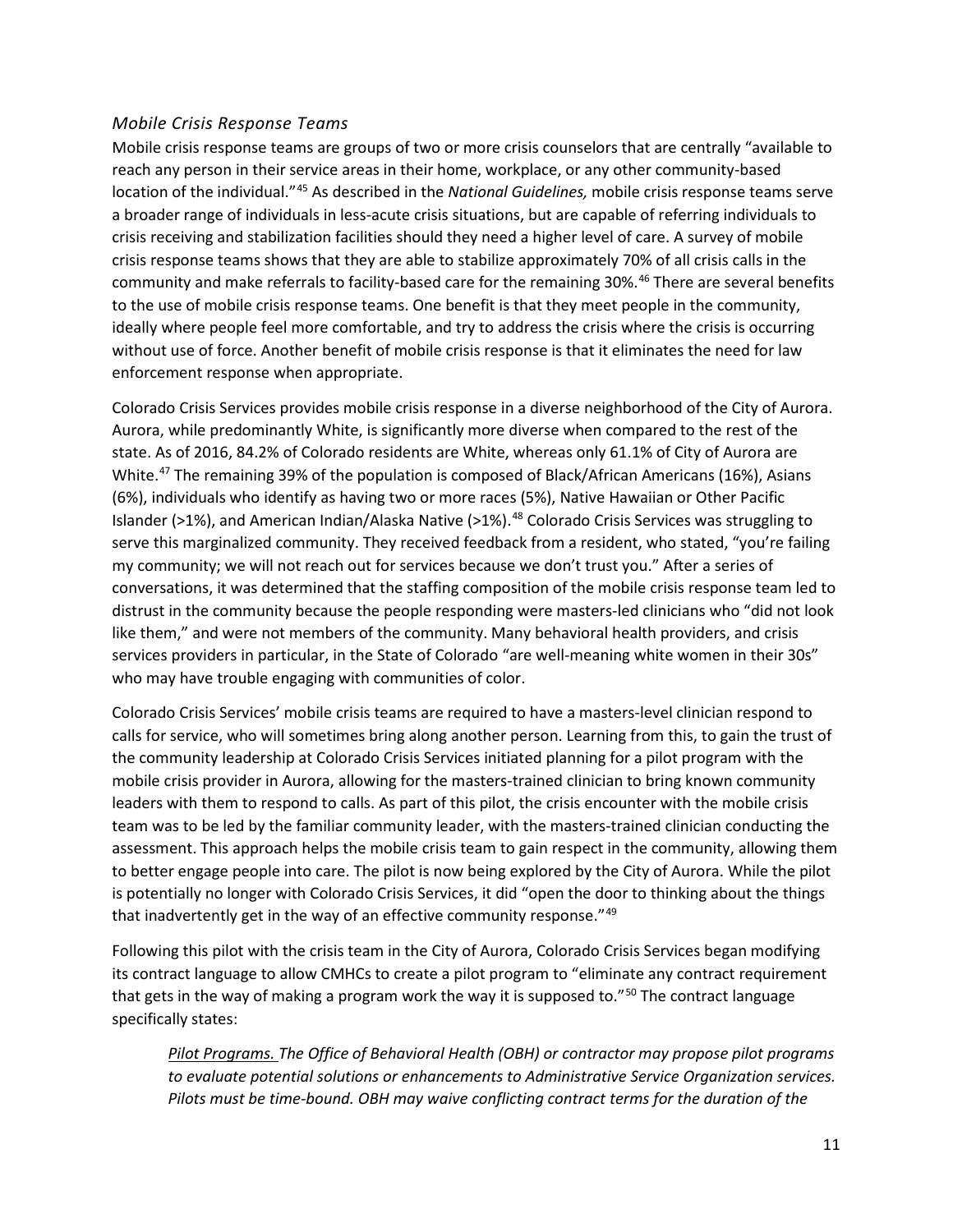*pilot period as needed to allow for services to proceed according to the pilot proposal terms. If a pilot program is deemed successful at the conclusion of the pilot period, the parties may negotiate an amendment to this Contract to the extent necessary to accommodate the pilot activities.51*

Feedback from several of the states interviewed for this paper addresses changing contract language to ensure that "services are reaching individuals of different identities and intersections, and to focus on priority populations from areas that have been historically excluded from services."<sup>52</sup> The changes that Colorado has made to its contracting language allowing flexibility in provider response and the prioritizing of specific groups helps to achieve equity among underrepresented populations; however, beyond changes to contract language, SBHAs and providers also need to consider how the contracts are awarded, and strive to improve the culture and expand the array of the organizations in which they work.

To create more equitable contracts and policies related to crisis services, understanding the needs of diverse communities is critical. One step to ensuring equity and inclusion is to create an advisory group that guides the development of new policies and contracts. Stephanie Sundberg, M.S.W., Manager of the Transition-Age Youth and Healthy Transition at the Colorado Office of Behavioral Health, recommends that advisory groups be representative of the communities a provider organization or SBHA serves, and not just by including one or two representatives from an underrepresented group, which is harmful and tokenizes individuals in a symbolic gesture with no substance, purpose, or power in their participation. In addition to meaningful representation, SBHAs can implement a variety of feedback mechanisms, allowing advisory group members to share their ideas for discussion, and open them up for feedback and implementation, ultimately creating intentional space for shared decision making to make substantial change. It is also important that these community engagement efforts are upheld through the allocation of resources, including funding, to make change happen. The programs an SBHA funds clearly identify the agency's priorities.

#### *Crisis Receiving and Stabilization Facilities*

Crisis receiving and stabilization facilities provide short-term (usually less-than 24 hours) observation and crisis stabilization services to individuals in a home-like, non-hospital environment. Best practices for crisis receiving and stabilization facilities outlined in the *National Guidelines* recommend that they have a dedicated first responder drop-off area that allows law enforcement to quickly return to their patrol; include beds within a "real-time regional bed registry system" that is accessible by the crisis call center and mobile crisis teams "to support efficient connection" to needed resources; and coordinate connections to follow-up services.<sup>53</sup> The "no wrong door" approach allowing law enforcement to easily drop individuals in crisis off reduces the likelihood that people experiencing a crisis will be brought to jails or other inappropriate inpatient settings.

Incorporating bed registries into the model also allows SBHAs to monitor the utilization of crisis services, including demographic information about who uses the services, to ensure that services are accessible and available to all communities. Ensuring that crisis services are working as intended (i.e., diverting people away from inappropriate settings of jails and hospitals, reducing law enforcement involvement, and connecting to follow-up care), bed registries in 20 states are monitoring the following data points<sup>54</sup>:

- Diversion: 12 states
- Connection to treatment: 8 states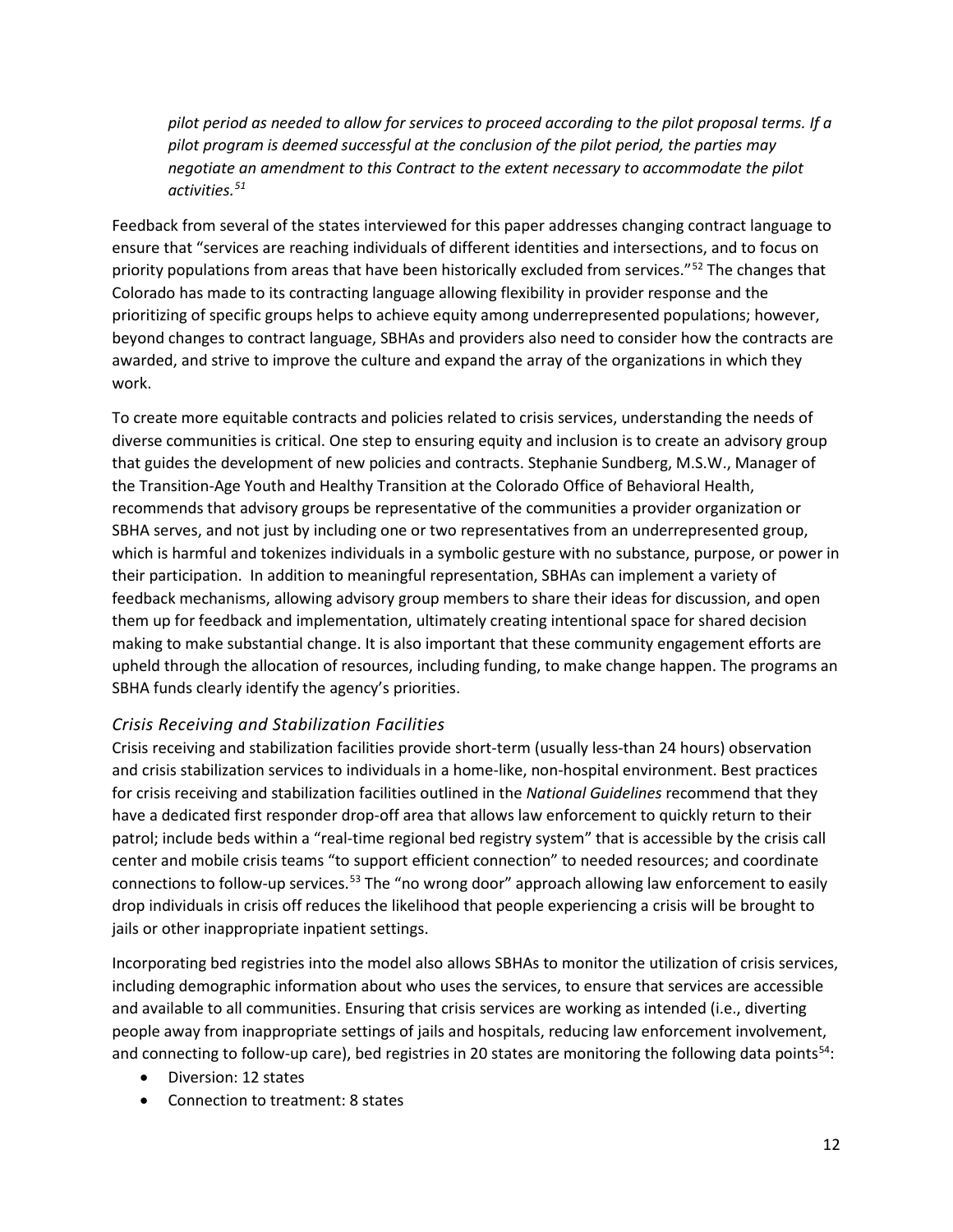- Volume of service usage: 8 states
- Connections to law enforcement: 5 states
- Outcomes: 5 states
- Public perception of the system: 1 state

#### *Crisis Follow-Up Care*

Regardless of how an individual interacts with the crisis system, it is critical that they be provided with follow-up care that meets their mental health and cultural needs. Colorado Crisis Services found that individuals in diverse communities tended to not follow through with care post-crisis intervention, "because the clinical services were not something they would ever engage in."55 The feedback Colorado Crisis Services received from the marginalized communities was that follow-up would be more effective if it included non-traditional treatment that supports the individual. The change to the contract language allowing CMHCs to pilot programs that modify their approach gives the crisis provider flexibility to ask the community, "where do you feel supported," and "how can we get you connected with those supports?"<sup>56</sup> The revised contract language also allows CMHCs to refer to non-traditional providers, including community organizations like the Boys and Girls Club, and local churches. Megan Lee, L.P.C., Crisis Program Manager with the Colorado Office of Behavioral Health's Colorado Crisis Services, notes that "just because a person doesn't want to access clinical services, it doesn't mean that we (Colorado Crisis Services) can't support them." Changing the crisis model to serve the whole person can help to stabilize or improve an individual's economic station, encourage future engagement with behavioral health services, and potentially reduce the need for crisis services in the future.

### **HAQ Strategy 2: Partner with Community Organizations and Leaders to Establish Trust and Increase Engagement**

Individuals of different races have different help-seeking behaviors that are formed by their cultures and experiences living in a White-dominated society that fails to recognize their differences and expects them to be the same as the dominant community. Understanding the differences between and within cultures will help providers identify community partners who can help to better engage with people of color. Rev. Joel Bowman Sr., L.C.S.W., and Founding Pastor at the Temple of Faith Baptist Church in Louisville, Kentucky notes that "help-seeking behaviors of African Americans are different than the general population. African American communities tend to be more communal than White communities, and when Black families are having issues, either they will deal with those issues within the family system, including fictive kin, or they may go to their faith tradition."<sup>57</sup> An avenue for outreach includes partnerships between SBHAs, health care providers, and others with traditionally Black churches. To gain respect and trust in the African American/Black communities, it is critical that SBHAs and crisis providers first gain trust with the senior pastors of the churches. According to Rev. Bowman, "the dynamic with Black churches is different from White churches; without the buy-in of the senior pastor of the church, it will be difficult to gain the trust and respect needed to engage the community." Brian Sims, M.D., Medical Director at NASMHPD reiterated the importance of engaging the faith community improve mental health outcomes, noting that "the Black pastor is such a pivotal person in the Black community, if we're going to make significant inroads, it has to start with clergy."<sup>58</sup>

Reinforcing Rev. Bowman's comments, Bryan Carter, Ph.D., Service Chief of the Pediatric Consultation-Liaison Service at Norton Children's Hospital in Louisville, Kentucky notes that immigrant communities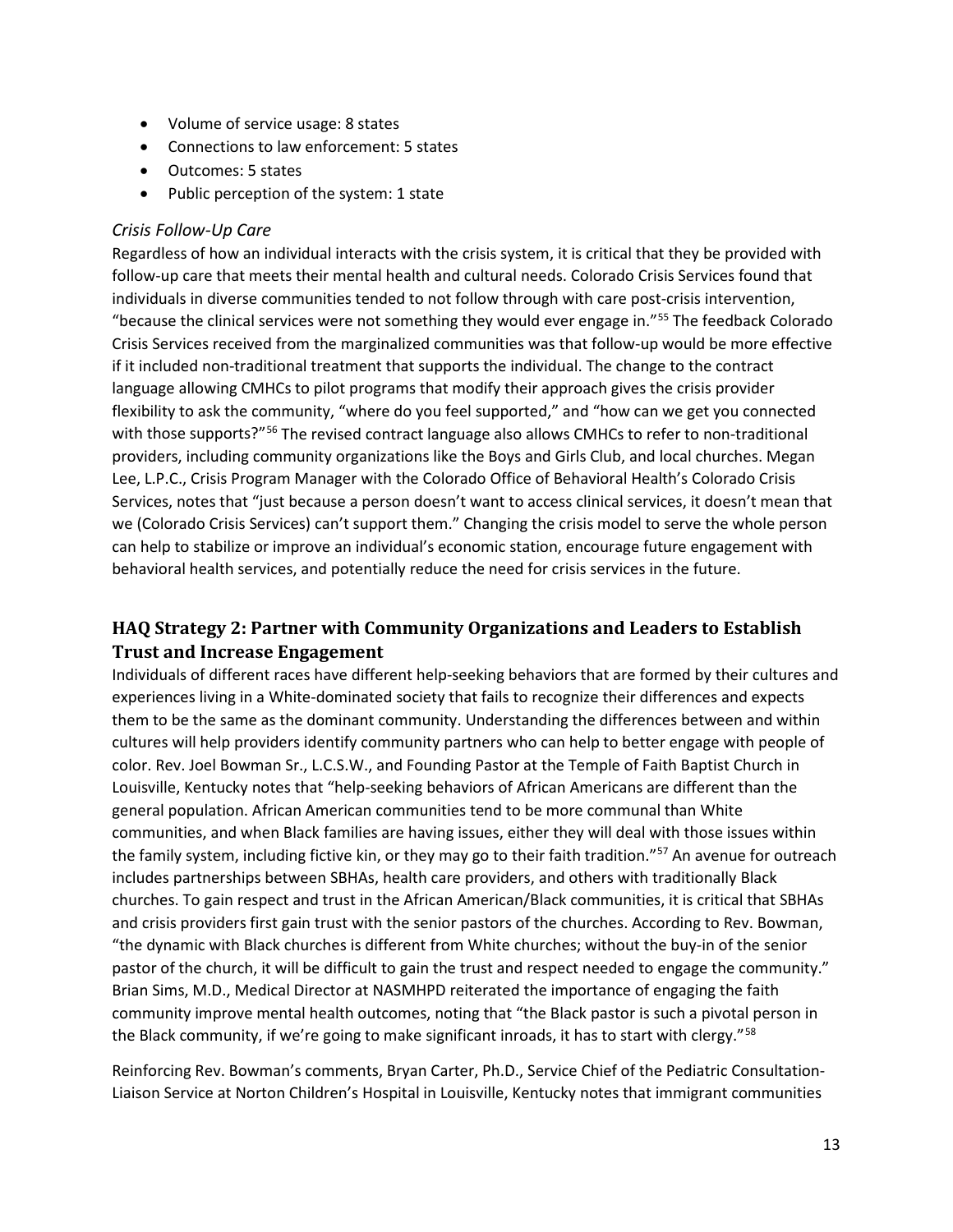and communities of color tend to place more value in the family unit. Engaging family members in crisis care can help to establish trust in the system and increase participation in follow-up services. And, as discussed above, Colorado Crisis Services has found similar barriers to engagement with its racially diverse communities, and has allowed providers to engage community partners, including churches and local Boys and Girls Club chapters to provide non-clinical, supportive services. Sometimes, according to Gwendolyn Green, L.M.H.C., M.C.A.P., Executive Director with Tampa Crossroads, the simplest thing that a provider can do to increase engagement with a given community is to "simply ask people, instead of making assumptions, about what their barriers are and to see if we can correct those."59

In addition to partnerships with community organizations and churches, SBHAs and providers "should not be afraid to reach out to foundations or through the state college systems." Mr. Canuteson indicates that "foundations are hot on equity right now," and provide an opportunity for SBHAs and providers to enhance their crisis continuum and ensure equity at the state and provider levels.<sup>60</sup> Providers can also partner with historically Black colleges and universities (HBCUs) to ensure that crisis services are available to their diverse student populations. 61

## **HAQ Strategy 3: Reduce Financial Barriers to Care**

The cost of accessing mental health crisis services, whether real or perceived, is a barrier to people of color. People of color experience poverty at higher rates than White people in the U.S. According to 2018 Census Data, 25.4% of Native Americans, 20.8% of Black/African Americans, and 17.6% of Hispanics (of any race) are impoverished, compared to 10.1% of Whites and Asians.<sup>62</sup> Similarly, African Americans, Hispanics, and Native Americans are uninsured at higher rates than Whites and Asians (Figure 3).<sup>63</sup> A lack of reliable income and financial resources can prevent people from seeking help, and when they do seek help, the quality of services available is often inconsistent or inadequate.



Figure 3: Percentage of Individuals Under Age 65 Who are Uninsured by Race, 2014-201864

In 2019, an estimated 75 million individuals were enrolled in Medicaid in the U.S.<sup>65</sup> Medicaid provides coverage to low-income individuals, pregnant women and children, and individuals with disabilities.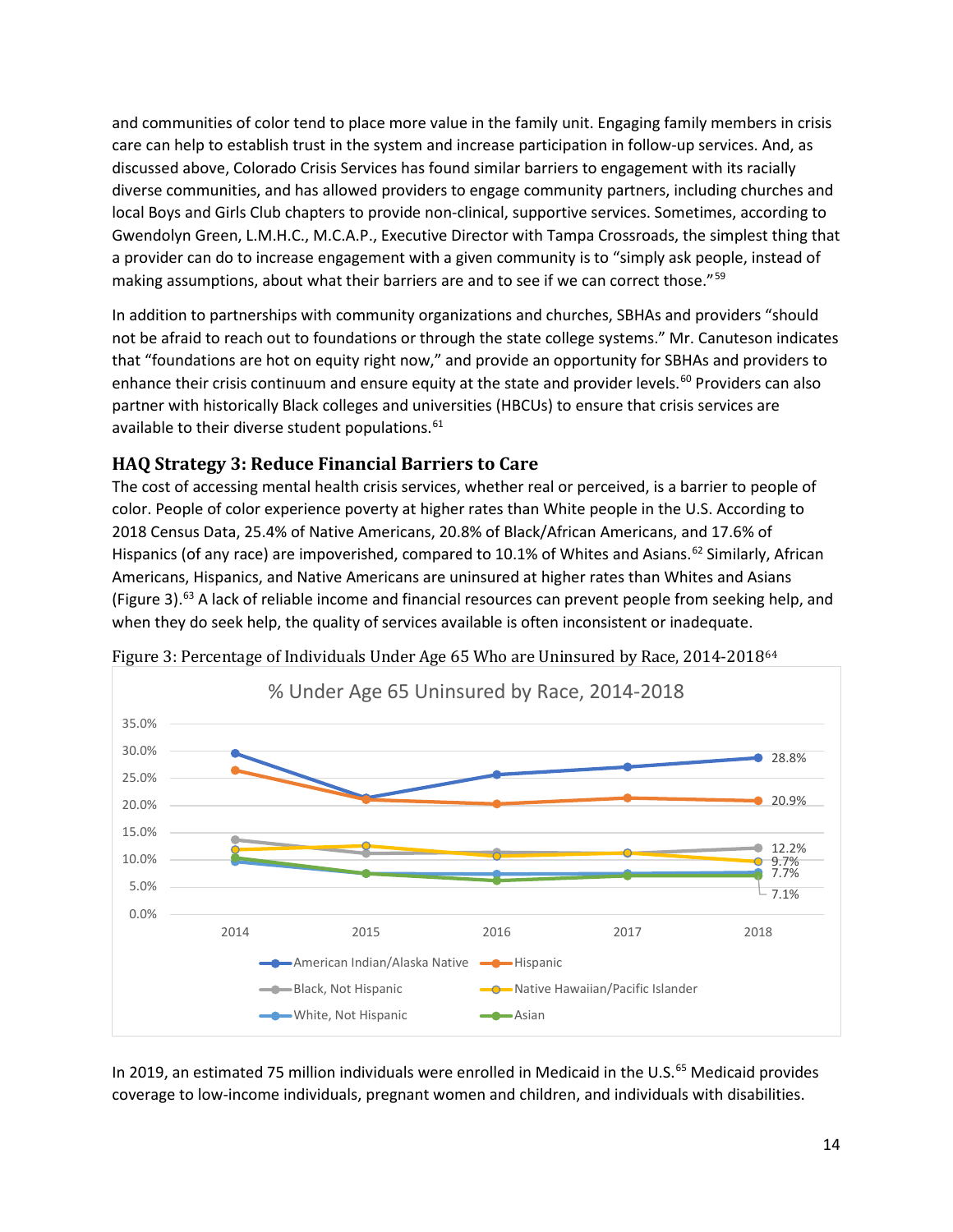Since 2014, Medicaid coverage is available to individuals up to 133% of the federal poverty level in the 39 states that elected to expand Medicaid (as of August 2021). Medicaid is the third largest payer in the U.S. healthcare system behind private insurance and Medicare, representing 16% of national healthcare spending in 2019. <sup>66</sup> People of color are more likely to be covered by Medicaid than White individuals. (See Figure 4 on the following page.) However, even with Medicaid coverage, people of color face barriers to care as many mental health providers do not participate in Medicaid plans; certified peer support specialists who can bring representation to the behavioral health crisis workforce are often not paid a living wage, reducing their utilization; and supportive services, such as housing and other social services may not be fully covered to promote equitable social determinants of health.



Figure 4: Percent of Medicaid Coverage of the Non-Elderly Population by Race/Ethnicity, 201967

To overcome these barriers, the Oregon Health Authority is applying for an 1115 Medicaid Demonstration Waiver that creates "A Pathway to Health Equity."68 Oregon's Waiver application for the five-year period between 2022 and 2027 strives to achieve equity by:

- Ensuring access to coverage for all people in Oregon, by "ensuring enrollment of people who are eligible and expanding eligibility for those at risk for becoming uninsured."69 According to the Oregon Health Authority, an estimated 6% of people in the state do not have health insurance, with some communities of color, including Hispanics, Native Americans, and African Americans/Blacks less likely to be uninsured than Whites or individuals who identify as two or more races.<sup>70</sup> To do this, Oregon Health Authority proposes ensuring people who are newly enrolled in the Oregon Health Program during the COVID-19 pandemic maintain appropriate coverage; ensure that people who are eligible for Oregon Health Program are aware of the program and become enrolled; and enhance coverage continuity for both children and adults and expand coverage to low-income individuals who are not currently eligible for the Oregon Health Program.<sup>71</sup>
- Creating an equity-centered system of health that requires coordination and collaboration with systems beyond healthcare. To achieve this goal, the Oregon Health Authority will improve transitions across systems, close gaps in coverage and care, and provide "defined packages of services and supports for health-related social needs related to this transition."<sup>72</sup> Transitions from incarceration and institutional settings are especially challenging when an individual does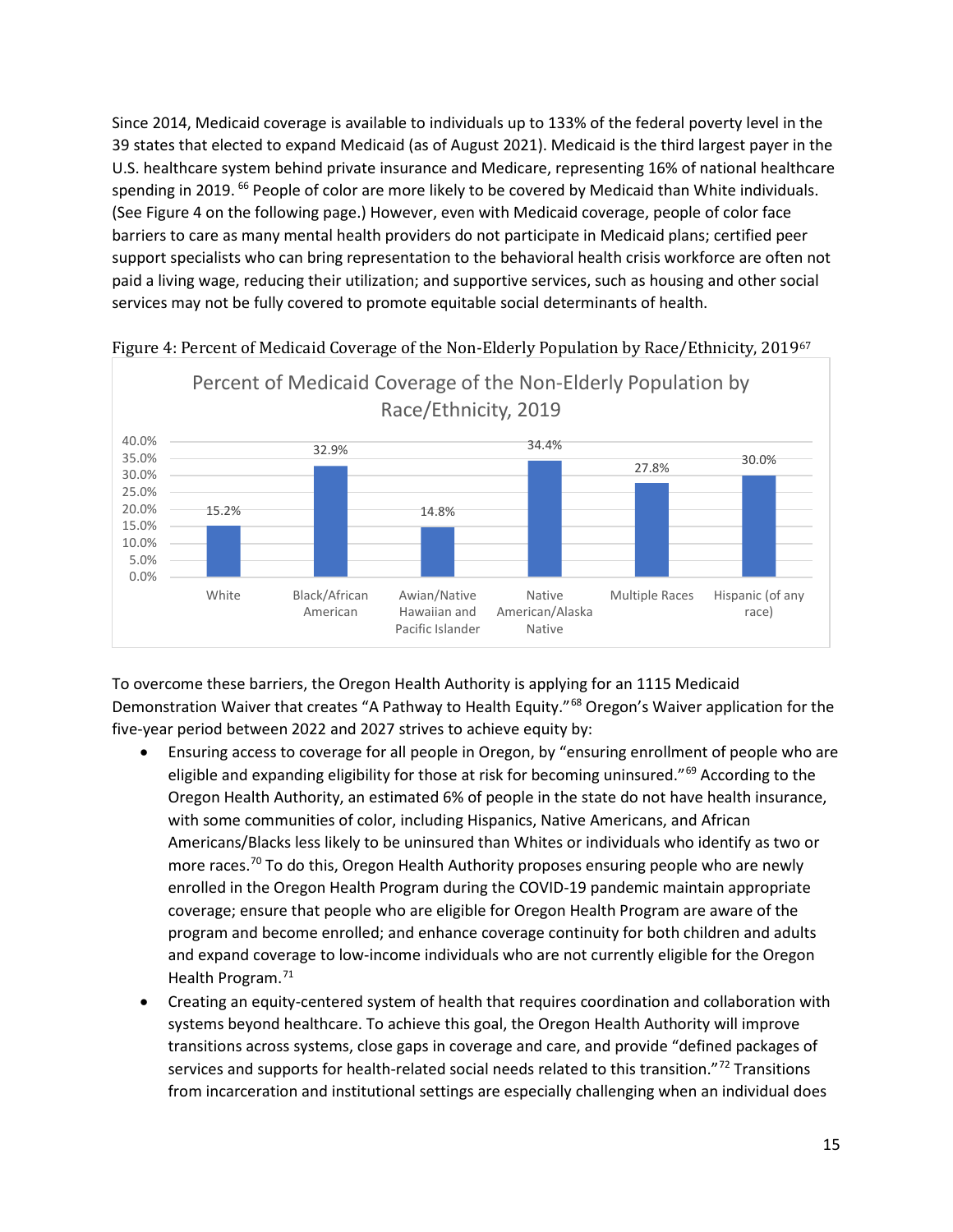not have stable housing or is going through a tumultuous life event. Often, individuals "are left to navigate multiple complex systems independently because [Oregon's] state health care system is not designed to align and coordinate with other social systems and providers in a way that allows everyone to come together to support people in accessing systems more seamlessly."<sup>73</sup> The Oregon Health Authority notes that "these challenges are exacerbated for tribal members, communities of color, and people with disabilities as systems often lack the infrastructure and resources to provide culturally and linguistically appropriate care…[that] do not meet people where they are."<sup>74</sup> To achieve this goal, the Oregon Health Authority proposes enhancing care coordination and non-clinical supports to support transitions across outcomes; remove barriers to culturally and linguistically competent health services; and prioritizing marginalized communities to promote health equity across the system.<sup>75</sup>

- Encourage flexibility in spending on "upstream drivers of health" while prioritizing meaningful, equitable improvements in healthcare.<sup>76</sup> Through this action, the Oregon Health Authority plans to create a global budget, which entails flexible, service-integrated payments for the state's Coordinated Care Organizations (CCOs). This model enables CCOs to coordinate care across multiple sectors of health (physical, mental, and oral), and affords them the flexibility to provide individuals with housing and food supports which promotes equity in the communities the CCOs serve. To achieve this goal, the Oregon Health Authority will hold the CCOs accountable to a sustainable cost growth target, and incentivize CCOs "to focus on health equity, prevention, and high-quality services that... reduce costs."77 In addition, the Oregon Health Authority will "use innovative rate methods to set global budgets that encourage efficiency and upstream investments" that address health-related social needs," and will hold CCOs accountable to meeting these needs.78
- Reinvest government savings across systems "to address larger or statewide problems that no single community can fix on its own."<sup>79</sup> The Oregon Health Authority will prioritize these savings on funding initiatives that address large-scale barriers related to health and health equity. Savings will be directed toward individual communities "to improve the social, economic, and physical environment."<sup>80</sup> To achieve the most effective and efficient progress, the Oregon Health Authority and the CCOs will "partner with community leaders to identify and operationalize strategies to eliminate health inequities."<sup>81</sup>

To ensure these goals and processes are meeting the needs of the diverse communities the Oregon Health Authority services, it will enhance and expand its feedback mechanisms to collect and understand the concerns and needs of providers, advocates, and community members.<sup>82</sup> In conversations with representatives from the Oregon Health Authority, there is excitement that this 1115 Demonstration Waiver will allow the state to "smooth out the edges of coverage" to ensure that people are receiving high-quality, culturally and linguistically competent services that meet the specific needs of each community.<sup>83</sup> The state emphasized the value of data, both quantitative and qualitative, in ensuring that this new waiver works for everyone. Using data, gathering and meaningfully considering input from the communities, and collaborating with respected community leaders will help the Oregon Health Authority gain trust within marginalized communities. This will be especially helpful in the delivery of crisis services in the state, so that when people are the most vulnerable, they will feel comfortable reaching out for the help they need and will receive linguistically and culturally competent care in return.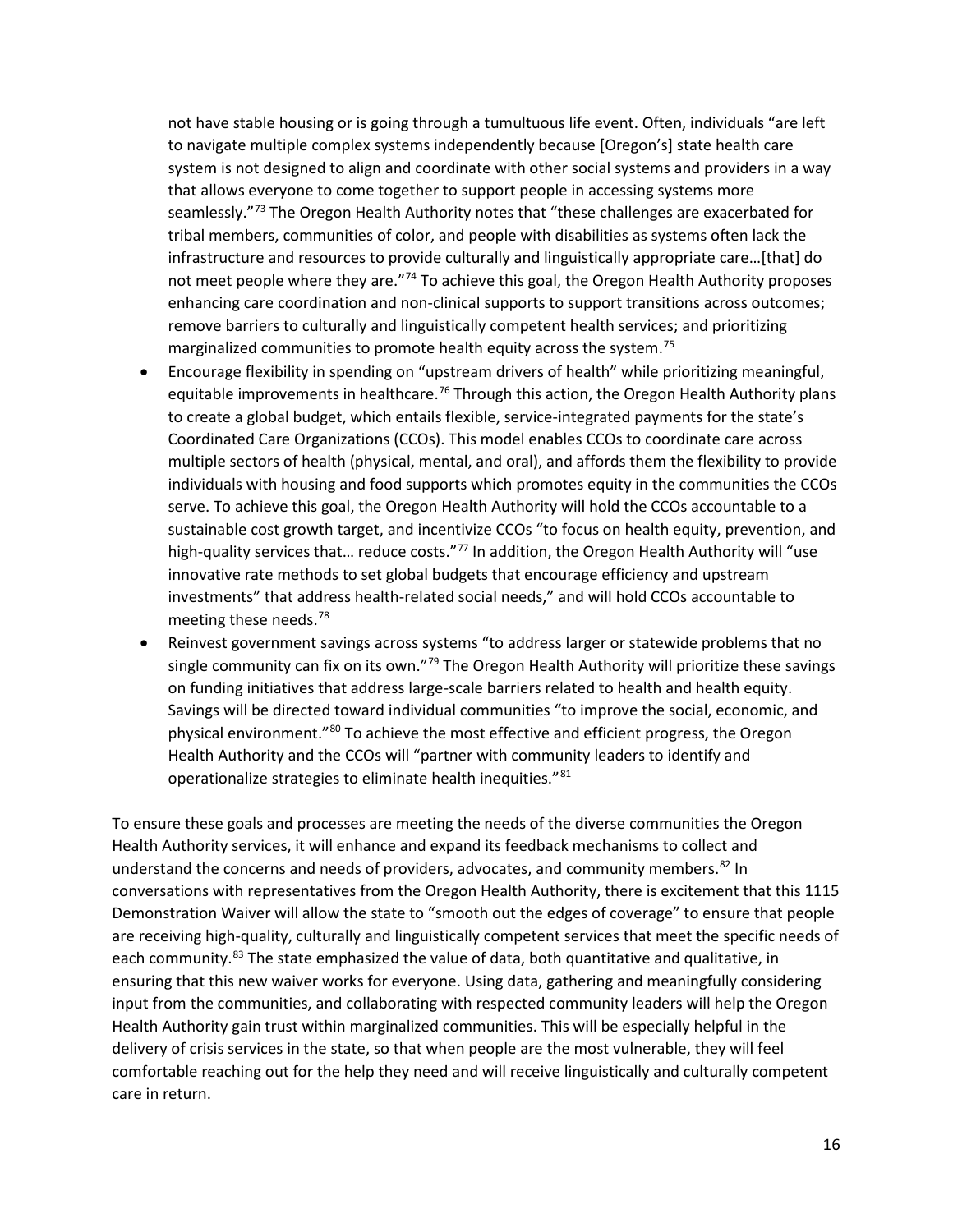## **HAQ Strategy 4: Establish Trust by Improving the Role and Effectiveness of Law Enforcement in Crisis Response**

Some communities of color have a mistrust of law enforcement and those who engage with them. This is particularly acute for African American/Black communities, due to the legacy of slavery and Jim Crow laws. Although it is ideal to remove law enforcement from all crisis response, and many advocacy organizations are encouraging just that, it is not always practical or safe to do so. Rev. Bowman underscores the need for law enforcement reform. Although there are calls to "defund the police," Rev. Bowman suggests that this call to action does not adequately describe the intent or the need behind the movement and can create excessive divisiveness which halts progress. Rev. Bowman indicates a need for "a paradigm shift. 'Defund the police' has become a sensitive issue, when what it really means is the reallocation of funds for improved services and police reform." He suggests that reform needs to happen at the local level, where if police need to be involved mental health practitioners work alongside them to respond to calls for service, and for police to receive appropriate, thorough, culturally competent training on how to de-escalate crisis situations.

Equipping law enforcement with the literal and figurative tools they need to safely and effectively respond to crises in the community, especially those serving remote areas where crisis infrastructure (e.g., workforce, mobile crisis response teams, and crisis receiving and stabilization facilities) may be lacking, is critical. Technology can be used by law enforcement responding to crisis to connect individuals directly to a mental health crisis counselor. Training in cultural competence and Crisis Intervention Team (CIT) education can provide law enforcement with the skills necessary to safely and effectively de-escalate crises in the field, which can help lead to more trust among people of color that law enforcement response, when it is the only option, can meet their needs.

Technology can be used to allow law enforcement instant access to a behavioral health crisis counselor while responding to crisis situations. Having ready access to a behavioral health crisis counselor can help the officer feel more confident knowing they have the tools to de-escalate crisis situations without force. Grand Lake Mental Health Center (GLMHC) in Oklahoma equips all officers with iPads within its catchment area. The iPads allow officers to immediately connect with health providers to help triage crisis situations in the field, reducing the need for transport. In addition, the tablets offer an application for officers to immediately connect to behavioral health providers that specialize in providing crisis services to law enforcement. Now, law enforcement officers have a way to reach out for help if they need to speak with someone after witnessing a traumatic event, and to deal with any personal and professional challenges that have an impact on their own mental health. Beyond officers, GLMHC also offers iPads to each recipient of their crisis services upon discharge, allowing individuals to immediately connect to qualified staff, 24/7. In 2015, prior to the launch of this program, more than 1,100 individuals were admitted to inpatient beds in the region, and almost all were brought in by police. After GLMHC opened new crisis facilities, allowing officers to utilize the tablets and facilitate quick drop offs, the number of patients admitted to an inpatient crisis bed in 2020 plummeted to one person. The program was funded through an incentive program by the SBHA. In 2016, Oklahoma's SBHA incentivized providers to develop alternatives to inpatient care to reduce hospitalization rates and allowed the CMHCs to use funds that would normally support inpatient services on community-based services instead. <sup>84</sup>

CIT was developed in Memphis, Tennessee to train police to respond more effectively and safely to mental health crisis encounters. Officers trained in CIT are equipped with skills to calm individuals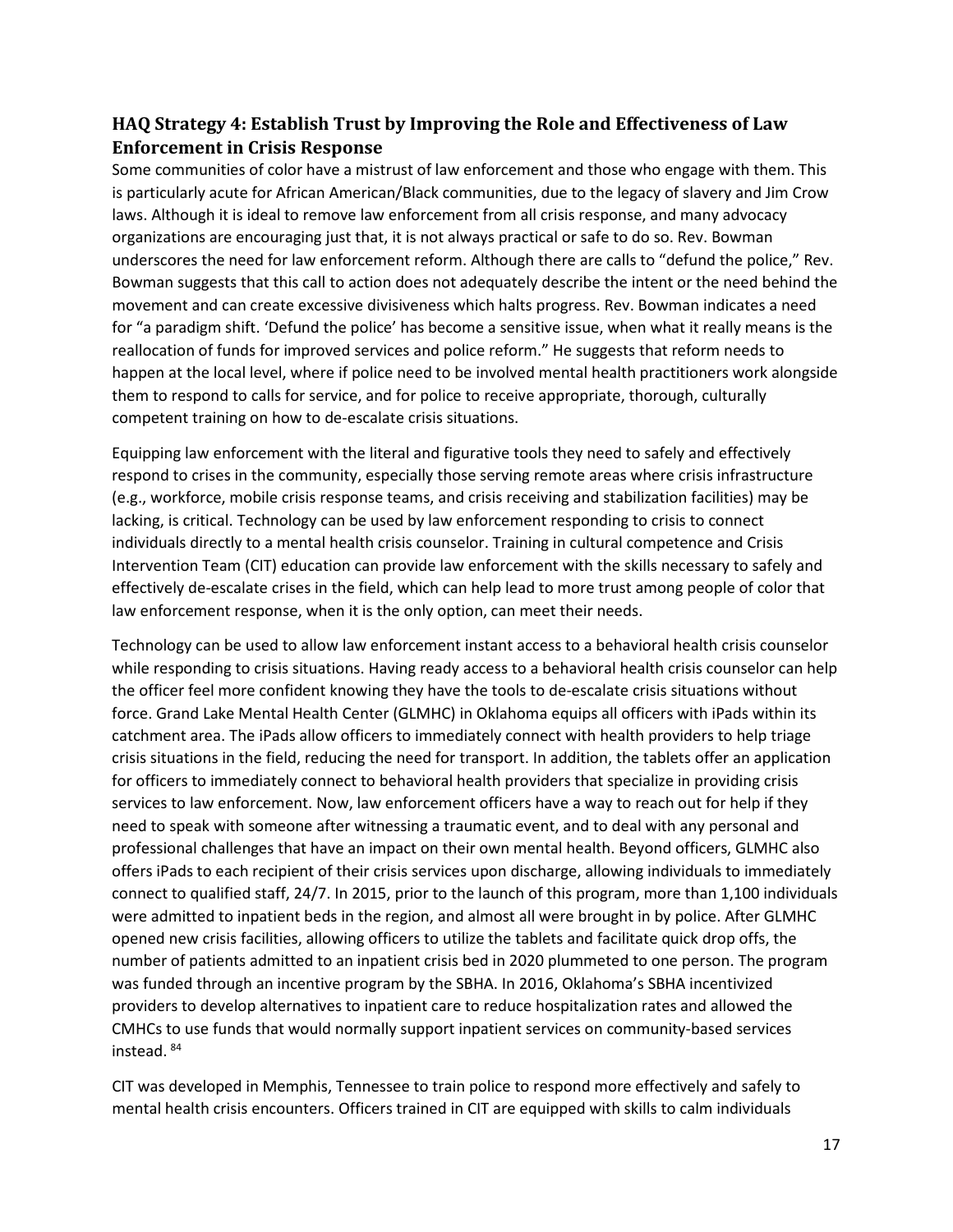experiencing a mental health crisis and divert them to mental health services instead of jail. The objectives of CIT are to reduce injuries to officers and the individuals in crisis, promote decriminalizing individuals with a mental illness, and reduce the stigma associated with the experience of a mental health crisis. Training officers in CIT, especially in areas with limited mental health resources, results in more effective crisis services when the services recommended in the *National Guidelines* may be unavailable. In order to integrate CIT into the culture of law enforcement, Karl Rosston, M.S.W., suicide prevention coordinator with the State of Montana recommends training all new recruits during their training at the Academy. To ensure that the CIT model works for all people, it is imperative that the cities and counties that implement the program fully integrate it "into the wider behavioral mental health care system and route calls away from police."<sup>85</sup> Ron Bruno, a 25-year police veteran and current Executive Director of Crisis Team International notes that "if you keep throwing money at training officers, and that's all you do, and not address the system around mental health care, you'll continue to have nothing but problems."<sup>86</sup> Enhancing the mental health crisis continuum, and training officers in deescalation techniques and how to recognize implicit bias will help create a more equitable response to mental health crises by law enforcement.

Another approach to diversion during or after a crisis is the implementation of the Sequential Intercept Model. [SAMHSA's GAINS Center](https://www.samhsa.gov/gains-center) developed the five-point Sequential Intercept Model, which identifies five opportunities along the criminal justice continuum to divert individuals with mental illness from the criminal justice system and prevent further involvement in the system. The original five "intercepts" include: 1) Law Enforcement (including calls to 911); 2) Initial Court Hearings/Initial Detention; 3) Jails and Courts; 4) Reentry; and 5) Community-based criminal justice supervision with behavioral health supports.<sup>87</sup> Recently, a new intercept, Intercept Zero, has gained support, encouraging system alignment to connect individuals with care before a behavioral health crisis emerges.<sup>88</sup> Intercept Zero includes the use of community services, peer warm lines, and crisis lines. The Sequential Intercept Model can help to reduce racial disparities across systems, to reduce the higher arrest rates and disparities in referrals to diversion programs among people of color, to reduce the disproportionate prevalence of pretrial incarceration and higher bail amounts for people of color, and to improve the chance that people of color are more likely to receive restorative mental health services rather than punitive consequences. 89

CIT and the Sequential Intercept Model can help to reduce rates of incarceration among individuals experiencing a mental health crisis, including persons of color, which can contribute to higher rates of incarceration – a factor within the social and community context determinant of health.

Another way to reduce law enforcement involvement in crisis response and to reduce the potential for force, which is disproportionately used against people of color, is to embed crisis counselors within the 911 system.<sup>90</sup> While several models are in operation today, the first to implement this model is The Harris Center in Houston. The Crisis Call Diversion (CCD) program embeds behavioral health specialists in the City of Houston 911 Dispatch Center. It is a partnership between the Houston Police Department (HPD), the Houston Fire Department (HFD), and The Harris Center for Mental Health and Intellectual and Developmental Disabilities. When a person calls into 911 experiencing a crisis, the 911 dispatcher identifies and redirects mental health related, emergent, non-life-threatening calls for service to bachelor's trained crisis counselors and away from first responders. Since its launch in 2016, the CCD program as successfully diverted individuals away from law enforcement and fire department response and saved more than \$2 million in resources for the HPD, and nearly \$4.5 million for HFD. Recently, in March 2021, the CCD program began working with The Harris Center's Mobile Crisis Outreach Rapid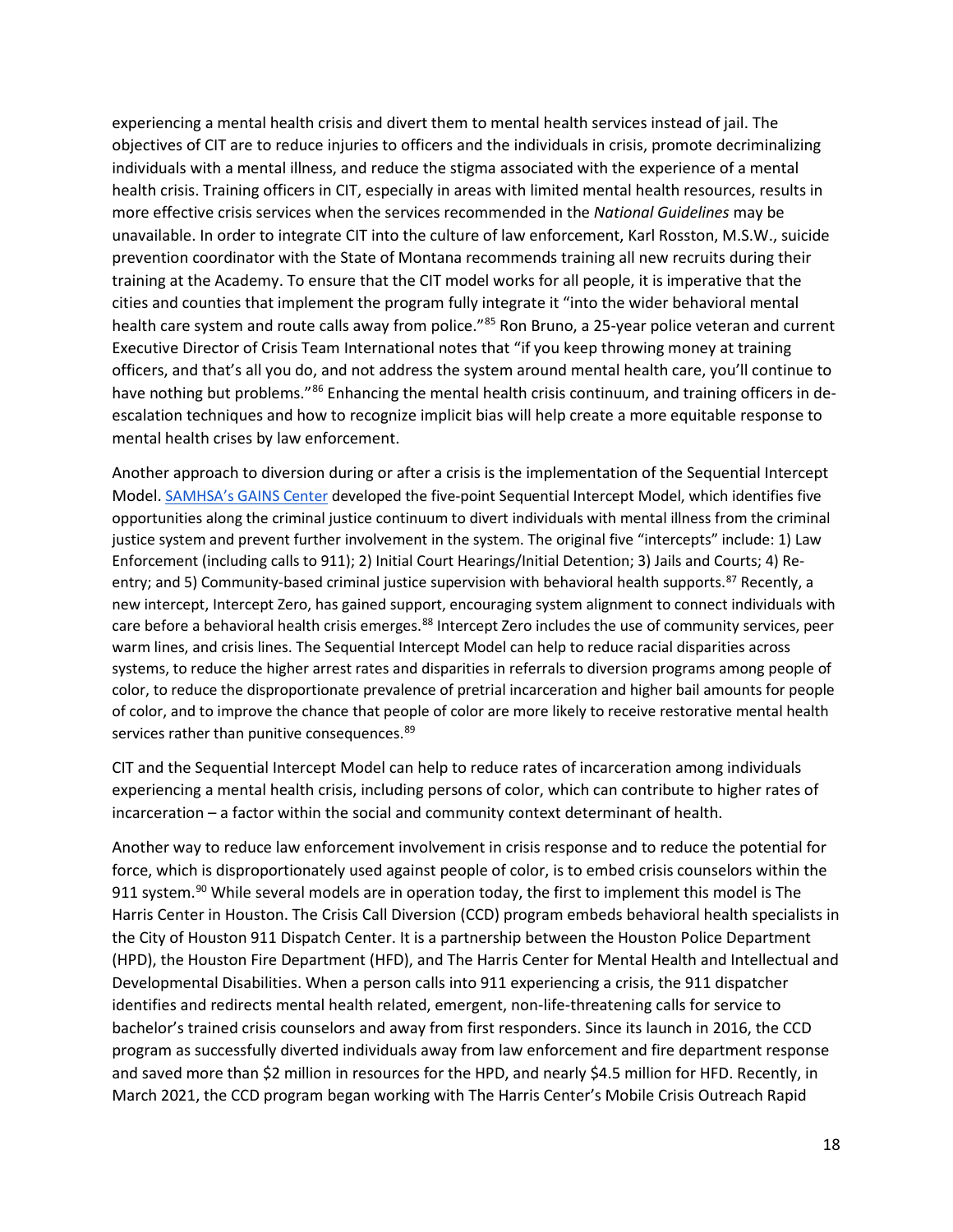Response to dispatch teams in the community to respond to calls for service that could not be deescalated over the phone.

To reduce the unnecessary reliance on law enforcement, which can lead to unnecessary incarceration or use of force which disproportionately affects people of color, New York City recently launched a similar program where crisis counselors are embedded within precincts in the Harlem and Harlem East neighborhoods of the city.<sup>91</sup> In November of 2020, Mayor Bill de Blasio announced plans to have mental health workers replace police officers in response to some 911 calls, beginning in 2021. The program is being piloted in three neighborhoods in the Burrough of Harlem, which is nearly 62% Black.<sup>92</sup> The neighborhoods participating in the pilot accounted for the most 911 calls in the city in 2019. The primary goal of the program is to "avoid bad outcomes from police interactions with individuals experiencing a mental health crisis."93 When a person in crisis calls 911 from one of these neighborhoods, rather than police response, two Fire Department EMTs and one social worker will respond. The program is available 16 hours per day. It has been so successful that Mayor de Blasio anticipates extending the project citywide.

#### **HAQ Strategy 5: Market the Availability of Crisis Services to Diverse Populations**

One of the most common barriers identified during the interviews for this paper is that "many people [of color] don't know what crisis services are, or what they can do."<sup>94</sup> This lack of knowledge can help spur fears among marginalized communities that by calling for help in a crisis, law enforcement or child protective services will respond to the call, and instead of receiving help for a behavioral health crisis, they may be arrested (or worse, as in the cases of Mr. Prude, Mr. Warren, and Mr. Osagie and countless others) or have their children removed from their home. Niambi Shakir, a crisis team lead with the Minnesota Department of Human Services, noted that "there is often a misconception of what crisis can do among under-represented communities," with some people expecting a SWAT-style response.<sup>95</sup> One way to overcome this uncertainty and mistrust is by marketing the availability of crisis services specifically to these diverse populations, by addressing what crisis services are, how they can help, and what to expect.

A variety of platforms exist to advertise the availability of behavioral health crisis services, including television, radio, and mobile applications ("apps," including social media). Marketing efforts can be targeted based on the population an SBHA or provider is trying to reach. The overall reach of each platform differs and varies by age and race. According to a 2017 study by Nielsen, "radio reaches more Americans each week than any





other platform," although this may have shifted since fewer people are commuting during the current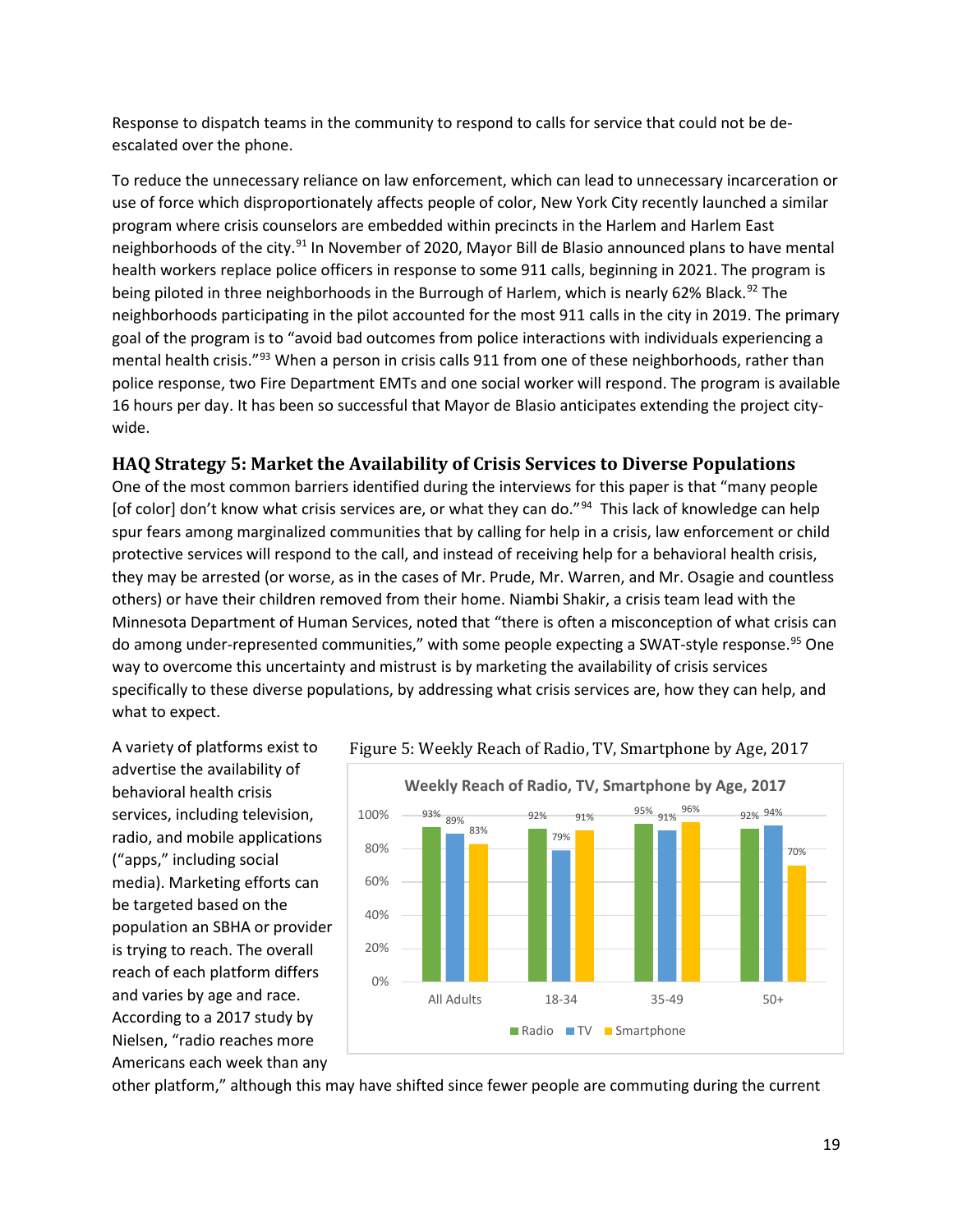COVID-19 pandemic.<sup>96</sup> The figure to the right<sup>97</sup> shows the weekly reach by age group as a percentage of the U.S. population for each radio, TV, and smartphone apps.

Looking beyond the age categorizations, Nielsen also found that "African-American and Hispanic listening audience[s] now accounts for one-third of the [traditional radio] listening audience, and that number continues to grow."98 Traditional radio reaches 93 percent of African American/Black consumers, and 98% of Hispanic consumers. African American/Black and Hispanic consumers also frequently consume radio through smartphones and other streaming devices. African American/Black listeners tend to listen between 3:00pm and 7:00pm, while Hispanic listeners are more likely to listen to the radio between 10:00am and 3:00pm.<sup>99</sup>

In addition to radio and TV, SBHAs can leverage social media to reach a wider, younger, and more diverse audiences to promote their services, including crisis services. YouTube, Facebook, and Instagram are the most widely used social media platforms in the U.S. Facebook has the widest reach across all adults ages 18 and over, while Instagram and SnapChat have the widest reach among youth ages 13 to 17. Non-Hispanic Black and Hispanic individuals are most likely to use YouTube (84% and 85%, respectively, of adults in each demographic group), and are least likely to use NextDoor (10% and 8%, respectively' see Figure below).



Figure 6: Use of Online Platforms by Race, 2021<sup>100</sup>

As discussed further on in the paper, behavioral health stigma among communities of color is a significant barrier to preventing individuals with behavioral health needs from seeking help, even in times of crisis.<sup>101</sup> social media has the added benefit of normalizing the conversation around the need for behavioral health services in racially and ethnically diverse communities. A 2018 study by the Pew Research Center found that 80% of Black social media users "value the platforms for magnifying issues that aren't usually discussed," and 60% of Hispanics and Whites felt the same.<sup>102</sup> Collaborating with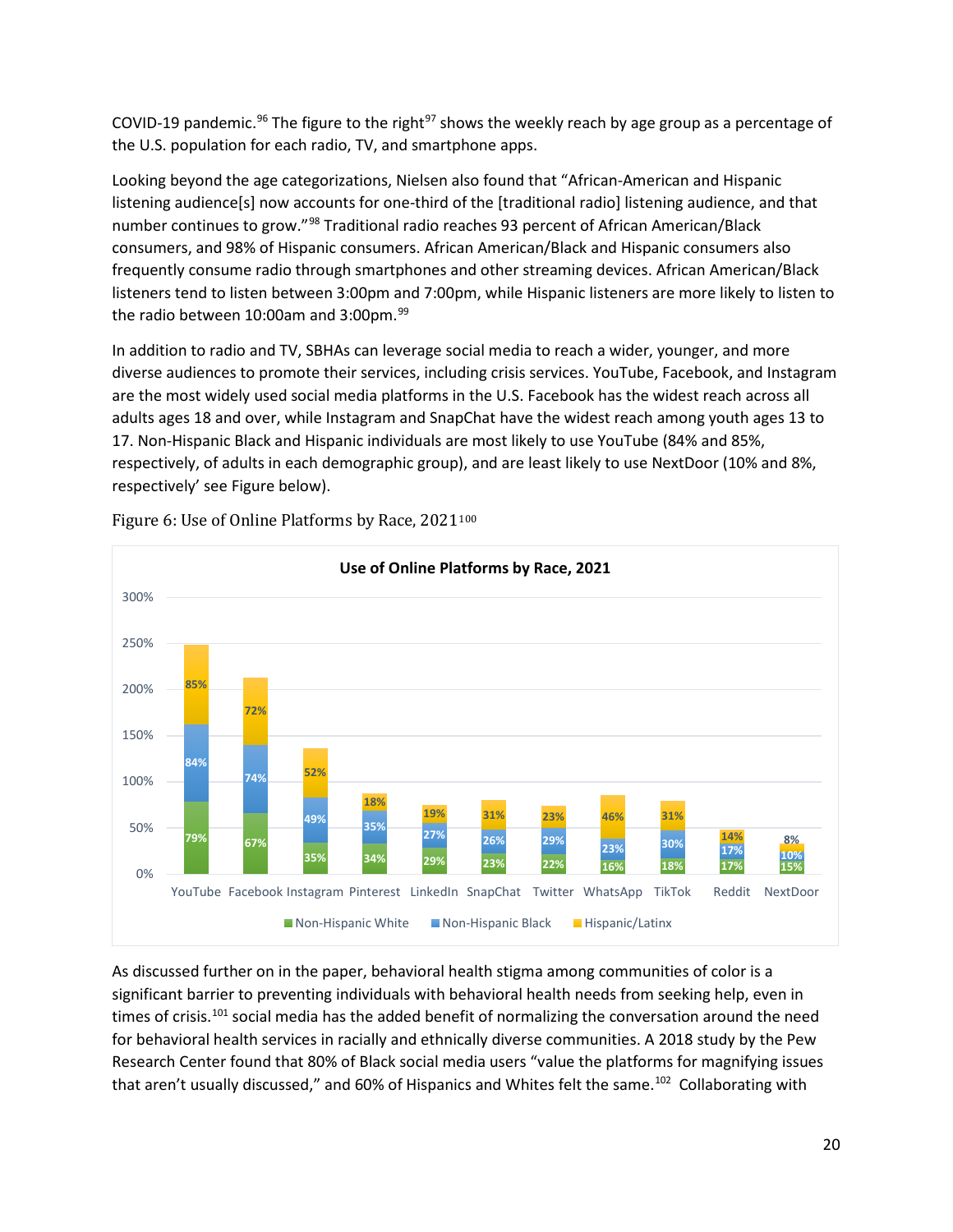respected public figures, including athletes, to spread the word about behavioral health crisis services can help legitimize the value they offer, especially in diverse communities.

Regardless of which platform is used to promote the availability of behavioral health crisis services, the language used related to behavioral health also matters in overcoming stigma and increasing engagement. At least two states, Colorado and Minnesota, noted that instead of using the terms "mental health" or "behavioral health," their outreach efforts to diverse communities focuses instead on "mental wellness."

#### *Lessons and Examples from Colorado Crisis Services*

In 2019[, Colorado Crisis Services](https://coloradocrisisservices.org/) began strategizing how to best promote its crisis services, especially to diverse, underserved communities (including rural communities and communities of color). During their market research, they also discovered, and were surprised to find that radio had a broad reach, especially among the Hispanic communities within the state. Based on these findings, Colorado Crisis Services began marketing its services on the radio specifically to Hispanic communities. While it took a while to see gains, the efforts to promote crisis services on the radio became "fruitful, especially with Spanish-speaking audiences."<sup>103</sup>

In addition to the targeted radio ads, Colorado Crisis Services has also tailored its social media and print materials for diverse populations, including Hispanic and Black communities. To promote its messages

and services on social media, Colorado Crisis Services collaborates with local leaders, and recruits a more diverse group of social media influencers in Colorado to make its messaging more representative. One lesson learned in using social media influencers is that SBHAs and providers should provide guidance on what the messages should cover, while allow the social media influencers to craft their own messages, using language that resonates within their own communities.

Figure 7: Colorado Crisis Services Twitter Campaign Example



**Recommended Text:** *When you feel overwhelmed, you don't have to go it alone. Colorado Crisis Services can help if you don't know where to start. Our trained counselors and peer specialists will listen to your story, suggest next steps, and even connect you to resources in your community. Call 1-844-493-TALK*, *or text TALK to 38255. Coloradocrisisservices.org*

A comprehensive list of marketing campaigns used by Colorado Crisis Services, including examples designed to better engage people from Black and Hispanic communities, as well as reaching rural and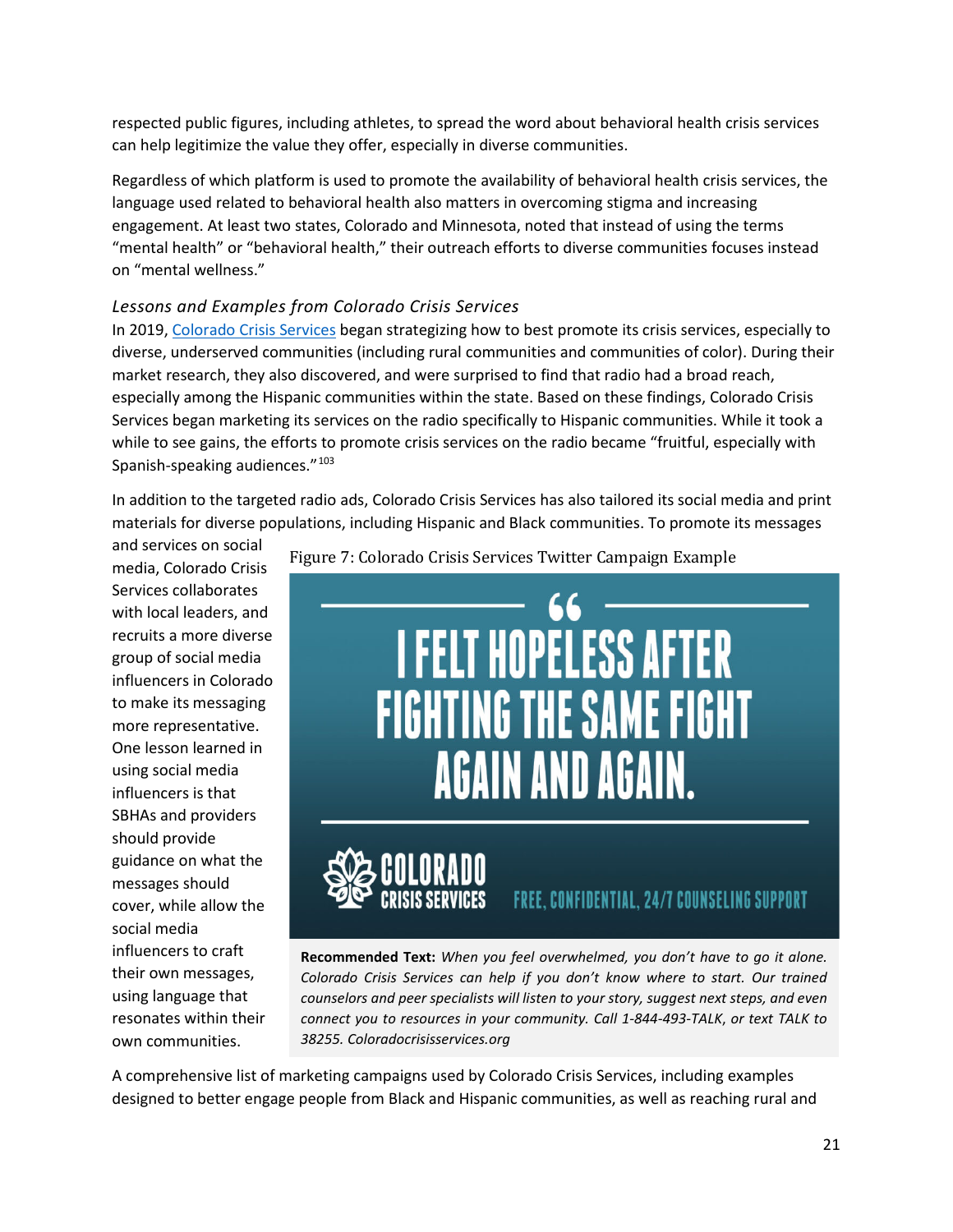LGBTQIA+ communities can be found online [\(https://coloradocrisisservices.org/toolkit/general](https://coloradocrisisservices.org/toolkit/general-campaign/)[campaign/\)](https://coloradocrisisservices.org/toolkit/general-campaign/). An example of a Twitter post developed by Colorado Crisis Services is provided above.<sup>104</sup>

## **HAQ Strategy 6: Recruit and Retain a Representative, Culturally and Linguistically Competent Workforce that is Adept at Providing Trauma-Informed Care**

A culturally responsive and diverse workforce in mental health services overall, and in crisis services, can help restore faith in the system by people of color, and lead to better outcomes for all consumers. A 2020 technical assistance paper, *Crisis Services: Addressing Unique Needs of Diverse Populations*, provides an overview of the considerations, challenges, and implications for the workforce in various crisis settings.<sup>105</sup> Investing in efforts to recruit and retain a representative workforce, training providers in the National CLAS Standards and trauma-informed care, and recruiting a diverse workforce from local institutes of higher education, including historically Black colleges and universities (HBCUs) will help to engage marginalized communities.

#### *Recruitment and Retention*

A lack of diversity in the behavioral health crisis workforce, and behavioral health workforce overall "contributes to poor quality of care, including higher rates of misdiagnoses among racial minorities." Research supports Rev. Bowman's assertion that there is a lack of representation among people of color, and there are a relative few who he would consider to be culturally competent in terms of engaging African American clients and patients."106

Data from 2016 show that the behavioral health workforce is predominantly white for psychologists, although for early career psychologists there is some improvement in diversity. See Figure 8.



Figure 8: Diversity of the Psychology Workforce<sup>107</sup>

Oregon is taking steps to bolster and diversify its behavioral health workforce through significant investments from the legislature. In June of 2021, the Oregon Legislature passed a \$474.4 million behavioral health package that addresses a wide variety of social determinants, including "housing and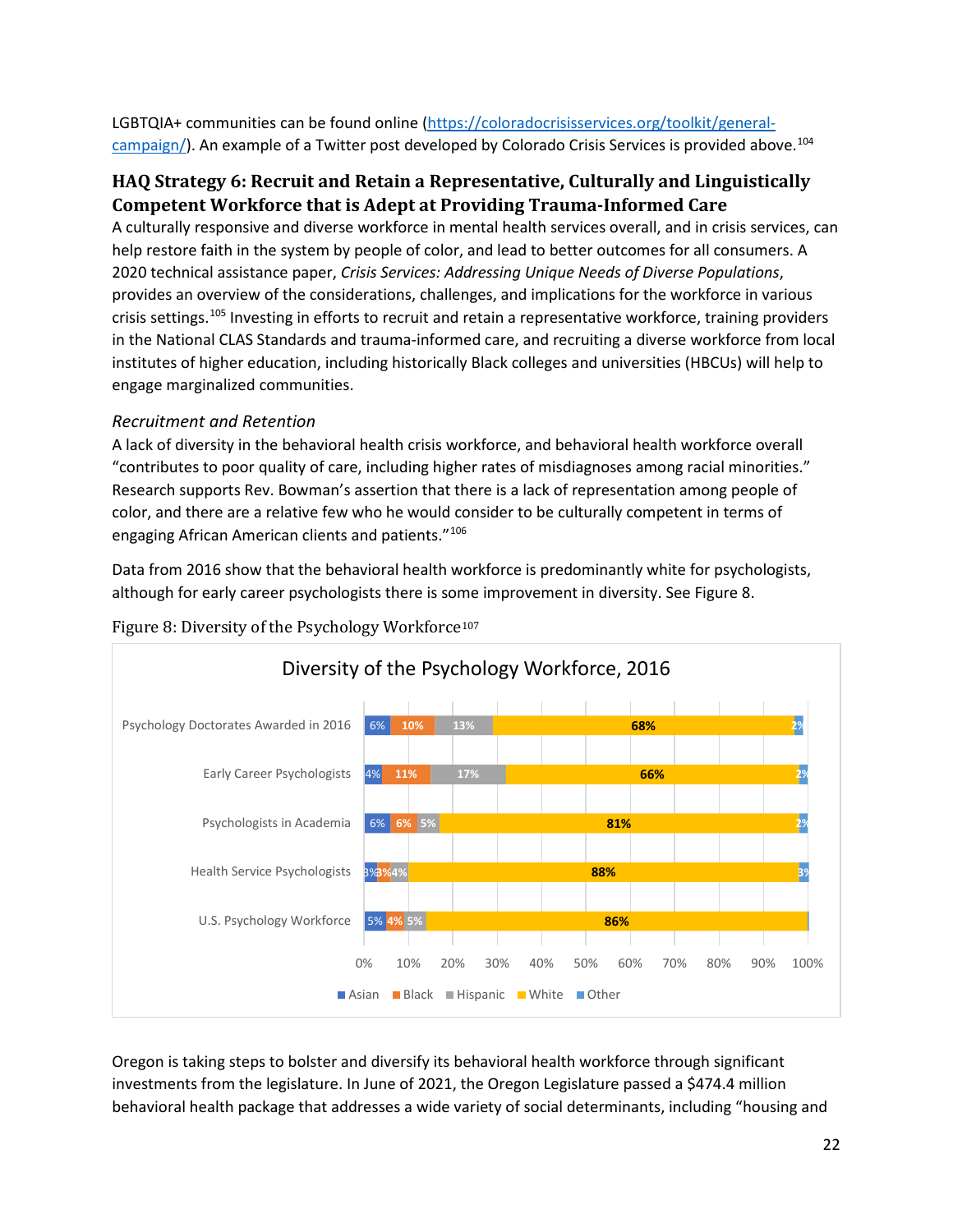residential services to community programs to incentives that attract people to the workforce and developing mobile crisis units."<sup>108</sup> \$80 million of these funds will go toward two incentive programs to increase Oregon's behavioral health workforce, including scholarships, and grants for providers to offer clinical supervision for licensure.109 Language in [HB2949](https://olis.oregonlegislature.gov/liz/2021R1/Measures/Overview/HB2949) specifically charges the Oregon Health Authority to increase the behavioral health workforce to improve access culturally responsive behavioral health services, and to help transition individuals from incarceration back into the community, which will have profound effects on improving social determinants of health for people of color in Oregon, as Oregon's jail population is disproportionately represented by people of color.<sup>110</sup>

"To improve access to culturally responsive behavioral health services by tribal members, people of color, lesbian, gay, bisexual and transgender youth, veterans, persons with disabilities, individuals with intellectual and developmental disabilities, individuals with limited English proficiency, individuals working in correctional facilities, residents of rural areas and other underserved communities. [The bill also] directs [the Oregon Health Authority] to provide funding to counties, community mental health programs and organizations to support individuals to transition from incarceration back into [the] community."

In addition to strengthening the clinical workforce, Shelley White, a Peer Policy Representative with the Minnesota Department of Human Services, recommends integrating peers into crisis response teams to improve diversity and representation.<sup>111</sup> She notes that peers can be incredibly helpful in crisis situations when they meet an individual experiencing a crisis in the community and wait with them until a clinician arrives. On the substance use side in Minnesota, they have been successful recruiting African American/Black peers, Muslim peers, and individuals from the large Somali community.

## *Recruiting from Local Institutes of Higher Education, Including Historically Black Colleges and Universities*

Local universities and colleges, including HBCUs, are an excellent resource for SBHAs and providers to develop and recruit a diverse, representative, and culturally and linguistically competent crisis workforce. Providing scholarships to people of color to pursue degrees in mental health and covering the costs of licensure upon graduation help reduce the barriers many people of color face when entering the behavioral health workforce. SAMHSA sponsors a[n Historically Black Colleges and](https://www.samhsa.gov/historically-black-colleges-universities-center-excellence-behavioral-health)  [Universities Center of Excellence in Behavioral Health,](https://www.samhsa.gov/historically-black-colleges-universities-center-excellence-behavioral-health) which provides up to \$500,000 in funding to states to "recruit students to careers in the behavioral health field to address mental and substance use disorders, provide training that can lead to careers in the behavioral health field."<sup>112</sup>

#### *National Standards for Culturally and Linguistically Appropriate Services (CLAS)*

In 2013, the Department of Health and Human Services' Office of Minority Health (OMH) published the final, enhanced National CLAS Standards*.* According to OMH, "cultural and linguistic competency strives to improve the quality of care received and to reduce disparities experienced by racial and ethnic minorities and other underserved populations."<sup>113</sup> Research suggests that through the implementation of CLAS initiatives at the provider level, "there are substantial increases in provider knowledge and skill acquisition, and improvements in provider attitudes toward culturally and linguistically diverse populations."<sup>114</sup> In addition to more competent care, that implement the CLAS Standards also show an increase in patient satisfaction, higher levels of patient-reported quality of care, and increased levels of trust in the organization.<sup>115</sup> The CLAS Standards are made up of one Principle Standard, and 14 standards within three themes: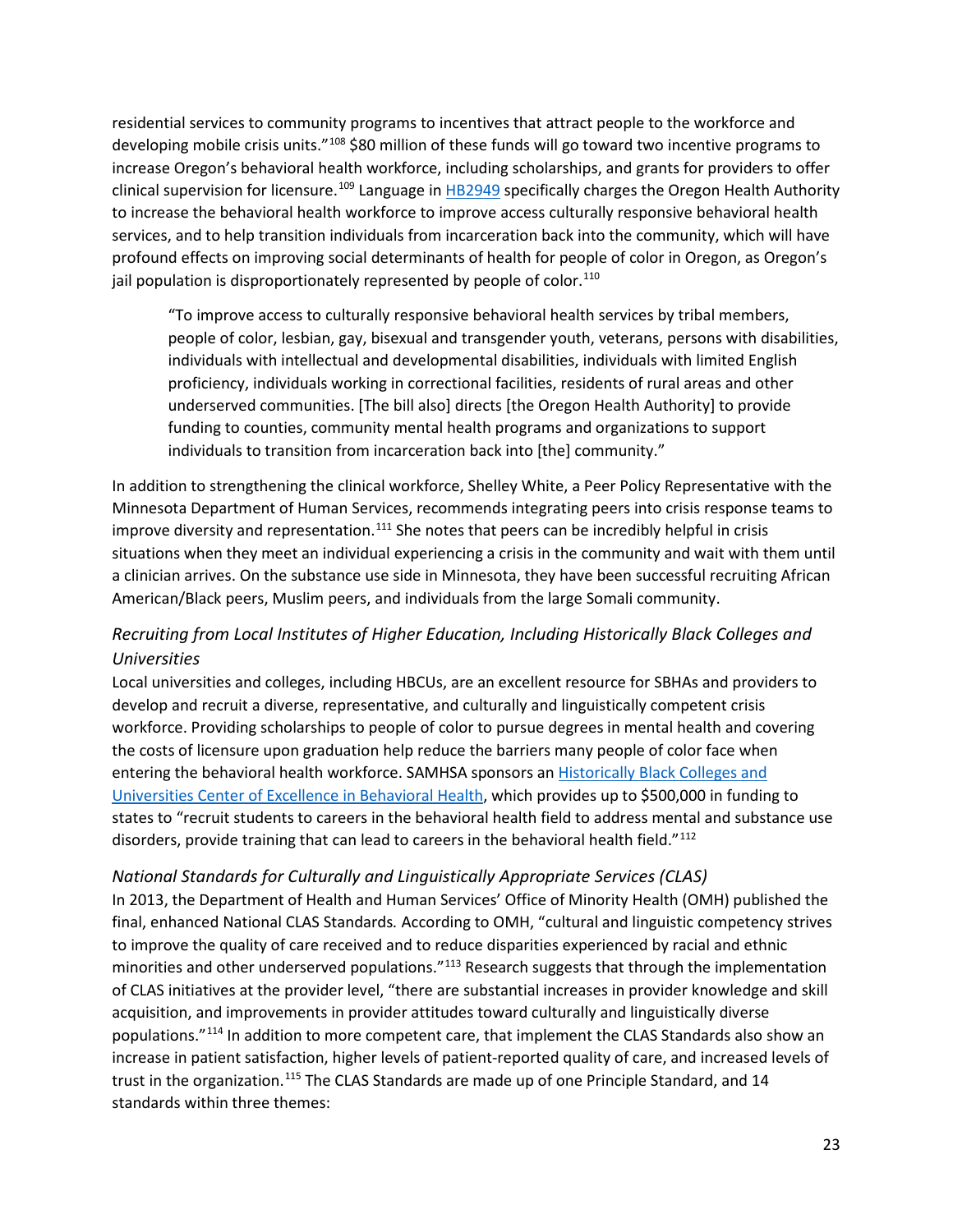- Principle Standard 1: Provide effective, equitable, understandable, respectful, and quality care and services that are responsive to diverse cultural health beliefs and practices, preferred languages, health literacy, and other communication needs.
- Theme 1: Governance, Leadership, and Workforce
	- $\circ$  Standard 2: Advance and sustain governance and leadership that promotes CLAS and health equity
	- $\circ$  Standard 3: Recruit, promote, and support a diverse governance, leadership, and workforce
	- o Standard 4: Educate and train governance, leadership, and workforce in CLAS
- Theme 2: Communication and Language Assistance
	- o Standard 5: Offer communication and language assistance
	- o Standard 6: Inform individuals of the availability of language assistance
	- $\circ$  Standard 7: Ensure the competence of individuals providing language assistance
	- o Standard 8: Provide easy-to-understand materials and signage
- Theme 3: Engagement, Continuous Improvement, and Accountability
	- $\circ$  Standard 9: Infuse CLAS goals, policies, and management accountability throughout the organization's planning and operations
	- o Standard 10: Conduct organizational assessments
	- o Standard 11: Collect and maintain demographic data
	- o Standard 12: Conduct assessments of community health assets and needs
	- o Standard 13: Partner with the community
	- o Standard 14: Create conflict and grievance resolution processes
	- $\circ$  Standard 15: Communicate the organization's progress in implementing and sustaining CLAS

OMH has made available a series of tools and educational courses for behavioral health providers to improve their knowledge and understanding of the CLAS standards:

- [An Implementation Checklist for the National CLAS Standards](https://thinkculturalhealth.hhs.gov/assets/pdfs/AnImplementationChecklistfortheNationalCLASStandards.pdf) with a CLAS Action Worksheet and CLAS Testimonials to evaluate whether ad how well an organization is currently implementing the CLAS Standards.<sup>[116](#page-39-0)</sup>
- [Think Cultural Health](https://thinkculturalhealth.hhs.gov/education/behavioral-health) is a free training for behavioral health providers. This 5.5-hour program contains four courses and is approved for up to 5.5 contact hours for counselors, nurses, psychologists, psychiatrists, and social workers; other professionals can earn a Statement of Participation. After completing these courses, participants will be able to describe how culture, cultural identity, and intersectionality are related to behavioral health and behavioral health care; describe the principles of cultural competency and humility; discuss how our bias, power, and privilege can affect the therapeutic relationship; discuss ways to learn more about a client's cultural identity; describe how stereotypes and microaggressions can affect the therapeutic relationship; explain how culture and stigma can influence help-seeking behaviors; describe how communication styles can differ across cultures; identify strategies to reduce bias during assessment and diagnosis; and explain how to elicit a client's explanatory model. $117$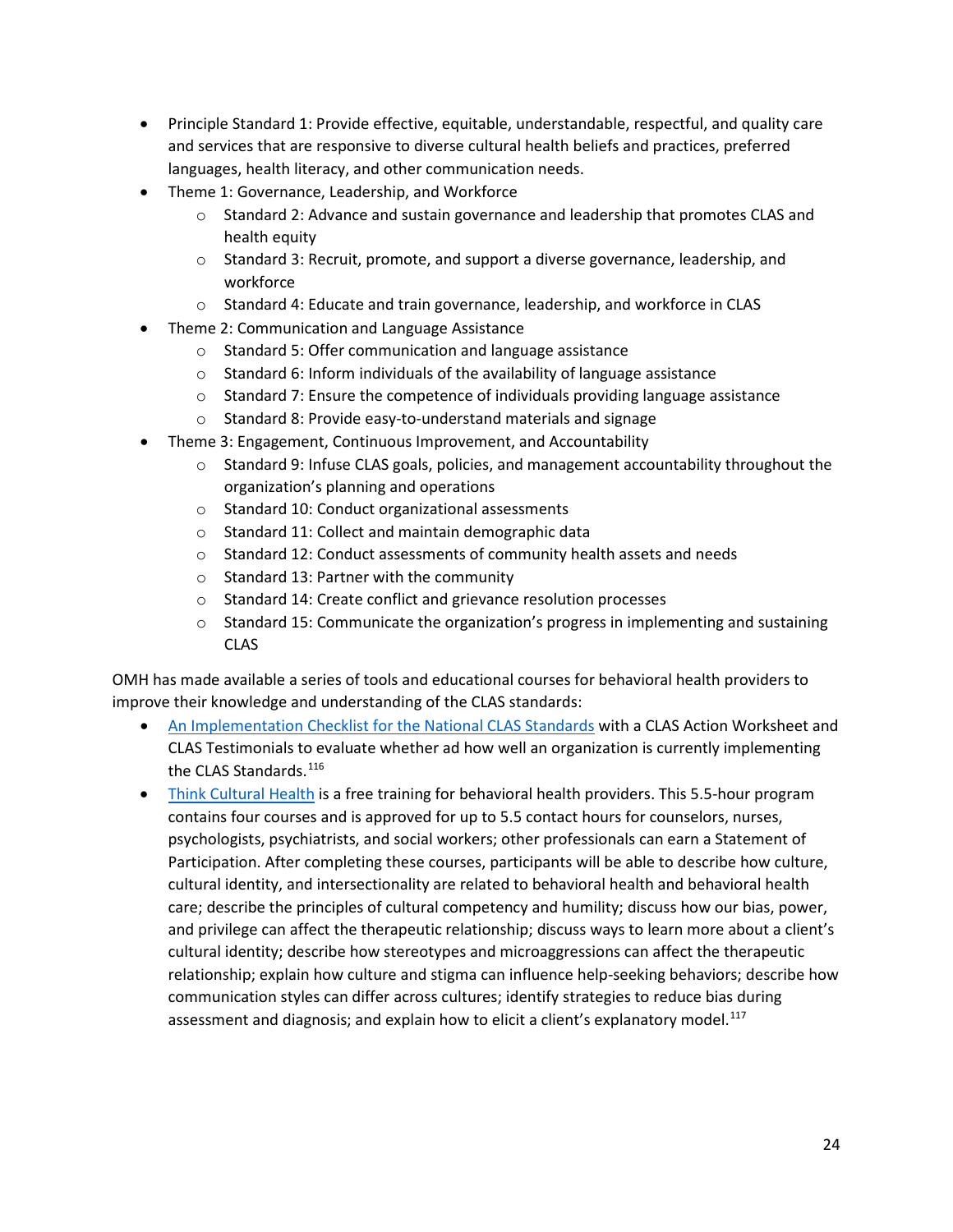#### *Training Providers in Trauma-Informed Care*

Training providers in trauma-informed care and providing trauma-informed services can help to engage people of color into treatment, including crisis services, and ensure their continued involvement in services.

Trauma is "the result of an event, series of events, or set of circumstances that is experienced by an individual as physically or emotionally harmful or life threatening and that has lasting, adverse effects on [an] individual's functioning and mental, physical, social, emotional, or spiritual well-being."<sup>[118](#page-39-2)</sup> People of color are at higher risks for exposure to collective and individual trauma, due to racial trauma that has been passed through generations.<sup>[119](#page-39-3)</sup> "People who experience extreme events of racial discrimination can develop racial trauma, which can lead to [post-traumatic stress disorder] and worsen symptoms of anxiety or depression.<sup>120</sup> Trauma "affects self-esteem and self-worth, especially when your skin color is weaponized against you."<sup>[121](#page-39-5)</sup> Understanding the effects of trauma and minimizing future trauma are key components to trauma-informed care.

Trauma-informed care "views trauma through an ecological and cultural lens and recognizes that context plays a significant role in how individuals perceive and process traumatic events."<sup>[122](#page-39-6)</sup> Traumainformed care requires that providers anticipate and avoid institutional processes and individual practices that may retraumatize individuals with a history of trauma. Trauma-informed care values consumer participation in the development, delivery, and evaluation of services.<sup>[123](#page-39-7)</sup>

#### **HAQ Strategy 7: Improve Diagnostic and Level-of-Care Determination Processes**

A 2014 review of the literature by Schwartz and Blankenship spanning a 24-year period found that African American/Black individuals are diagnosed with psychotic disorders at a rate three-to-four times higher than White individuals. Relatedly, African Americans/Blacks are almost five times more likely to be diagnosed with schizophrenia when compared to Whites admitted to state psychiatric hospitals. A similar trend was found among Hispanic, who were "disproportionately diagnosed at a rate more than three times higher than [White] Euro-Americans with a schizophrenia diagnosis.<sup>[124](#page-39-8)</sup> Additionally, African Americans/Blacks discharged from state hospitals were "discharged more often with an unspecified diagnosis, such as psychosis not otherwise specified," compared to their White counterparts.<sup>[125](#page-39-9)</sup> In a March 2021 Washington Post article, King Davis, Ph.D., former commissioner of the Virginia Department of Mental Health, indicated that one of the reasons for high rates of schizophrenia diagnoses is the perception that "Black people, Black men" in particular as "being on the cusp always of violence and danger."[126](#page-39-10) In the same article, Arthur Whaley, Ph.D., M.P.H., notes that "when African Americans respond or react to oppression in an appropriate way, because those experiences are not shared by the mainstream they're seen as paranoid, and they're misdiagnosed."<sup>[127](#page-39-11)</sup>

In his 30 years of service as a licensed social worker, Rev. Bowman has seen a lot of misdiagnoses among African American/Black youth, particularly for ADHD (attention-deficit, hyperactivity disorder) and oppositional defiant disorder (ODD). Contributing to this problem, notes Dr. Carter, is that diagnostic instruments and guides, including the Diagnostic and Statistical Manual of Mental Disorders (DSM) and Intelligent Quotient (IQ) tests were developed based on the experiences of White, Euro-centric populations. Inappropriate diagnostic tools and guides that are not culturally sensitive can categorize individuals with different cultural backgrounds as being lower functioning, "which is a whole other form of discrimination," as the clinical conclusion is usually that they are not able to be remediated, and therefore not given the same opportunities as White youth.<sup>128</sup> Dr. Carter also notes that, "if we're going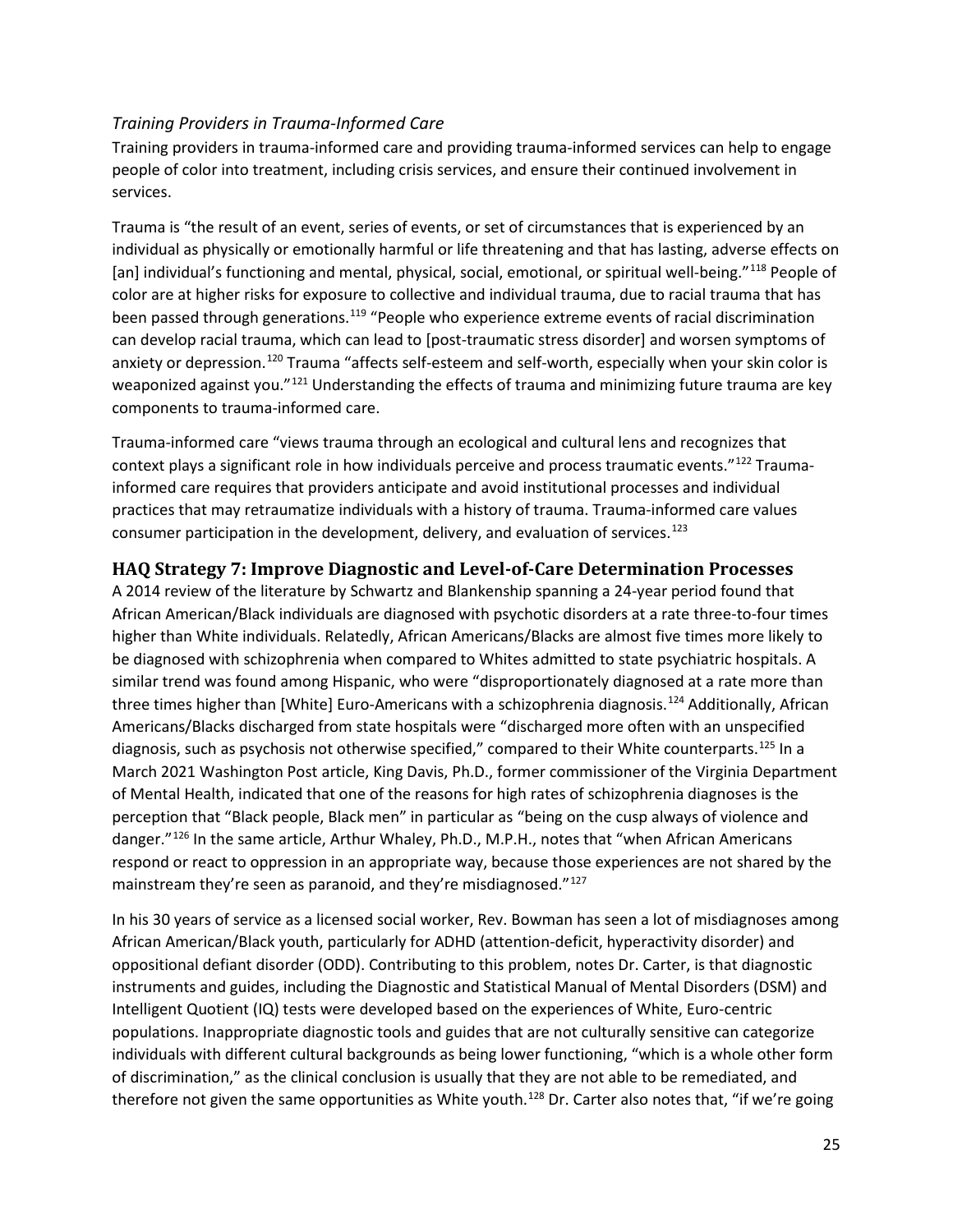to be equitable in terms of diagnosing, the mental health community will have to look at a different diagnostic tool or significantly overhaul what we have because generally White males are the population upon which those instruments are based."<sup>129</sup>

SAMHSA's *National Guidelines* recommend that crisis providers use the LOCUS (Level of Care Utilization System), which "is a tool designed to assess level of care needs of individuals experiencing psychiatric and addiction challenges… [it] provides a single, easy-to-use instrument that can be used in a multitude of settings to clarify an individual's needs and identify services appropriate to address those needs."<sup>[130](#page-40-0)</sup> By using a standardized tool, it can help providers overcome their implicit bias and reduce unnecessary institutionalization among people of color. However, more research may need to be done to ensure that these standardized instruments are equitable in their evaluations.

Dr. Carter also recommends that, "rather than starting with pathology, providers should take a strengths-based approach during evaluation," to avoid inappropriate diagnoses and level-of-care placements.[131](#page-40-1) A strengths-based approach to mental health "moves the focus away from deficits of people with mental illnesses and focuses on [their] strengths and resources."[132](#page-40-2) 

Investing in a representative workforce that is culturally and linguistically competent can help reduce inherent bias among providers. According to Schwartz and Blankenship (2014), "the inclusion of cultural information within a diagnostic formulation is critical because a diagnostic judgement leading to a potential misdiagnosis can have several lasting negative effects for consumers, ranging from having an inaccurate healthcare record and complications related to insurance coverage, to being prescribed antipsychotropic medications and potential death resulting from self-stigma-induced suicide… Diagnoses can greatly influence the future of a consumer's healthcare, including participation in and trust of the healthcare system generally." If clinician biases can be overcome through cultural competence training, then the trend of misdiagnoses may begin to decrease.

## **Strategy 8: Improve Transparency and Equality in Crisis Services through Data Collection and Outcomes Monitoring**

It is critical for states and providers to collect demographic data and monitor outcomes of crisis services so that racial inequities in crisis services can be understood and addressed. Data collection can also be useful to establishing trust among communities of color. Dr. Sims recommends that to overcome mistrust of the system, SBHAs and providers should be "flooding [the public] with transparency."

Many states and crisis providers do not collect demographic data about the people that use their crisis services. An internet search of SBHA data dashboards that display information about crisis services and race yields few results. However, Utah and Wisconsin both publish data about race and service access. These reports can serve to strengthen trust in the system through transparency, and enable the states to monitor the availability, accessibility, and quality of services for people of color.

Utah publishes reports for health status by race and ethnicity every five years. While not specific to crisis services or mental health, the [2015 report](https://health.utah.gov/disparities/data/race-ethnicity-report/2015HealthStatusbyRace&Ethnicity.pdf) analyzes a wide array of health issues, including health care quality and accessibility, poverty, infant and maternal health, injuries and violence, and chronic disease.<sup>133</sup>

In February 2021, Wisconsin's Department of Health Services published the report, Differences in Crisis [Services and Psychiatric Hospitalization across Race and Ethnicity.](https://www.dhs.wisconsin.gov/publications/p02904.pdf)<sup>[134](#page-40-4)</sup> The report provides information on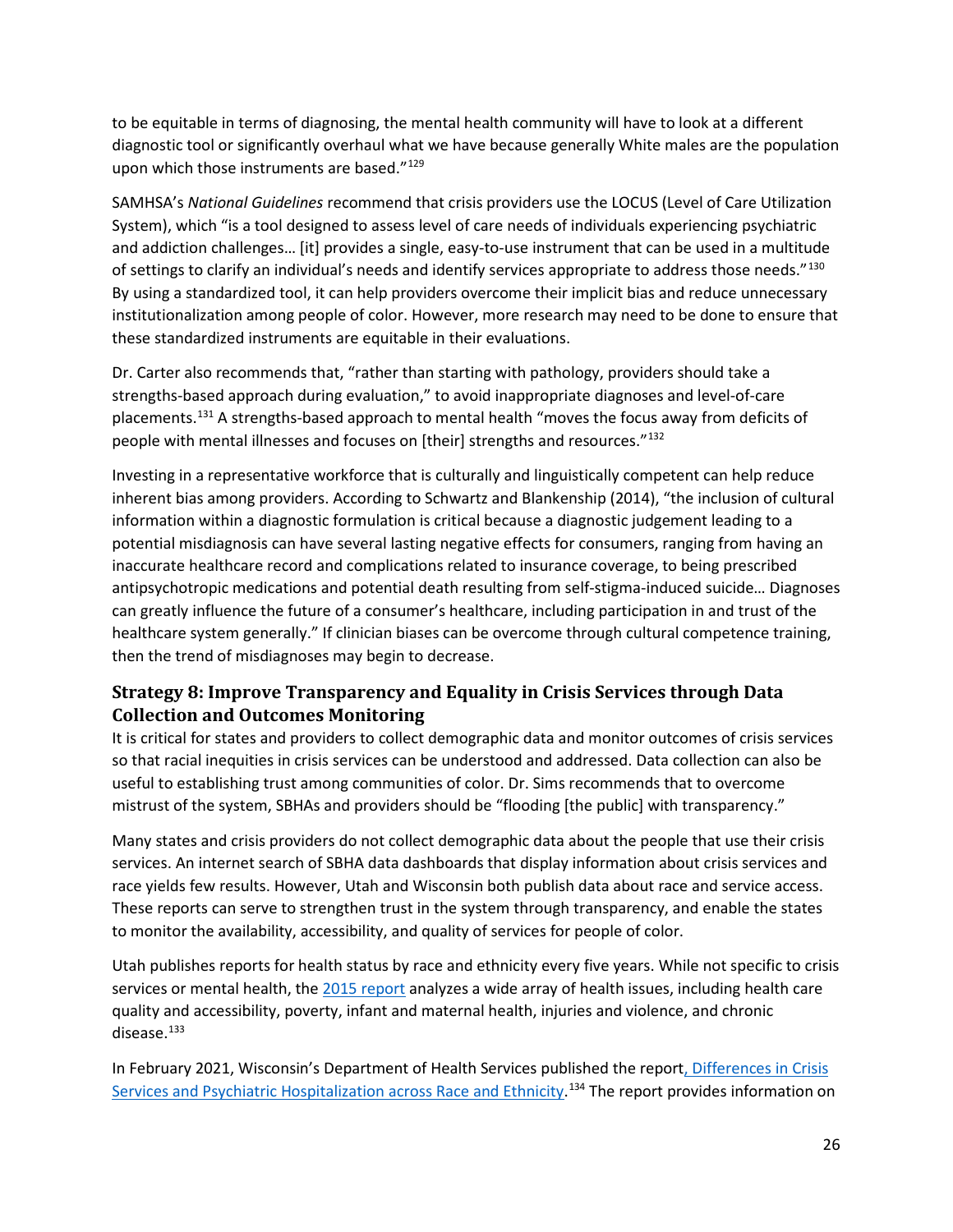the types of unique individuals that receive crisis services in the states by race and ethnicity and identifies potential barriers to care. The report also reviews how crisis services and psychiatric hospitals are used by people of color.

By collecting, analyzing, and publishing these data, Utah's Department of Health and Wisconsin's Department of Health Services demonstrate their commitment to improving the quality of healthcare services and life for people of color in the state.

One reason that so few states publish data about who uses crisis services is that data collection in the midst of a crisis is inappropriate, as the first priority should be responding to the crisis. However, once a crisis is triaged, it is important for the crisis counselor, whether on the phone or in person, to schedule a follow-up for post-crisis care. At this point, data can be collected that helps states and providers better understand who is being served, the quality of services being offered, and the outcomes of the crisis interventions. Once an individual is in the system, it becomes easier to identify them and track their outcomes should any subsequent services be needed. SAMHSA's *National Guidelines* recommend that crisis call centers collect "data elements such as phone numbers of Medicaid-enrolled or privately insured individuals" so that they can be "combined with Caller-ID technology."[135](#page-40-5)

## *Social Determinant of Health: Social and Community Context*

Social and community context (SCC) refers to the "connection between characteristics of the contexts within which people live, learn, work, and play, and their health and wellbeing."<sup>[136](#page-40-6)</sup> Factors within this domain that are pertinent to the delivery of crisis services include stigma and incarceration. Understanding and addressing the role stigma has on how people of color approach crisis services, and the effects of incarceration on communities of color are critical to providing a more equitable crisis continuum. Strategies that SBHAs and providers can use to address social and community context include:

- 1. Understand and address stigma in diverse communities
- 2. Reduce incarceration through diversion and improved law enforcement response

## **SCC Strategy 1: Understand and Address Stigma in Diverse Communities**

In addition to reluctance to reaching out for crisis services due to mistrust, many communities of color attach stigma to seeking mental health services and see the need for care as taboo or controversial. For many African Americans/Blacks, their "story is one of perseverance and resilience," with the thought that "after all, we survived slavery; surely we can survive 'sadness' or 'anxiety.'"[137](#page-40-7) Many Asian communities stigmatize mental health due to the emphasis on family honor and purity, whereas mental illness may be seen as shameful, untreatable, and weak.<sup>[138](#page-40-8)</sup> According to Diana Lorenzo, M.D., a psychiatrist with the Cleveland Clinic's Center for Behavioral Health, "many Latinos would prefer to ignore [mental health] conditions over talking about them openly."<sup>[139](#page-40-9)</sup> Understanding the stigma associated with mental illness among Native American/Alaska Natives is complex, as "the concept of mental illness has different meanings and is interpreted in various ways," as Native American and Alaska Natives are not one homogenous group. These attitudes cause some people of color "to believe they are exempt from mental health issues."<sup>[140](#page-40-10)</sup> These beliefs can be dangerous because they cause individuals to avoid or delay critical treatment.

Ms. Green indicates that the first step in overcoming or reducing stigma is understanding how each culture perceives mental health treatment. Reframing the system from one that is punitive for people of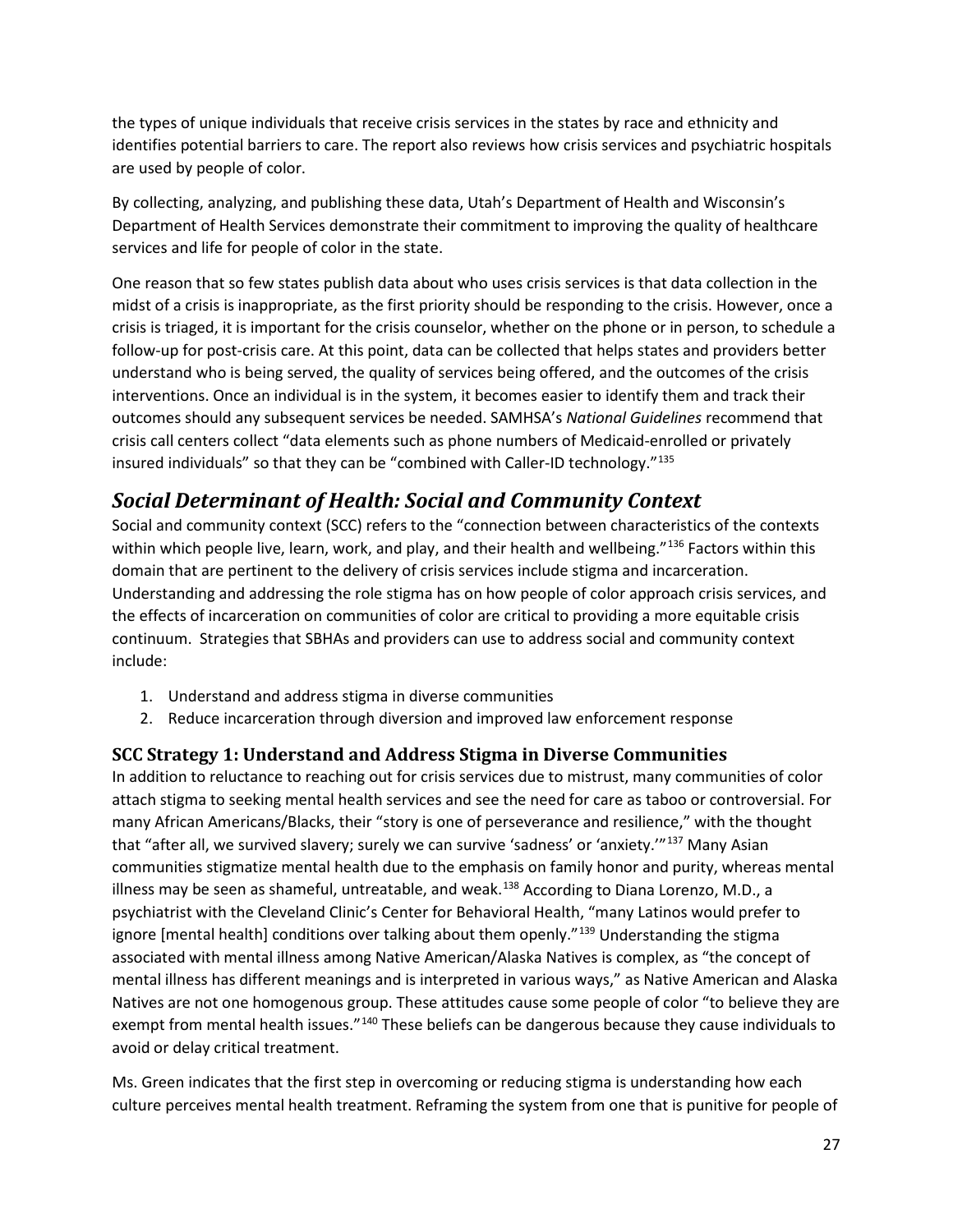color to one that offers problem solving options, even if mandated treatment, would go a long way.<sup>[141](#page-40-11)</sup> Other strategies to reduce stigma in communities of color to increase engagement with the system include reducing stigmatizing language (as Colorado Crisis Services did by changing "Mental Health" to "Mental Wellness) and engaging with community partners, as described above, to normalize the conversation around mental health and crisis services.

Focused marketing campaigns similar to what Colorado Crisis Services has implemented can also be effective at normalizing the conversation around mental health and wellness. By engaging community leaders and other respected individuals (e.g., athletes, celebrities, influencers) and allowing them to use their own voice to promote messages can help engage communities of color and destigmatize mental health crisis care.

Other strategies for overcoming stigma within communities of color include:<sup>[142](#page-40-12)</sup>

- Removing the language barrier so that providers can fully understand the needs and desires of their clients. While interpreters can be helpful, a linguistically diverse workforce is most effective at interpreting cultural nuances and jargon.
- Due to stigma associated with mental health, people of color may be more likely to reach out to a primary care physician for help rather than a dedicated mental health or crisis provider. Ensuring that primary care providers have the right tools to help diverse populations identify a mental health crisis and normalize the need for mental health services can help to destigmatize the need for mental health services within diverse communities.
- Many communities of color emphasize the family unit more than White families in the U.S. Recognizing the value of the family unit and encouraging family involvement in care, including how to get someone the help they need in a crisis, can help normalize the need for mental health services in communities of color. By involving family members up front, it is also more likely that an individual will return for follow-up appointments post-crisis.

## **SCC Strategy 2: Reduce Incarceration through Diversion and Improved Law Enforcement Response**

The U.S. jail census has nearly quadrupled since 1970, with admissions reaching 11 million annually.<sup>[143](#page-40-13)</sup> Although people of color make up 20.8% of the U.S. population, they are significantly over-represented in prisons and jails, especially African Americans/Blacks. In 2019, African Americans/Blacks accounted for 26.6% of all arrests, even though they only make up 13.4% of the U.S. population. Similar trends exist for American Indians and Alaska Natives, where the percentage of arrests (2.4%) is nearly twice the percentage of their population (1.3%). Data also show that people of color are more likely to be arrested for minor offenses, including disorderly conduct and vagrancy. See Figures 9 and 10 on the following page.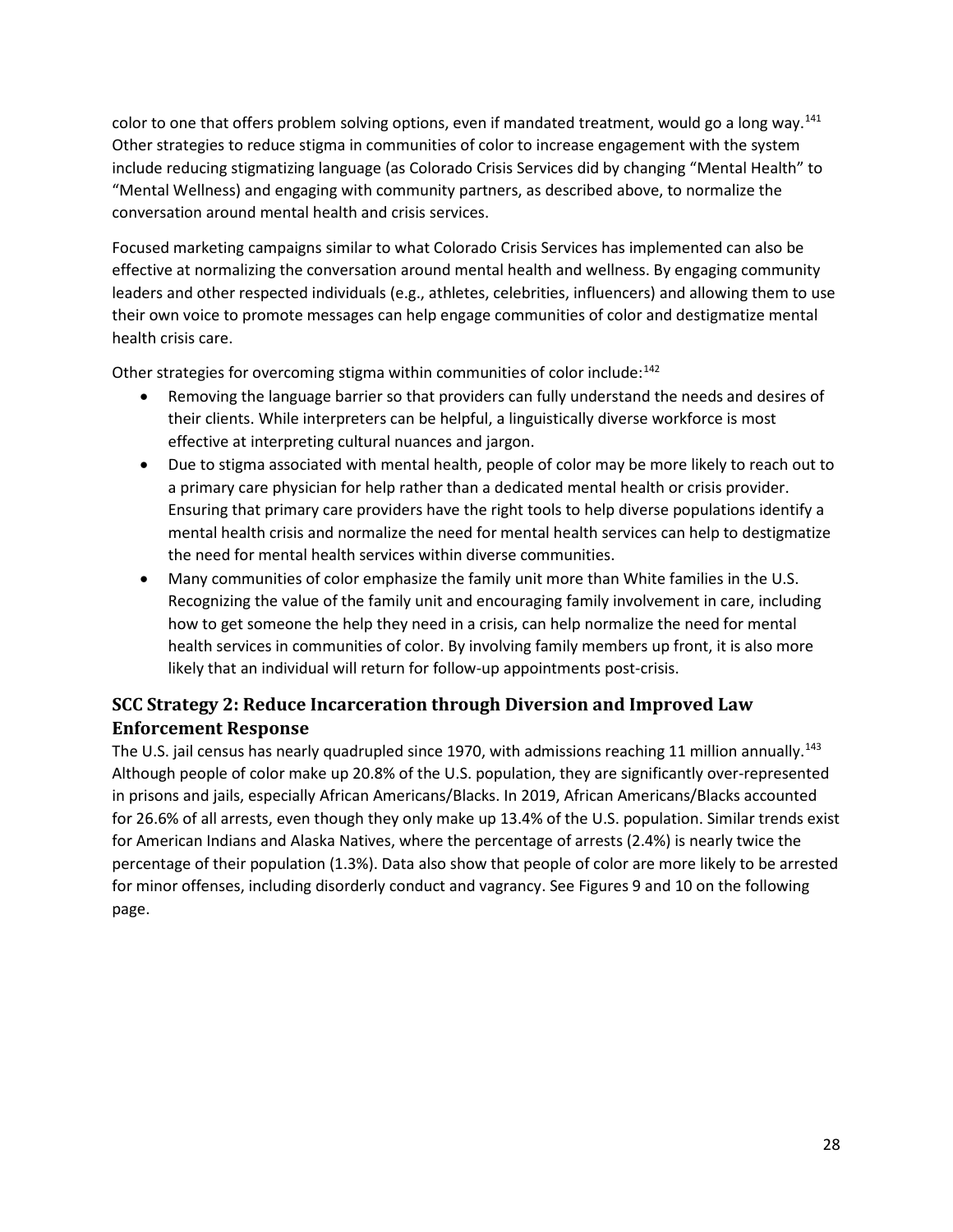

Figure 9: Percentage of Arrests Compared to Overall Population by Race, 2019[144](#page-40-14)





Ms. Green observes that even though Tampa Crossroads operates in a predominantly diverse neighborhood, the majority of their clients are White. Even though the services provided by Tampa Crossroads are covered through a grant from the county, few people from the local area seek out their services. In addition to needing more outreach and education on how to access services, her theory for why her clientele are predominantly White is because "more people of color are sent to jail, and not given the option for treatment."[146](#page-40-16) Research supports her theory. A study by Carson, et al. in 2014 found that African American/Black men experiencing a psychiatric crisis are less likely to be evaluated for hospitalization than White individuals with similar symptoms and are more likely to be sent to jail where they are less likely to receive behavioral health care than their White counterparts.<sup>[147](#page-40-17)</sup>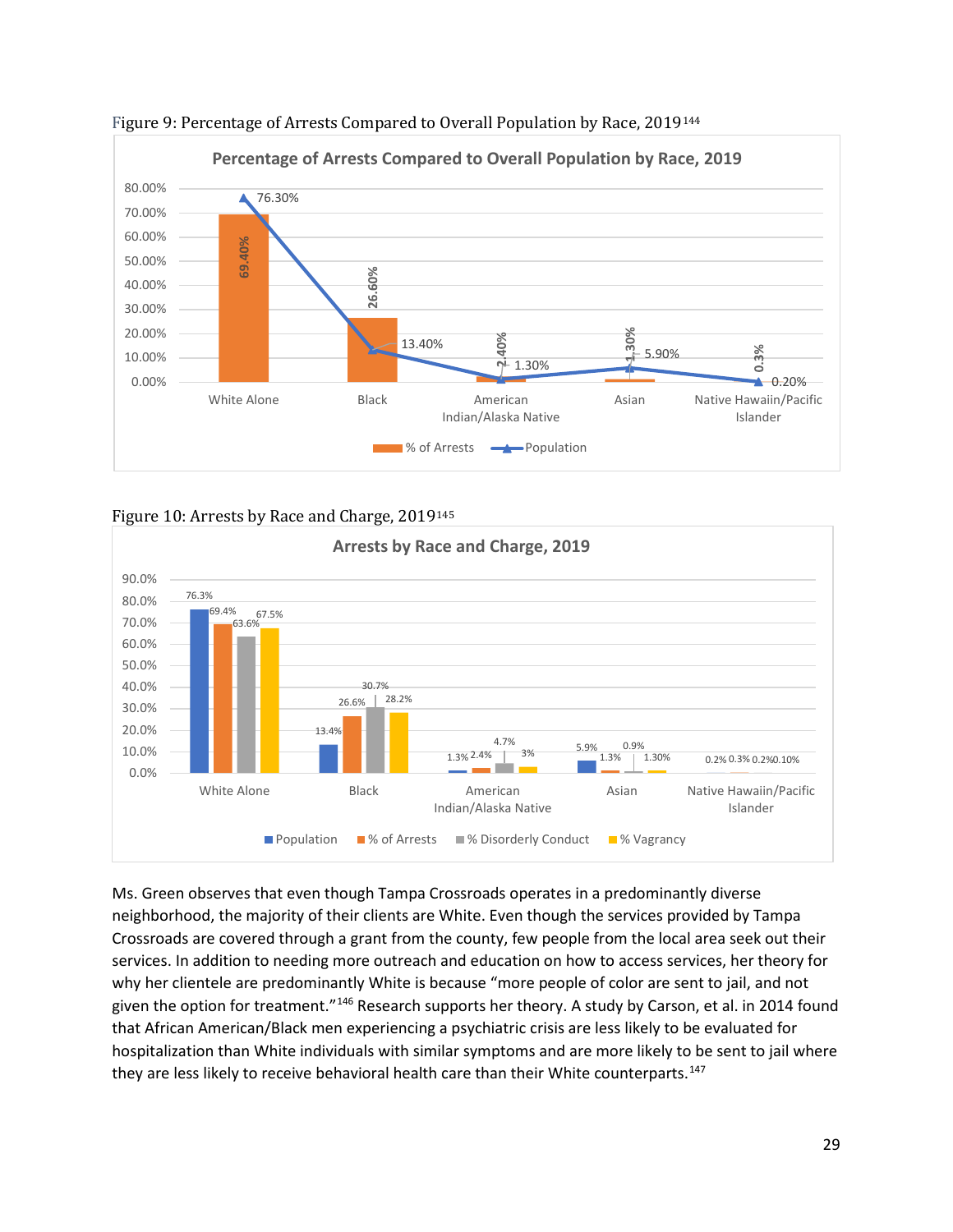Reducing law enforcement response to crisis services and enhancing training for the times when they need to respond will help reduce incarceration among people of color experiencing a crisis. Diverting individuals from jail will help to break the cycle of incarceration, and the trauma associated with incarceration by allowing parents to reunite with their children, return to work, and participate in their communities.

# *Making Change Happen: Leadership from the State Behavioral Health Authority*

Meaningful change toward a more equitable system requires leadership from the SBHA. Several financial opportunities recently became available that SBHAs can leverage to bolster their crisis continuum, including the American Rescue Plan Act of 2021 (ARP), and an expansion of SAMHSA's Mental Health Community Services Block Grant (MHBG) Plan.

The ARP "establishes a new state option to provide community mobile crisis intervention services for a five-year period beginning April 2022."<sup>[148](#page-40-18)</sup> To incentivize states to use these funds for the implementation of crisis services, "the law allows for an 85% enhanced federal matching rate for qualifying services for the first three years of state coverage." Additionally, the ARP also includes \$15 million in state planning grants to support the development of a Medicaid state plan amendment or waiver request to take up the option. In addition, as part of the ARP, Congress added \$1.4 billion to the MHBG with SAMHSA emphasizing to the SBHAs that these additional funds can be used to support crisis services.<sup>[149](#page-40-19)</sup> The amount of funds each state receives through the ARP varies, ranging from \$181,128 in Wyoming, to nearly \$9.5 million in California. In addition, as part of the fiscal year 2021 MHBG appropriations to SAMHSA, Congress added a new 5% set aside (nearly \$42.3 million) dedicated to supporting mental health crisis services.

Multiple SBHAs recognize the need for, and value of diversity and representation in behavioral health services. Some states, like New York, have gone beyond simply recognizing the value of diversity and representation to creating an Office of Diversity and Inclusion to manage the cultural shift required to create a more equitable system.

For many decades, New York's Office of Mental Health (OMH) has convened a stakeholder advisory group to focus on special populations. The stakeholder group consists of representatives from marginalized populations in the state, including people of color, residents from rural areas, veterans, and individuals whose native language is something other than English. This stakeholder group advocated that there be staff within OMH to work with the commissioner and other state leadership to focus on diversity and inclusion. At first, the office consisted of a secretary and "maybe one other person," and was not very high up in the SBHA. Around two years ago, priorities began to focus on diversity and inclusion within the SBHA and the office was elevated officially to the Office of Diversity and Inclusion, complete with senior staff and an executive team. Following the murder of George Floyd in May of 2020, the Office of Diversity and Inclusion was elevated further to report directly to the commissioner, and now has five staff. Funding for this Office comes directly from the SBHA through State General Funds.

The Office of Diversity and Inclusion is tasked with ensuring that all OMH requests for proposals address the CLAS Standards and address equity in a strong way, including diversifying and training the workforce to be more culturally competent. The Office of Diversity and Inclusion is also responsible for promoting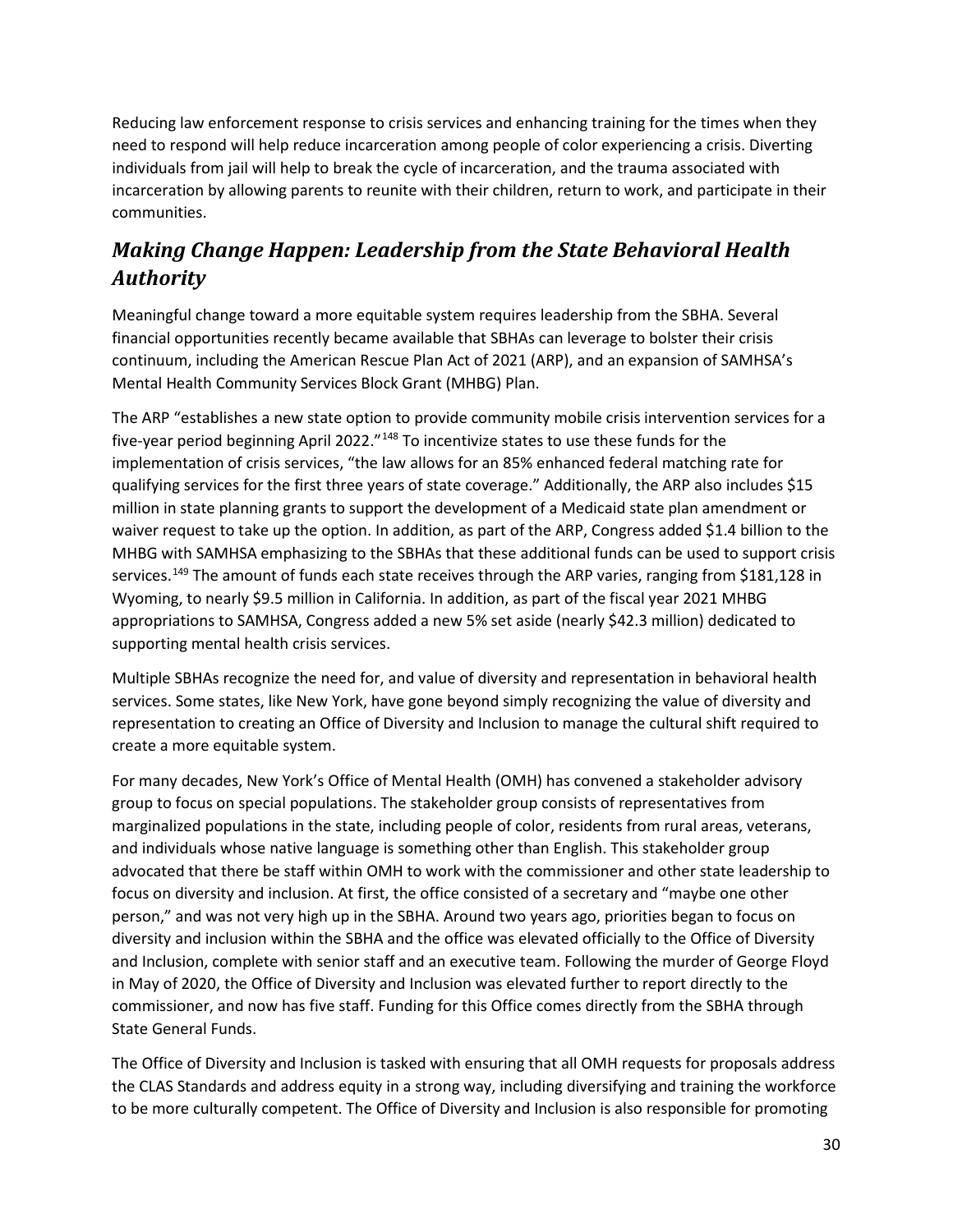the message of inclusion and providing guidance on best practices for a culturally competent workplace. When working with providers, Matthew Canuteson, M.A., Director of the Bureau of Cultural Competence recommends "giving people information in concrete, tangible bites" that can be used incrementally to improve their programs.<sup>[150](#page-40-20)</sup> Messaging should be "consistent and clear. It's important that people aren't getting 18 separate ideas on what they should be doing!"<sup>[151](#page-40-21)</sup>

Mr. Canuteson acknowledged that the current political climate is creating opportunities to move the conversation around race and ethnicity forward; however, there is some fear that once the world settles and COVID is over, that some focus and attention on these important issues will be lost. Because of this risk, and the potential for changing priorities, it is important that structural changes to the organization of the SBHA be made to sustain the SBHAs leadership in diversity and inclusion. The Office of Diversity and Inclusion is also trying to show providers how to make lasting changes within their own organizations that support equity.

When asked what the biggest barrier to change is? Mr. Canuteson simply stated, "racism." He notes that racism is the number one issue that his office deals with. To overcome these challenges, they train from a model that everyone has bias. It takes leadership for an agency, a provider, and an individual to selfreflect and find ways to improve. Leadership from the SBHA can create avenues for communication to openly discuss bias, and it helps if there is leadership from other agencies, too.

Oregon's Health Authority is an example of state leadership in equity. In 2020, as part of its response to the COVID-19 pandemic, the Oregon Health Authority established a goal to eliminate health inequities by 2030. The Oregon Health Authority's Policy Board developed the following definition of equity that highlights its values in achieving the strategic goal:

"Oregon will have established a health system that creates health equity when all people can reach their full health potential and well-being and are not disadvantaged by their race, ethnicity, language, disability, gender, gender identity, sexual orientation, social class, intersections among these communities or identities, or other socially determined circumstances. Achieving health equity requires the ongoing collaboration of all regions and sectors of the state, including tribal governments, to address:

- The equitable distribution or redistribution of resources and power; and
- Recognizing, reconciling, and rectifying historical and contemporary injustices."<sup>[152](#page-40-22)</sup>

This goal is the driving force behind its 2022-2027 1115 Medicaid waiver application, its COVID-19 vaccine distribution campaign, and all other activities within the state's health system. By establishing this overarching goal, it has allowed the Oregon Health Authority, and the state legislature, to focus on one thing to make change. In order to achieve this goal, the Oregon Health Authority realizes that it "must meaningfully engage with communities most impacted and often left out of the decisions that affect their lives."[153](#page-40-23)

To meaningfully gather input from marginalized communities and guide efforts related to equity, the Oregon Health Authority's Division of Equity and Inclusion went out to communities around the state. State representatives gave presentations in these communities to gain interest in the input process, and then offered space for the community to meet in the evenings outside of work hours, at times that would be most convenient to the community. To ensure candidness during these sessions, state representatives were not present; however, facilitators from the community were on hand to guide the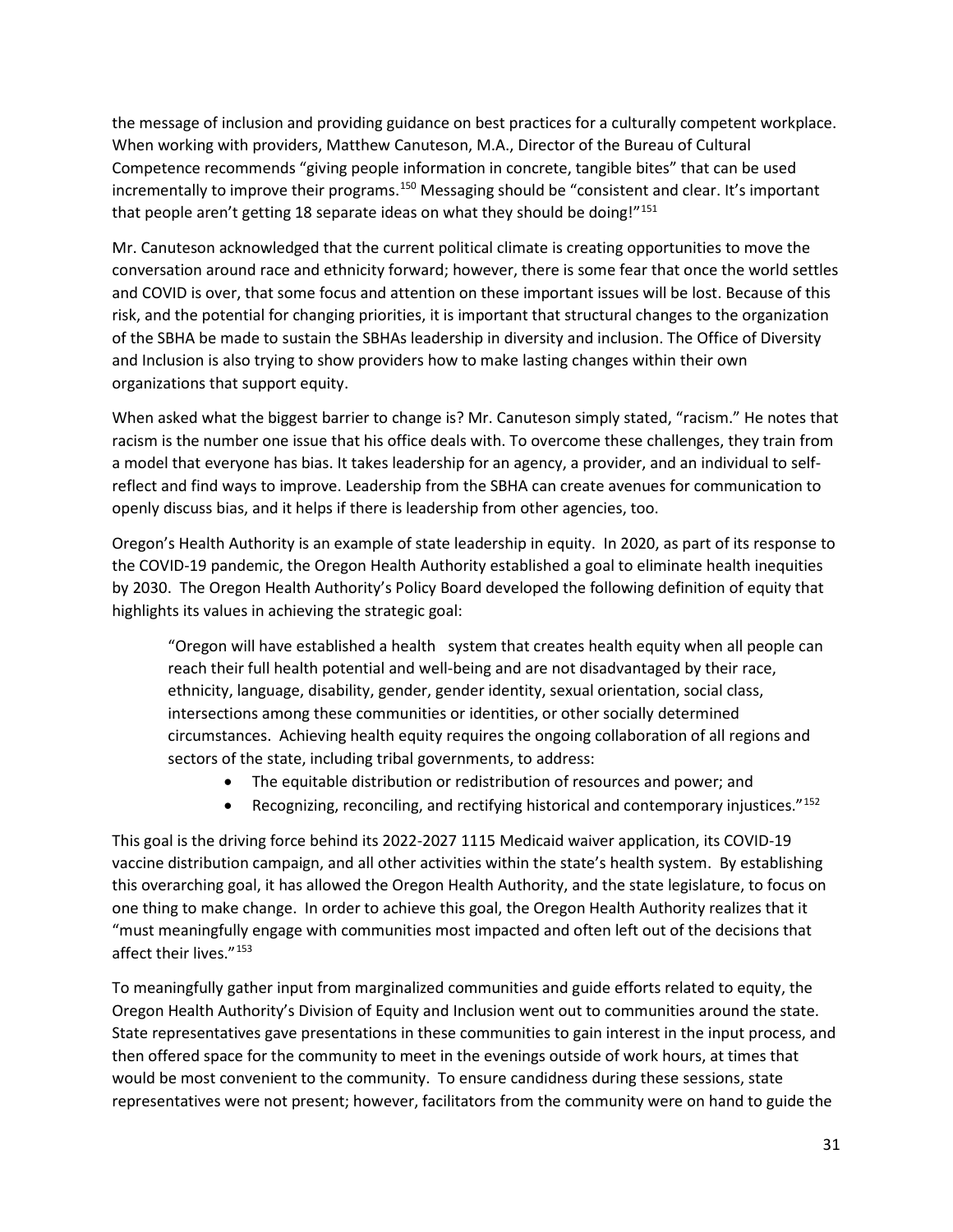discussion and take notes. From these community engagement sessions, the Oregon Health Authority had analysts review the notes and categorize recommendations by themes. Some of the feedback the Oregon Health Authority received is that peer support specialists need to be utilized more to create a more representative workforce, and that both quantitative and qualitative data should be used to guide decision making and quality improvement efforts. This feedback is guiding the state's equity efforts moving forward. According to the state, "this was the most effective community engagement process."[154](#page-40-2)

# **Conclusion**

In the U.S., racism affects all people of color and is an enduring, primary social determinant of racial inequities in population health and mental health.<sup>[155](#page-40-24)</sup> Historic, structural racism and implicit bias have led to a lack of trust among people of color of systems that involve law enforcement and institutionalization, including the mental health crisis system. This distrust also contributes to increased stigma among communities of color. To begin to overcome these barriers and to create a more equitable and accessible crisis system, it is critical that SBHAs and providers partner with trusted community leaders (e.g., clergy in local churches) to both offer supportive services that improve social determinants of health and spread the word to build trust and engage more people of color into crisis care. To further build trust, SBHAs and providers can improve data collection and reporting processes to be more transparent and embark on quality improvement initiatives to identify strengths and weaknesses in the crisis system. While it is ideal for law enforcement to be removed from crisis response, it is often not feasible to eliminate their role completely, especially in areas with limited resources. Therefore, it is critical that law enforcement be trained in how to effectively respond to crises without the use of force, and how to divert individuals to appropriate levels of care. These strategies will help build trust with communities of color to reach out for help when they are most vulnerable. Within any system, there will be resistance to change, particularly if the organization or system has amassed a lot of influence, and is part of a large, bureaucratic system. This resistance can lead to an oppressive culture; however, looking to SBHA leadership to make a commitment to equity and inclusivity helps move the efforts forward.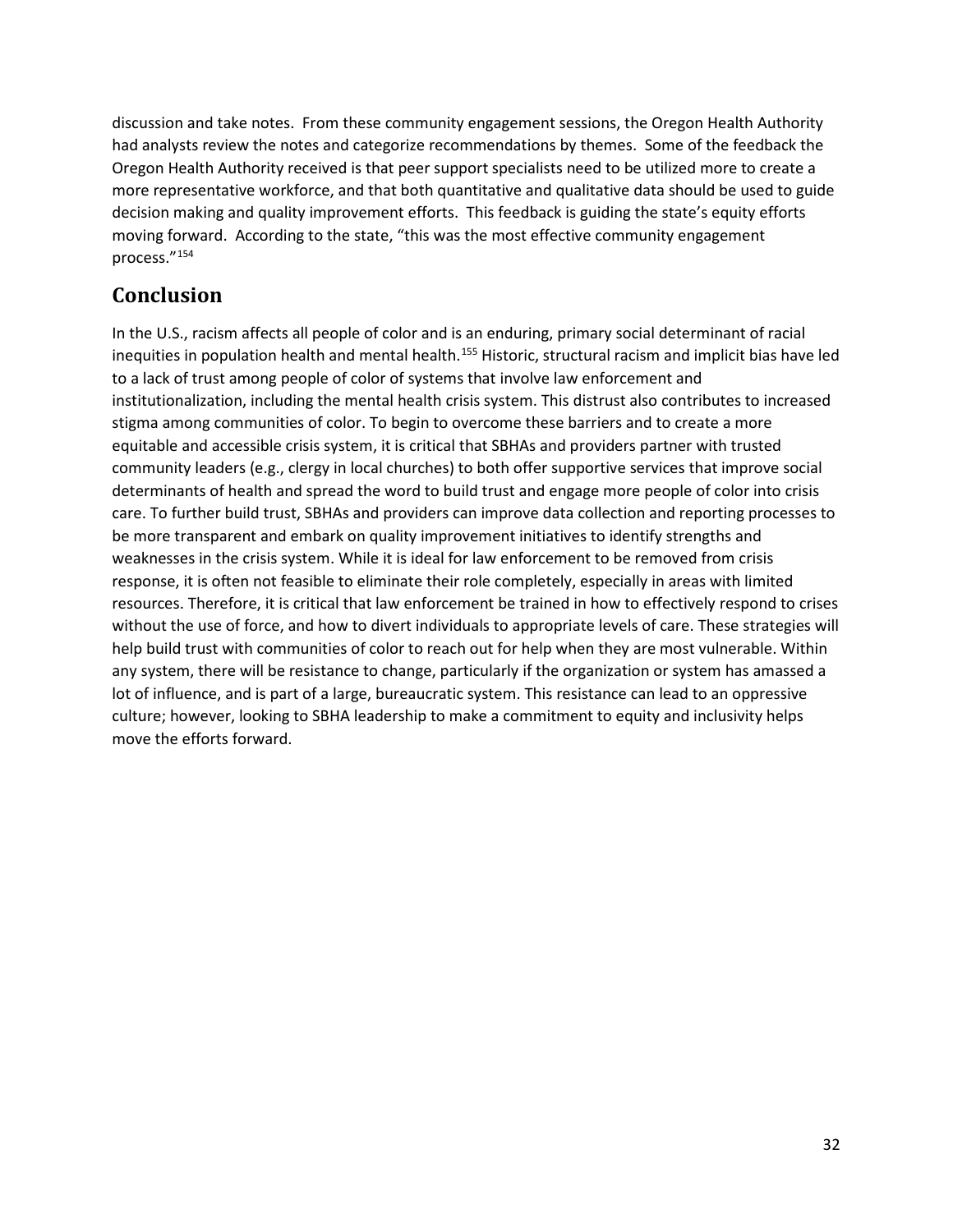#### **References**

<sup>1</sup> SAMHSA. 2020. National Guidelines for Behavioral Health Crisis Care. Substance Abuse and Mental Health Services Administration[. https://www.samhsa.gov/sites/default/files/national-guidelines-for-behavioral-health-](https://www.samhsa.gov/sites/default/files/national-guidelines-for-behavioral-health-crisis-care-02242020.pdf)

crisis-care-02242020.pdf<br><sup>2</sup> Mcleod, J. (2021). *Understanding racial terms and differences*. National Institutes of Health Office of Equity, Diversity, and Inclusion. [https://www.edi.nih.gov/blog/communities/understanding-racial-terms-and](https://www.edi.nih.gov/blog/communities/understanding-racial-terms-and-differences#05)[differences#05](https://www.edi.nih.gov/blog/communities/understanding-racial-terms-and-differences#05) 3 Gannon, M. (2016). Race is a social construct, scientists argue. *Scientific American.* 

<https://www.scientificamerican.com/article/race-is-a-social-construct-scientists-argue/>

<sup>4</sup> Merriam-Webster. (2021). *Definition of Racism.* Merriam-Webster Online Dictionary. [https://www.merriam-](https://www.merriam-webster.com/dictionary/racism)

webster.com/dictionary/racism<br><sup>5</sup> Rankin, K. (2017). *This infographic breaks down how racism impacts Black people daily.* COLORLINES.

<https://www.colorlines.com/articles/infographic-breaks-down-how-racism-impacts-black-people-daily>6 Rankin, K. (2017). *This infographic breaks down how racism impacts Black people daily.* COLORLINES.

<https://www.colorlines.com/articles/infographic-breaks-down-how-racism-impacts-black-people-daily>7 Rankin, K. (2017). *This infographic breaks down how racism impacts Black people daily.* COLORLINES.

<https://www.colorlines.com/articles/infographic-breaks-down-how-racism-impacts-black-people-daily>8 Phelan, J.C., & Link, B.G. (2015). Is racism a fundamental cause of inequalities in health? *Annual Review of Sociology.* 2015;41:311-330. https://www.annualreviews.org/doi/abs/10.1146/annurev-soc-073014-112305

<sup>9</sup> The Trevor Project. (2020). All Black lives matter: mental health of Black LGBTQ youth. *The Trevor Project.* 

[https://www.thetrevorproject.org/2020/10/06/all-black-lives-matter-mental-health-of-black-lgbtq-youth/.](https://www.thetrevorproject.org/2020/10/06/all-black-lives-matter-mental-health-of-black-lgbtq-youth/)<br><sup>10</sup> Milken Institute School of Public Health. (2020). *Equity vs. equality: what's the difference*? George Washington University. [https://onlinepublichealth.gwu.edu/resources/equity-vs-](https://onlinepublichealth.gwu.edu/resources/equity-vs-equality/#:%7E:text=Equality%20means%20each%20individual%20or%20group%20of%20people,and%20opportunities%20needed%20to%20reach%20an%20equal%20outcome)

[equality/#:~:text=Equality%20means%20each%20individual%20or%20group%20of%20people,and%20opportunitie](https://onlinepublichealth.gwu.edu/resources/equity-vs-equality/#:%7E:text=Equality%20means%20each%20individual%20or%20group%20of%20people,and%20opportunities%20needed%20to%20reach%20an%20equal%20outcome) [s%20needed%20to%20reach%20an%20equal%20outcome.](https://onlinepublichealth.gwu.edu/resources/equity-vs-equality/#:%7E:text=Equality%20means%20each%20individual%20or%20group%20of%20people,and%20opportunities%20needed%20to%20reach%20an%20equal%20outcome) 11 U.S. Census Bureau. (2020). *About race.* United States Census Bureau.

<https://www.census.gov/topics/population/race/about.html>12 U.S. Census Bureau. (n.d.). *Hispanic or Latino origin.* United States Census Bureau.

https://www.census.gov/quickfacts/fact/note/US/RHI725219<br><sup>13</sup> U.S. Census Bureau. (2021). *Research to improve data on race and ethnicity*. United States Census Bureau. <https://www.census.gov/about/our-research/race-ethnicity.html>14 Urban Institute. (2020). *Structural racism in America.* Features: interactives, stories, and collections that go

beyond the data. https://www.urban.org/features/structural-racism-america<br><sup>15</sup> CDC. (2021). *Social determinants of health: know what affects health.* Centers for Disease Control and

Prevention[. https://www.cdc.gov/socialdeterminants/index.htm](https://www.cdc.gov/socialdeterminants/index.htm)

<sup>16</sup> Yahl, M. (2020). *Social determinants of health factors help WellCare meet needs, offer street outreach program.*  Northern Kentucky Tribune[. https://www.nkytribune.com/2020/11/social-determinants-of-health-factors-help](https://www.nkytribune.com/2020/11/social-determinants-of-health-factors-help-wellcare-meet-needs-offer-street-outreach-program/#:%7E:text=Social%20determinants%20of%20health%20%28SDoH%29%20are%20conditions%20and,the%20Centers%20for%20Disease%20Control%20and%20Prevention%20%28CDC%29)[wellcare-meet-needs-offer-street-outreach-](https://www.nkytribune.com/2020/11/social-determinants-of-health-factors-help-wellcare-meet-needs-offer-street-outreach-program/#:%7E:text=Social%20determinants%20of%20health%20%28SDoH%29%20are%20conditions%20and,the%20Centers%20for%20Disease%20Control%20and%20Prevention%20%28CDC%29)

[program/#:~:text=Social%20determinants%20of%20health%20%28SDoH%29%20are%20conditions%20and,the%2](https://www.nkytribune.com/2020/11/social-determinants-of-health-factors-help-wellcare-meet-needs-offer-street-outreach-program/#:%7E:text=Social%20determinants%20of%20health%20%28SDoH%29%20are%20conditions%20and,the%20Centers%20for%20Disease%20Control%20and%20Prevention%20%28CDC%29) [0Centers%20for%20Disease%20Control%20and%20Prevention%20%28CDC%29.](https://www.nkytribune.com/2020/11/social-determinants-of-health-factors-help-wellcare-meet-needs-offer-street-outreach-program/#:%7E:text=Social%20determinants%20of%20health%20%28SDoH%29%20are%20conditions%20and,the%20Centers%20for%20Disease%20Control%20and%20Prevention%20%28CDC%29) 17 Mental Health America. (2021). *Social determinants of health.* Mental Health America.

<https://www.mhanational.org/social-determinants-health>18 CDC. (2021). *What are social determinants of health?* Centers for Disease Control and Prevention. <https://www.cdc.gov/socialdeterminants/about.html>

 $19$  Shim, R., & Compton, M.T. (2020). The social determinants of mental health: psychiatrists' roles in addressing discrimination and food insecurity. *FOCUS: The Journal of Lifelong Learning in Psychiatry.* 24 Jan 2020. <https://doi.org/10.1176/appi.focus>

<sup>20</sup> CDC. (2021). *What are social determinants of health?* Centers for Disease Control and Prevention. <https://www.cdc.gov/socialdeterminants/about.html>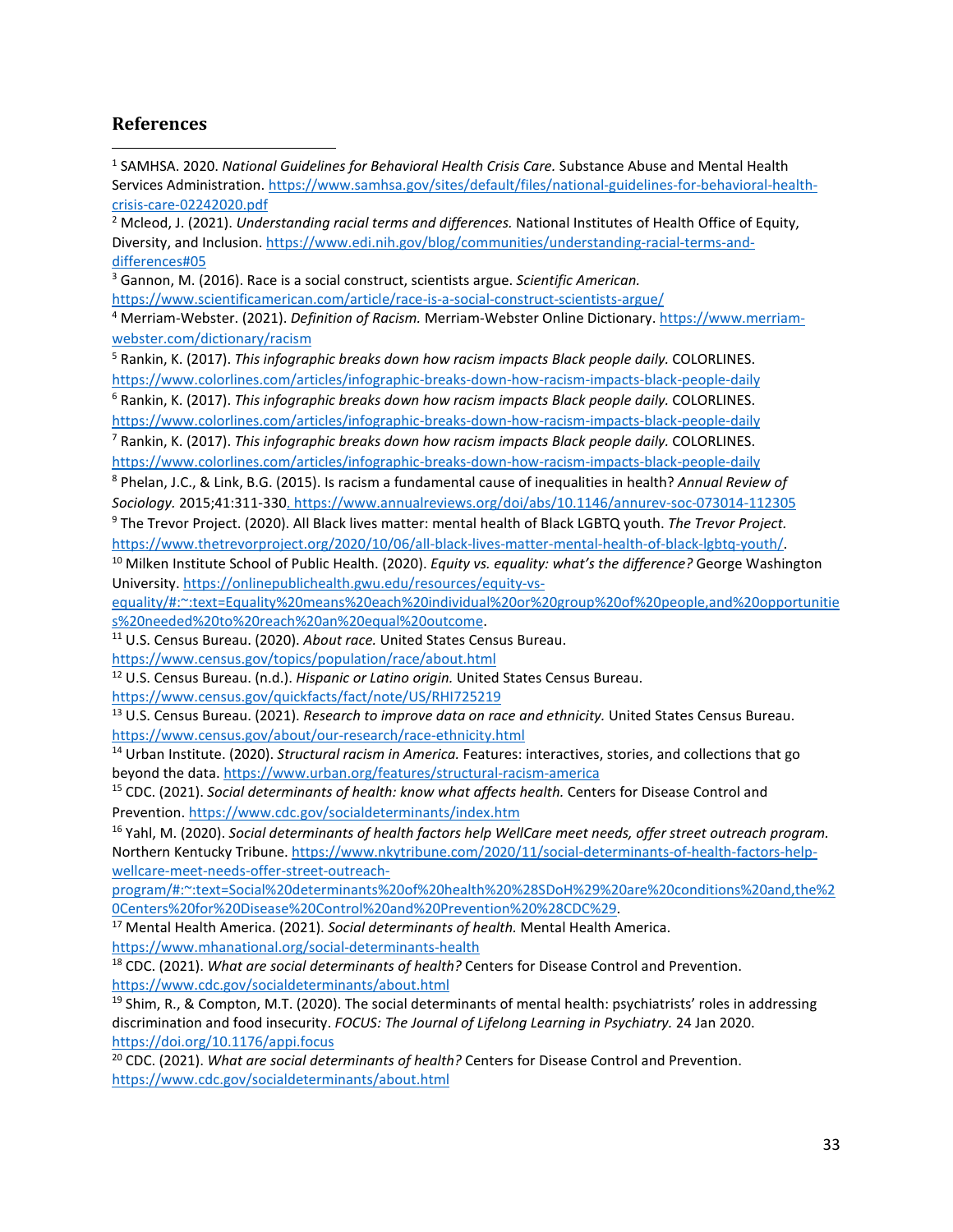<sup>21</sup> CDC. (2021). *What are social determinants of health?* Centers for Disease Control and Prevention. <https://www.cdc.gov/socialdeterminants/about.html>

<sup>22</sup> Mauch, D. (2021). *Getting 911 right for mental health emergencies.* CommonWealth.

<https://commonwealthmagazine.org/opinion/getting-911-right-for-mental-health-emergencies/>

<sup>23</sup> Pinals, D.A., & Edwards, M.L. (2020). *Crisis services: addressing unique needs of diverse populations.* Technical Assistance Collaborative Paper No. 8. Alexandria, VA: National Association of State Mental Health Program Directors.<https://www.nasmhpd.org/sites/default/files/2020paper8.pdf>

<sup>24</sup> Pinals, D.A., & Edwards, M.L. (2021). *Law enforcement and crisis response: past lessons for new partnerships and the future of 988.* Technical Assistance Collaborative Paper No. 4. Alexandria, VA: National Association of State Mental Health Program Directors.

 $25$  Carson, N.J., Vesper, A., Chen, C., Le Cook, B. (2014). Quality of follow-up after hospitalization for mental illness among patients from racial-ethnic minority groups. *Psychiatric Services.* July 2014 Vol. 65, No. 7, pp. 888-896. <sup>26</sup> Washington Post. (2021). *Police shooting database.* The Washington Post.

<https://www.washingtonpost.com/graphics/investigations/police-shootings-database/> <sup>27</sup> Shadravan. (2021).

<sup>28</sup> Buhl, L. (2021). *Replace the police: new response strategies for mental health crisis calls.* Salon. [https://www.salon.com/2021/06/05/replace-the-police-new-response-strategies-for-mental-health-crisis-](https://www.salon.com/2021/06/05/replace-the-police-new-response-strategies-for-mental-health-crisis-calls_partner/r)

[calls\\_partner/](https://www.salon.com/2021/06/05/replace-the-police-new-response-strategies-for-mental-health-crisis-calls_partner/r)

*<sup>29</sup>* The Washington Post. (2021). *Fatal force: police shootings database.* The Washington Post. <https://www.washingtonpost.com/graphics/investigations/police-shootings-database/>

<sup>30</sup> Washington Post. (2021). *Police shooting database.* The Washington Post.

<https://www.washingtonpost.com/graphics/investigations/police-shootings-database/>

<sup>31</sup> Gold, 2021.

<sup>32</sup> Al Jazeera, 2021.

<sup>33</sup> Burke. (2021).

<sup>34</sup> Kelly, M. 17 July 2020. The national suicide prevention lifeline will be available by dialing '988' in 2022. <https://www.theverge.com/2020/7/17/21328600/national-suicide-preventionlifeline-number-dial-988-fcc>

<sup>35</sup> Kubba, Y. 19 December 2019. The FCC proposes creation of a three-digit dialing code, 988, for suicide prevention[. https://commlawgroup.com/2019/the-fccproposes-creation-of-a-three-digit-dialing-code-988-for](https://commlawgroup.com/2019/the-fccproposes-creation-of-a-three-digit-dialing-code-988-for-suicide-prevention/)[suicide-prevention/](https://commlawgroup.com/2019/the-fccproposes-creation-of-a-three-digit-dialing-code-988-for-suicide-prevention/)

<sup>36</sup> Smyth, K.F. (2021). *911 and racism: when the emergency response fuels the emergency.* Forbes. [https://www.forbes.com/sites/katyafelssmyth/2021/03/08/911-and-racism-when-the-emergency-response-fuels](https://www.forbes.com/sites/katyafelssmyth/2021/03/08/911-and-racism-when-the-emergency-response-fuels-the-emergency/?sh=3d507e6e75c1)[the-emergency/?sh=3d507e6e75c1](https://www.forbes.com/sites/katyafelssmyth/2021/03/08/911-and-racism-when-the-emergency-response-fuels-the-emergency/?sh=3d507e6e75c1)

<sup>37</sup> Smyth, K.F. (2021). *911 and racism: when the emergency response fuels the emergency.* Forbes. [https://www.forbes.com/sites/katyafelssmyth/2021/03/08/911-and-racism-when-the-emergency-response-fuels](https://www.forbes.com/sites/katyafelssmyth/2021/03/08/911-and-racism-when-the-emergency-response-fuels-the-emergency/?sh=3d507e6e75c1)[the-emergency/?sh=3d507e6e75c1](https://www.forbes.com/sites/katyafelssmyth/2021/03/08/911-and-racism-when-the-emergency-response-fuels-the-emergency/?sh=3d507e6e75c1)

<sup>38</sup> Feldkamp, K., & Neusteter, R.S. (2021). *The little known, racist history of the 911 emergency calling system.*  InTheseTimes[. https://inthesetimes.com/article/911-emergency-service-racist-history-civil-rights](https://inthesetimes.com/article/911-emergency-service-racist-history-civil-rights)

<sup>39</sup> Feldkamp, K., & Neusteter, R.S. (2021). *The little known, racist history of the 911 emergency calling system.*  InTheseTimes[. https://inthesetimes.com/article/911-emergency-service-racist-history-civil-rights](https://inthesetimes.com/article/911-emergency-service-racist-history-civil-rights)

<sup>40</sup> King, S. (2019). *If you are Black and in a mental health crisis, 911 can be a death sentence.* Associated Press. <https://theintercept.com/2019/09/29/police-shootings-mental-health/>

<sup>41</sup> Lee, M. Personal communication. 27 May 2021.

<sup>42</sup> Hepburn, S. (2021). *Washington State's 988 legislation includes a 988 tribal line.* CrisisTalk. <https://talk.crisisnow.com/washington-states-988-legislation-includes-a-988-tribal-crisis-line/>

<sup>43</sup> Hepburn, S. (2021). *Washington State's 988 legislation includes a 988 tribal crisis line.* CrisisTalk. <https://talk.crisisnow.com/washington-states-988-legislation-includes-a-988-tribal-crisis-line/>

<sup>44</sup> Canuteson, M. Personal communication.

<sup>45</sup> SAMHSA. 2020. *National Guidelines for Behavioral Health Crisis Care.* Substance Abuse and Mental Health Services Administration[. https://www.samhsa.gov/sites/default/files/national-guidelines-for-behavioral-health](https://www.samhsa.gov/sites/default/files/national-guidelines-for-behavioral-health-crisis-care-02242020.pdf)[crisis-care-02242020.pdf](https://www.samhsa.gov/sites/default/files/national-guidelines-for-behavioral-health-crisis-care-02242020.pdf)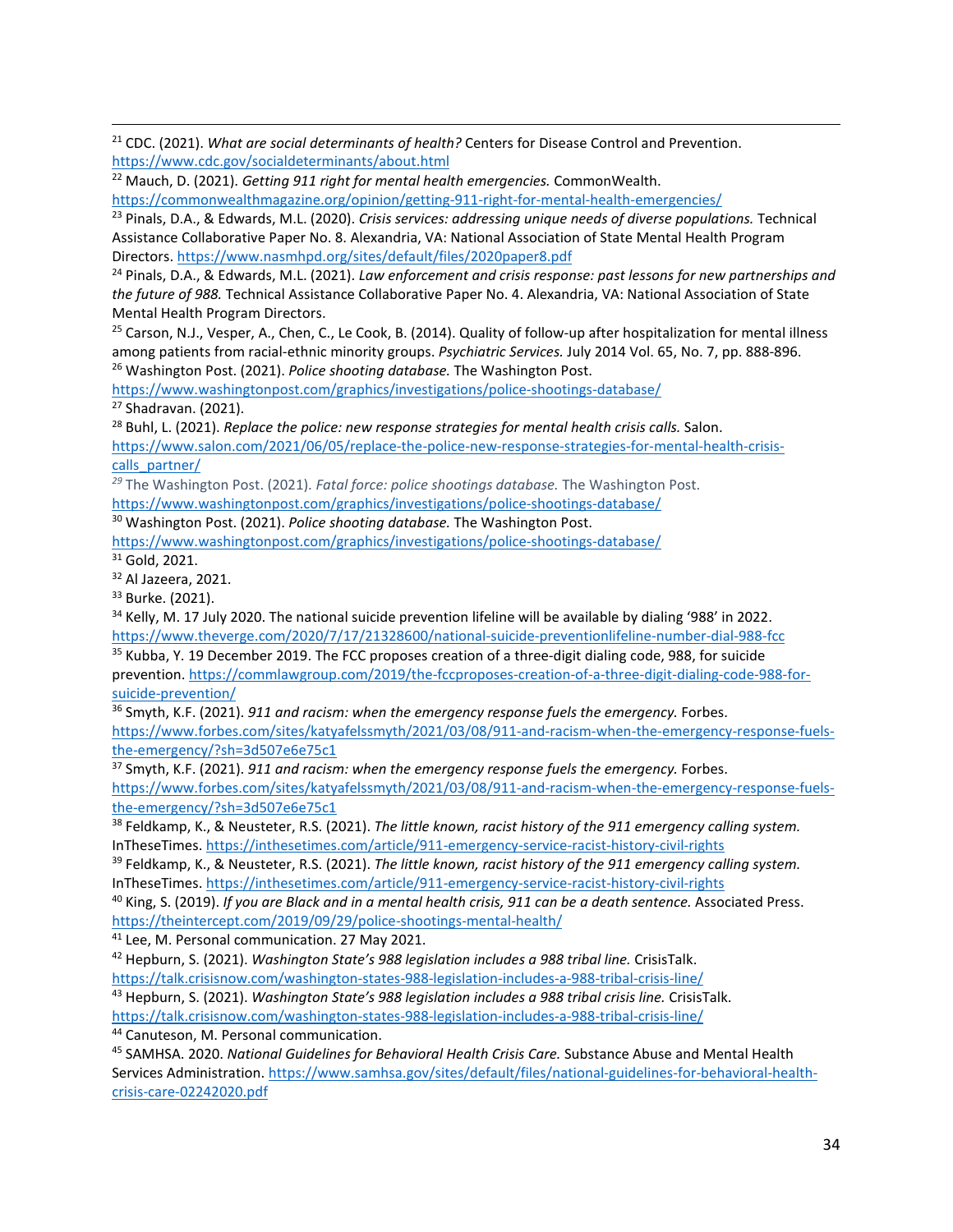<sup>46</sup> SAMHSA. 2020. *National Guidelines for Behavioral Health Crisis Care.* Substance Abuse and Mental Health Services Administration[. https://www.samhsa.gov/sites/default/files/national-guidelines-for-behavioral-health](https://www.samhsa.gov/sites/default/files/national-guidelines-for-behavioral-health-crisis-care-02242020.pdf)[crisis-care-02242020.pdf](https://www.samhsa.gov/sites/default/files/national-guidelines-for-behavioral-health-crisis-care-02242020.pdf)

<sup>47</sup> City of Aurora. (2021). *Population.* City of Aurora.

[https://www.auroragov.org/city\\_hall/about\\_aurora/data\\_\\_\\_demographics/population#:~:text=Compared%20to%](https://www.auroragov.org/city_hall/about_aurora/data___demographics/population#:%7E:text=Compared%20to%20the%20Metro%20Area%20and%20the%20State%2C,total%20population.%20Aurora%20is%20a%20very%20diverse%20city) [20the%20Metro%20Area%20and%20the%20State%2C,total%20population.%20Aurora%20is%20a%20very%20dive](https://www.auroragov.org/city_hall/about_aurora/data___demographics/population#:%7E:text=Compared%20to%20the%20Metro%20Area%20and%20the%20State%2C,total%20population.%20Aurora%20is%20a%20very%20diverse%20city) [rse%20city.](https://www.auroragov.org/city_hall/about_aurora/data___demographics/population#:%7E:text=Compared%20to%20the%20Metro%20Area%20and%20the%20State%2C,total%20population.%20Aurora%20is%20a%20very%20diverse%20city) 48 City of Aurora. (2021). *Population.* City of Aurora.

[https://www.auroragov.org/city\\_hall/about\\_aurora/data\\_\\_\\_demographics/population#:~:text=Compared%20to%](https://www.auroragov.org/city_hall/about_aurora/data___demographics/population#:%7E:text=Compared%20to%20the%20Metro%20Area%20and%20the%20State%2C,total%20population.%20Aurora%20is%20a%20very%20diverse%20city) [20the%20Metro%20Area%20and%20the%20State%2C,total%20population.%20Aurora%20is%20a%20very%20dive](https://www.auroragov.org/city_hall/about_aurora/data___demographics/population#:%7E:text=Compared%20to%20the%20Metro%20Area%20and%20the%20State%2C,total%20population.%20Aurora%20is%20a%20very%20diverse%20city) [rse%20city.](https://www.auroragov.org/city_hall/about_aurora/data___demographics/population#:%7E:text=Compared%20to%20the%20Metro%20Area%20and%20the%20State%2C,total%20population.%20Aurora%20is%20a%20very%20diverse%20city)

<sup>49</sup> Lee, M. Personal communication. 27 May 2021.

<sup>50</sup> Lee, M. Personal communication. 27 May 2021.

<sup>51</sup> Contract language excerpt provided by Lee, M. Email correspondence. 27 May 2021.

<sup>52</sup> Sundberg, S. Personal communication. 27 May 2021.<br><sup>53</sup> SAMHSA. 2020. *National Guidelines for Behavioral Health Crisis Care.* Substance Abuse and Mental Health Services Administration[. https://www.samhsa.gov/sites/default/files/national-guidelines-for-behavioral-health](https://www.samhsa.gov/sites/default/files/national-guidelines-for-behavioral-health-crisis-care-02242020.pdf)[crisis-care-02242020.pdf](https://www.samhsa.gov/sites/default/files/national-guidelines-for-behavioral-health-crisis-care-02242020.pdf)

<sup>54</sup> Shaw, R. (2021). *Using data to manage state and local-level mental health crisis services.* NASMHPD. Prepublication.

<sup>55</sup> Lee, M. Personal communication. 27 May 2021.

- <sup>56</sup> Lee, M. Personal communication. 27 May 2021.
- <sup>57</sup> Bowman, J. Personal communication. 6 July 2021.
- <sup>58</sup> Bowman, J. Personal communication. 6 July 2021.
- <sup>59</sup> Green, G. Personal communication. 29 June 2021.
- <sup>60</sup> Canuteson, M. Personal communication. June 2021.

<sup>61</sup> Bronson, J., personal communication, 12 August 2021

<sup>62</sup> Poverty USA. (2021). *The population of poverty USA.* Poverty USA.

[https://www.povertyusa.org/facts#:~:text=Poverty%20by%20Ethnicity%20According%20to%202018%20US%20Ce](https://www.povertyusa.org/facts#:%7E:text=Poverty%20by%20Ethnicity%20According%20to%202018%20US%20Census,while%20Asians%20had%20a%20poverty%20rate%20at%2010.1%25) [nsus,while%20Asians%20had%20a%20poverty%20rate%20at%2010.1%25.](https://www.povertyusa.org/facts#:%7E:text=Poverty%20by%20Ethnicity%20According%20to%202018%20US%20Census,while%20Asians%20had%20a%20poverty%20rate%20at%2010.1%25) 63 USA Facts. (2021). *Health insurance coverage increased since 2014, but racial and ethnic gaps persist.* USA Facts.

[https://usafacts.org/articles/share-uninsured-americans-dropped-recent-years-though-racial-and-ethnic-gaps](https://usafacts.org/articles/share-uninsured-americans-dropped-recent-years-though-racial-and-ethnic-gaps-continue/)[continue/](https://usafacts.org/articles/share-uninsured-americans-dropped-recent-years-though-racial-and-ethnic-gaps-continue/)

<sup>64</sup> *Source:* USA Facts. (2021). *Health insurance coverage increased since 2014, but racial and ethnic gaps persist.*  USA Facts[. https://usafacts.org/articles/share-uninsured-americans-dropped-recent-years-though-racial-and](https://usafacts.org/articles/share-uninsured-americans-dropped-recent-years-though-racial-and-ethnic-gaps-continue/)[ethnic-gaps-continue/](https://usafacts.org/articles/share-uninsured-americans-dropped-recent-years-though-racial-and-ethnic-gaps-continue/)

<sup>65</sup> Congressional Research Service. (2021). *Medicaid: an overview.* Congressional Research Services. <https://crsreports.congress.gov/product/pdf/R/R43357>

<sup>66</sup> Congressional Research Service. (2021). *Medicaid: an overview.* Congressional Research Services. <https://crsreports.congress.gov/product/pdf/R/R43357>

<sup>67</sup> Congressional Research Service. (2021). *Medicaid: an overview.* Congressional Research Services. <https://crsreports.congress.gov/product/pdf/R/R43357>

<sup>68</sup> Oregon Health Authority. (2021). *Oregon's 2022-2027 1115 Medicaid demonstration waiver: a pathway to health equity.* Oregon Health Authority. [https://www.oregon.gov/oha/HSD/Medicaid-Policy/Documents/OHP-](https://www.oregon.gov/oha/HSD/Medicaid-Policy/Documents/OHP-Waiver-Concepts.pdf#:%7E:text=Oregon%20has%20an%20opportunity%20to%20use%20its%20upcoming,them%20are%20contained%20in%20four%20policy%20concept%20papers)[Waiver-](https://www.oregon.gov/oha/HSD/Medicaid-Policy/Documents/OHP-Waiver-Concepts.pdf#:%7E:text=Oregon%20has%20an%20opportunity%20to%20use%20its%20upcoming,them%20are%20contained%20in%20four%20policy%20concept%20papers)

[Concepts.pdf#:~:text=Oregon%20has%20an%20opportunity%20to%20use%20its%20upcoming,them%20are%20co](https://www.oregon.gov/oha/HSD/Medicaid-Policy/Documents/OHP-Waiver-Concepts.pdf#:%7E:text=Oregon%20has%20an%20opportunity%20to%20use%20its%20upcoming,them%20are%20contained%20in%20four%20policy%20concept%20papers) ntained%20in%20four%20policy%20concept%20papers.<br><sup>69</sup> Oregon Health Authority. (2021). *Oregon's 2022-2027 1115 Medicaid demonstration waiver: a pathway to* 

*health equity.* Oregon Health Authority. [https://www.oregon.gov/oha/HSD/Medicaid-Policy/Documents/OHP-](https://www.oregon.gov/oha/HSD/Medicaid-Policy/Documents/OHP-Waiver-Concepts.pdf#:%7E:text=Oregon%20has%20an%20opportunity%20to%20use%20its%20upcoming,them%20are%20contained%20in%20four%20policy%20concept%20papers)[Waiver-](https://www.oregon.gov/oha/HSD/Medicaid-Policy/Documents/OHP-Waiver-Concepts.pdf#:%7E:text=Oregon%20has%20an%20opportunity%20to%20use%20its%20upcoming,them%20are%20contained%20in%20four%20policy%20concept%20papers)

[Concepts.pdf#:~:text=Oregon%20has%20an%20opportunity%20to%20use%20its%20upcoming,them%20are%20co](https://www.oregon.gov/oha/HSD/Medicaid-Policy/Documents/OHP-Waiver-Concepts.pdf#:%7E:text=Oregon%20has%20an%20opportunity%20to%20use%20its%20upcoming,them%20are%20contained%20in%20four%20policy%20concept%20papers) [ntained%20in%20four%20policy%20concept%20papers](https://www.oregon.gov/oha/HSD/Medicaid-Policy/Documents/OHP-Waiver-Concepts.pdf#:%7E:text=Oregon%20has%20an%20opportunity%20to%20use%20its%20upcoming,them%20are%20contained%20in%20four%20policy%20concept%20papers)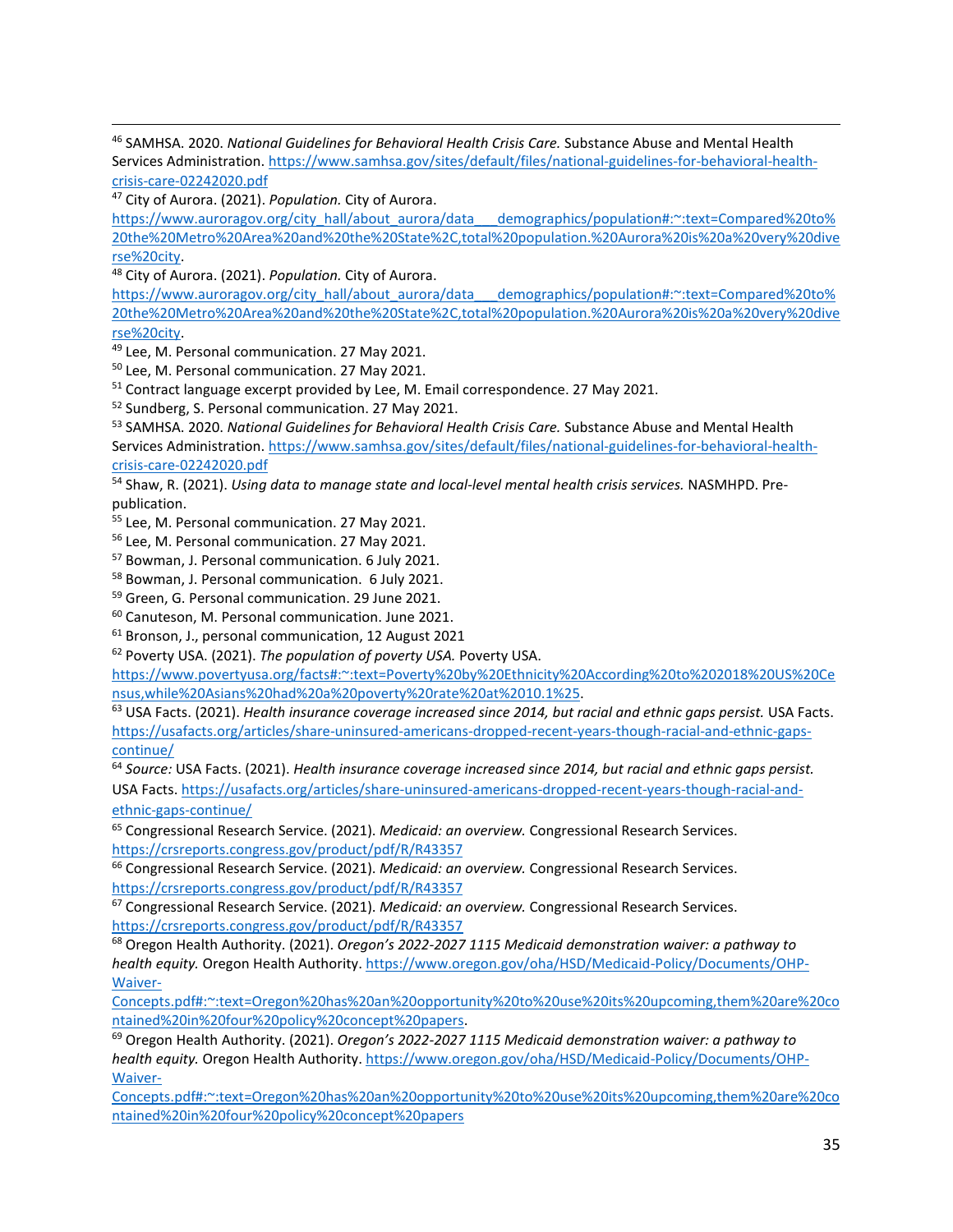<sup>70</sup> Oregon Health Authority. (2021). *Draft: coverage and eligibility concept paper 1115 waiver demonstration.*  Oregon Health Authority. [https://www.oregon.gov/oha/HSD/Medicaid-Policy/Documents/6.1-Waiver-Concept-](https://www.oregon.gov/oha/HSD/Medicaid-Policy/Documents/6.1-Waiver-Concept-Draft.pdf)[Draft.pdf](https://www.oregon.gov/oha/HSD/Medicaid-Policy/Documents/6.1-Waiver-Concept-Draft.pdf)

<sup>71</sup> Oregon Health Authority. (2021). *Oregon's 2022-2027 1115 Medicaid demonstration waiver: a pathway to health equity.* Oregon Health Authority. [https://www.oregon.gov/oha/HSD/Medicaid-Policy/Documents/OHP-](https://www.oregon.gov/oha/HSD/Medicaid-Policy/Documents/OHP-Waiver-Concepts.pdf#:%7E:text=Oregon%20has%20an%20opportunity%20to%20use%20its%20upcoming,them%20are%20contained%20in%20four%20policy%20concept%20papers)[Waiver-](https://www.oregon.gov/oha/HSD/Medicaid-Policy/Documents/OHP-Waiver-Concepts.pdf#:%7E:text=Oregon%20has%20an%20opportunity%20to%20use%20its%20upcoming,them%20are%20contained%20in%20four%20policy%20concept%20papers)

[Concepts.pdf#:~:text=Oregon%20has%20an%20opportunity%20to%20use%20its%20upcoming,them%20are%20co](https://www.oregon.gov/oha/HSD/Medicaid-Policy/Documents/OHP-Waiver-Concepts.pdf#:%7E:text=Oregon%20has%20an%20opportunity%20to%20use%20its%20upcoming,them%20are%20contained%20in%20four%20policy%20concept%20papers) [ntained%20in%20four%20policy%20concept%20papers](https://www.oregon.gov/oha/HSD/Medicaid-Policy/Documents/OHP-Waiver-Concepts.pdf#:%7E:text=Oregon%20has%20an%20opportunity%20to%20use%20its%20upcoming,them%20are%20contained%20in%20four%20policy%20concept%20papers)

<sup>72</sup> Oregon Health Authority. (2021). *Equity-centered system of health concept paper 1115 waiver demonstration.*  Oregon Health Authority. [https://www.oregon.gov/oha/HSD/Medicaid-Policy/Documents/6.2-Waiver-Concept-](https://www.oregon.gov/oha/HSD/Medicaid-Policy/Documents/6.2-Waiver-Concept-Draft.pdf)[Draft.pdf](https://www.oregon.gov/oha/HSD/Medicaid-Policy/Documents/6.2-Waiver-Concept-Draft.pdf)

<sup>73</sup> Oregon Health Authority. (2021). *Equity-centered system of health concept paper 1115 waiver demonstration.*  Oregon Health Authority. [https://www.oregon.gov/oha/HSD/Medicaid-Policy/Documents/6.2-Waiver-Concept-](https://www.oregon.gov/oha/HSD/Medicaid-Policy/Documents/6.2-Waiver-Concept-Draft.pdf)[Draft.pdf](https://www.oregon.gov/oha/HSD/Medicaid-Policy/Documents/6.2-Waiver-Concept-Draft.pdf)

<sup>74</sup> Oregon Health Authority. (2021). *Equity-centered system of health concept paper 1115 waiver demonstration.*  Oregon Health Authority. [https://www.oregon.gov/oha/HSD/Medicaid-Policy/Documents/6.2-Waiver-Concept-](https://www.oregon.gov/oha/HSD/Medicaid-Policy/Documents/6.2-Waiver-Concept-Draft.pdf)[Draft.pdf](https://www.oregon.gov/oha/HSD/Medicaid-Policy/Documents/6.2-Waiver-Concept-Draft.pdf)

<sup>75</sup> Oregon Health Authority. (2021). *Equity-centered system of health concept paper 1115 waiver demonstration.*  Oregon Health Authority. [https://www.oregon.gov/oha/HSD/Medicaid-Policy/Documents/6.2-Waiver-Concept-](https://www.oregon.gov/oha/HSD/Medicaid-Policy/Documents/6.2-Waiver-Concept-Draft.pdf)[Draft.pdf](https://www.oregon.gov/oha/HSD/Medicaid-Policy/Documents/6.2-Waiver-Concept-Draft.pdf)

<sup>76</sup> Oregon Health Authority. (2021). *Oregon's 2022-2027 1115 Medicaid demonstration waiver: a pathway to health equity.* Oregon Health Authority. [https://www.oregon.gov/oha/HSD/Medicaid-Policy/Documents/OHP-](https://www.oregon.gov/oha/HSD/Medicaid-Policy/Documents/OHP-Waiver-Concepts.pdf#:%7E:text=Oregon%20has%20an%20opportunity%20to%20use%20its%20upcoming,them%20are%20contained%20in%20four%20policy%20concept%20papers)[Waiver-](https://www.oregon.gov/oha/HSD/Medicaid-Policy/Documents/OHP-Waiver-Concepts.pdf#:%7E:text=Oregon%20has%20an%20opportunity%20to%20use%20its%20upcoming,them%20are%20contained%20in%20four%20policy%20concept%20papers)

[Concepts.pdf#:~:text=Oregon%20has%20an%20opportunity%20to%20use%20its%20upcoming,them%20are%20co](https://www.oregon.gov/oha/HSD/Medicaid-Policy/Documents/OHP-Waiver-Concepts.pdf#:%7E:text=Oregon%20has%20an%20opportunity%20to%20use%20its%20upcoming,them%20are%20contained%20in%20four%20policy%20concept%20papers)

<sup>77</sup> Oregon Health Authority. (2021). *Future of CCO global budgets concept paper 1115 waiver demonstration.* Oregon Health Authority. [https://www.oregon.gov/oha/HSD/Medicaid-Policy/Documents/6.3-Waiver-Concept-](https://www.oregon.gov/oha/HSD/Medicaid-Policy/Documents/6.3-Waiver-Concept-Draft.pdf)[Draft.pdf](https://www.oregon.gov/oha/HSD/Medicaid-Policy/Documents/6.3-Waiver-Concept-Draft.pdf)

<sup>78</sup> Oregon Health Authority. (2021). *Future of CCO global budgets concept paper 1115 waiver demonstration.*  Oregon Health Authority. [https://www.oregon.gov/oha/HSD/Medicaid-Policy/Documents/6.3-Waiver-Concept-](https://www.oregon.gov/oha/HSD/Medicaid-Policy/Documents/6.3-Waiver-Concept-Draft.pdf)[Draft.pdf](https://www.oregon.gov/oha/HSD/Medicaid-Policy/Documents/6.3-Waiver-Concept-Draft.pdf)

<sup>79</sup> Oregon Health Authority. (2021). *Oregon's 2022-2027 1115 Medicaid demonstration waiver: a pathway to health equity.* Oregon Health Authority. [https://www.oregon.gov/oha/HSD/Medicaid-Policy/Documents/OHP-](https://www.oregon.gov/oha/HSD/Medicaid-Policy/Documents/OHP-Waiver-Concepts.pdf#:%7E:text=Oregon%20has%20an%20opportunity%20to%20use%20its%20upcoming,them%20are%20contained%20in%20four%20policy%20concept%20papers)[Waiver-](https://www.oregon.gov/oha/HSD/Medicaid-Policy/Documents/OHP-Waiver-Concepts.pdf#:%7E:text=Oregon%20has%20an%20opportunity%20to%20use%20its%20upcoming,them%20are%20contained%20in%20four%20policy%20concept%20papers)

[Concepts.pdf#:~:text=Oregon%20has%20an%20opportunity%20to%20use%20its%20upcoming,them%20are%20co](https://www.oregon.gov/oha/HSD/Medicaid-Policy/Documents/OHP-Waiver-Concepts.pdf#:%7E:text=Oregon%20has%20an%20opportunity%20to%20use%20its%20upcoming,them%20are%20contained%20in%20four%20policy%20concept%20papers) [ntained%20in%20four%20policy%20concept%20papers.](https://www.oregon.gov/oha/HSD/Medicaid-Policy/Documents/OHP-Waiver-Concepts.pdf#:%7E:text=Oregon%20has%20an%20opportunity%20to%20use%20its%20upcoming,them%20are%20contained%20in%20four%20policy%20concept%20papers) 80 Oregon Health Authority. (2021). *Reinvesting savings in communities – concept paper 1115 waiver* 

*demonstration.* Oregon Health Authority[. https://www.oregon.gov/oha/HSD/Medicaid-Policy/Documents/6.4-](https://www.oregon.gov/oha/HSD/Medicaid-Policy/Documents/6.4-Waiver-Concept-Draft.pdf) [Waiver-Concept-Draft.pdf](https://www.oregon.gov/oha/HSD/Medicaid-Policy/Documents/6.4-Waiver-Concept-Draft.pdf)

<sup>81</sup> Oregon Health Authority. (2021). *Reinvesting savings in communities – concept paper 1115 waiver demonstration.* Oregon Health Authority[. https://www.oregon.gov/oha/HSD/Medicaid-Policy/Documents/6.4-](https://www.oregon.gov/oha/HSD/Medicaid-Policy/Documents/6.4-Waiver-Concept-Draft.pdf) [Waiver-Concept-Draft.pdf](https://www.oregon.gov/oha/HSD/Medicaid-Policy/Documents/6.4-Waiver-Concept-Draft.pdf)

<sup>82</sup> Oregon Health Authority. (2021). *Future of CCO global budgets concept paper 1115 waiver demonstration.*  Oregon Health Authority. [https://www.oregon.gov/oha/HSD/Medicaid-Policy/Documents/6.3-Waiver-Concept-](https://www.oregon.gov/oha/HSD/Medicaid-Policy/Documents/6.3-Waiver-Concept-Draft.pdf)[Draft.pdf](https://www.oregon.gov/oha/HSD/Medicaid-Policy/Documents/6.3-Waiver-Concept-Draft.pdf)

<sup>83</sup> Coyner, L. Personal communication. 16 June 2021.<br><sup>84</sup> Ezekiel, N., Malik, C, Neylon, K., & Lutterman, T. (2021).<br><sup>85</sup> Westervelt, E. (2020). *Mental health and police violence: how crisis intervention teams are failin* Public Radio[. https://www.witf.org/2020/09/18/mental-health-and-police-violence-how-crisis-intervention-teams](https://www.witf.org/2020/09/18/mental-health-and-police-violence-how-crisis-intervention-teams-are-failing/)[are-failing/](https://www.witf.org/2020/09/18/mental-health-and-police-violence-how-crisis-intervention-teams-are-failing/)

<sup>86</sup> Westervelt, E. (2020). *Mental health and police violence: how crisis intervention teams are failing.* National Public Radio[. https://www.witf.org/2020/09/18/mental-health-and-police-violence-how-crisis-intervention-teams](https://www.witf.org/2020/09/18/mental-health-and-police-violence-how-crisis-intervention-teams-are-failing/)[are-failing/](https://www.witf.org/2020/09/18/mental-health-and-police-violence-how-crisis-intervention-teams-are-failing/)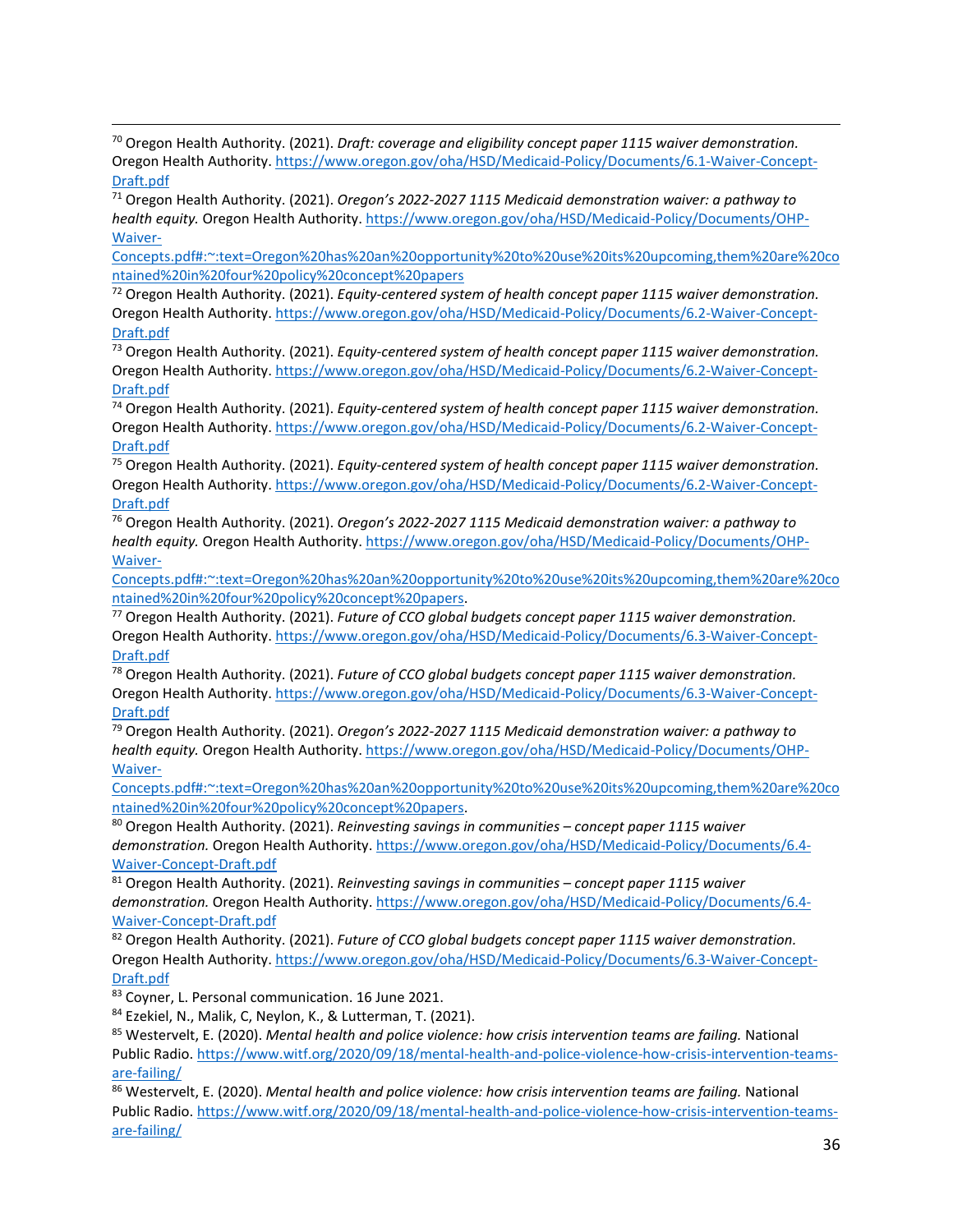87 SAMHSA. (2021). *The sequential intercept model (SIM)*. SAMHSA[. https://www.samhsa.gov/criminal-juvenile](https://www.samhsa.gov/criminal-juvenile-justice/sim-overview)[justice/sim-overview](https://www.samhsa.gov/criminal-juvenile-justice/sim-overview)

88 Fouts. (2019.) *Intercept zero: traditional sequential intercept model.* Forensic Systems Solutions.

[https://www.forensicsystemssolutions.org/documents/Intercept\\_Zeroshorter2.pdf#:~:text=INTERCEPT%20ZERO%](https://www.forensicsystemssolutions.org/documents/Intercept_Zeroshorter2.pdf#:%7E:text=INTERCEPT%20ZERO%20Traditional%20Sequential%20Intercept%20Model%20The%20traditional,becoming%20more%20enmeshed%20in%20the%20criminal%20justice%20system) [20Traditional%20Sequential%20Intercept%20Model%20The%20traditional,becoming%20more%20enmeshed%20i](https://www.forensicsystemssolutions.org/documents/Intercept_Zeroshorter2.pdf#:%7E:text=INTERCEPT%20ZERO%20Traditional%20Sequential%20Intercept%20Model%20The%20traditional,becoming%20more%20enmeshed%20in%20the%20criminal%20justice%20system) [n%20the%20criminal%20justice%20system](https://www.forensicsystemssolutions.org/documents/Intercept_Zeroshorter2.pdf#:%7E:text=INTERCEPT%20ZERO%20Traditional%20Sequential%20Intercept%20Model%20The%20traditional,becoming%20more%20enmeshed%20in%20the%20criminal%20justice%20system)

89 Callahan, L. (2021). *The Sequential Intercept Model (SIM) with a focus on mental health courts.* Policy Research Associates. Presentation at the Minnesota Mental Health Court Conference, 25 May 2021.

[https://www.mncourts.gov/mncourtsgov/media/scao\\_library/Dr-Lis-Callahan-2021\\_MN\\_Tx\\_Court-](https://www.mncourts.gov/mncourtsgov/media/scao_library/Dr-Lis-Callahan-2021_MN_Tx_Court-Presentation.pdf)[Presentation.pdf](https://www.mncourts.gov/mncourtsgov/media/scao_library/Dr-Lis-Callahan-2021_MN_Tx_Court-Presentation.pdf)

<sup>90</sup> DeGue, S., Fowler, K.A., & Calkins, C. (2016). Deaths due to use of lethal force by law enforcement. *American Journal of Preventive Medicine.* 2016 Nov; 51(5 Suppl 3): S173-S187. doi:

<https://dx.doi.org/10.1016%2Fj.amepre.2016.08.027>

<sup>91</sup> DeGue, S., Fowler, K.A., & Calkins, C. (2016). Deaths due to use of lethal force by law enforcement. *American Journal of Preventive Medicine.* 2016 Nov; 51(5 Suppl 3): S173-S187. doi:

<https://dx.doi.org/10.1016%2Fj.amepre.2016.08.027>

<sup>92</sup> AreaVibes. (2021). *Harlem, New York, NY demographics.* AreaVibes[. https://www.areavibes.com/new+york](https://www.areavibes.com/new+york-ny/harlem/demographics/#:%7E:text=Harlem%20population%20breakdown%20by%20race%20%20%20Race,%20%200.38%25%20%203%20more%20rows%20)[ny/harlem/demographics/#:~:text=Harlem%20population%20breakdown%20by%20race%20%20%20Race,%20%2](https://www.areavibes.com/new+york-ny/harlem/demographics/#:%7E:text=Harlem%20population%20breakdown%20by%20race%20%20%20Race,%20%200.38%25%20%203%20more%20rows%20) [00.38%25%20%203%20more%20rows%20](https://www.areavibes.com/new+york-ny/harlem/demographics/#:%7E:text=Harlem%20population%20breakdown%20by%20race%20%20%20Race,%20%200.38%25%20%203%20more%20rows%20)

<sup>93</sup> Associated Press. (2020). *Mental health workers to take lead in some NYC 911 calls.* 

[https://apnews.com/article/new-york-police-new-york-city-health-daniel-prude-](https://apnews.com/article/new-york-police-new-york-city-health-daniel-prude-7b9d48236df49a50e9d1e9c1d0e407de)

[7b9d48236df49a50e9d1e9c1d0e407de](https://apnews.com/article/new-york-police-new-york-city-health-daniel-prude-7b9d48236df49a50e9d1e9c1d0e407de)

94 Shakir, N. Personal communication. 9 July 2021.

95 Shakir, N. Personal communication. 9 July 2021.

<sup>96</sup> Nielsen. (2017). *State of the media – audio today 2017.* Nielsen.

[https://www.nielsen.com/us/en/insights/report/2017/state-of-the-media-audio-today-2017/.](https://www.nielsen.com/us/en/insights/report/2017/state-of-the-media-audio-today-2017/) 97 *Nielsen. (2017).* State of the media – audio today 2017. *Nielsen.* 

<https://www.nielsen.com/us/en/insights/report/2017/state-of-the-media-audio-today-2017/>

<sup>98</sup> Nielsen. (2017). *The growing reach of radio among U.S. ethnic audiences.* Nielsen Insights.

<https://www.nielsen.com/us/en/insights/article/2017/the-growing-reach-of-radio-among-us-ethnic-audiences/>

<sup>99</sup> Nielsen. (2017). *The growing reach of radio among U.S. ethnic audiences.* Nielsen Insights.

<https://www.nielsen.com/us/en/insights/article/2017/the-growing-reach-of-radio-among-us-ethnic-audiences/> <sup>100</sup> Pew Research Center. (2021). Use of online platforms, apps varies - some widely - by demographic group.

[https://www.pewresearch.org/internet/2021/04/07/social-media-use-in-2021/pi\\_2021-04-07\\_social-media\\_0-03/](https://www.pewresearch.org/internet/2021/04/07/social-media-use-in-2021/pi_2021-04-07_social-media_0-03/)

<sup>101</sup> Fu, D. (n.d.). *Normalization and popularization of mental illness and its impact: personal experience and a look at research findings.* UCLA.<http://smhp.psych.ucla.edu/pdfdocs/normalize.pdf>

<sup>102</sup> Lei, C. (2018). *Majority of Black Americans value social media for amplifying lesser-known issues.* NPR. [https://www.npr.org/2018/08/05/635127389/majority-of-black-americans-value-social-media-for-amplifying](https://www.npr.org/2018/08/05/635127389/majority-of-black-americans-value-social-media-for-amplifying-lesser-known-issue)[lesser-known-issue](https://www.npr.org/2018/08/05/635127389/majority-of-black-americans-value-social-media-for-amplifying-lesser-known-issue)

<sup>103</sup> Lee, M. Personal communication. 27 May 2021.

<sup>104</sup> Colorado Crisis Services. (2021). *Social assets: Black/African American.* Colorado Office of Behavioral Health. <https://coloradocrisisservices.org/toolkit/general-campaign/>

<sup>105</sup> Pinals, D.A., & Edwards, M.L. (2020). *Crisis services: addressing unique needs of diverse populations.* National Association of State Mental Health Program Directors.

<https://www.nasmhpd.org/sites/default/files/2020paper8.pdf>

<sup>106</sup> Bowman, J. Personal communication.<br><sup>107</sup> Lin, L, Stamm, K., & Christidis, P. (2018). How diverse is the psychology workforce? *American Psychological Association.* 

[https://www.apa.org/monitor/2018/02/datapoint#:~:text=How%20diverse%20is%20the%20psychology%20workf](https://www.apa.org/monitor/2018/02/datapoint#:%7E:text=How%20diverse%20is%20the%20psychology%20workforce%3F%201%20In,minorities%20enter%20the%20workforce.%20...%20More%20items...%20) [orce%3F%201%20In,minorities%20enter%20the%20workforce.%20...%20More%20items...%20](https://www.apa.org/monitor/2018/02/datapoint#:%7E:text=How%20diverse%20is%20the%20psychology%20workforce%3F%201%20In,minorities%20enter%20the%20workforce.%20...%20More%20items...%20)

<sup>108</sup> Botkin, B. (2021). *Oregon lawmakers pump money and oversight into health care.* The Lund Report. <https://www.thelundreport.org/content/oregon-lawmakers-pump-money-and-oversight-health-care>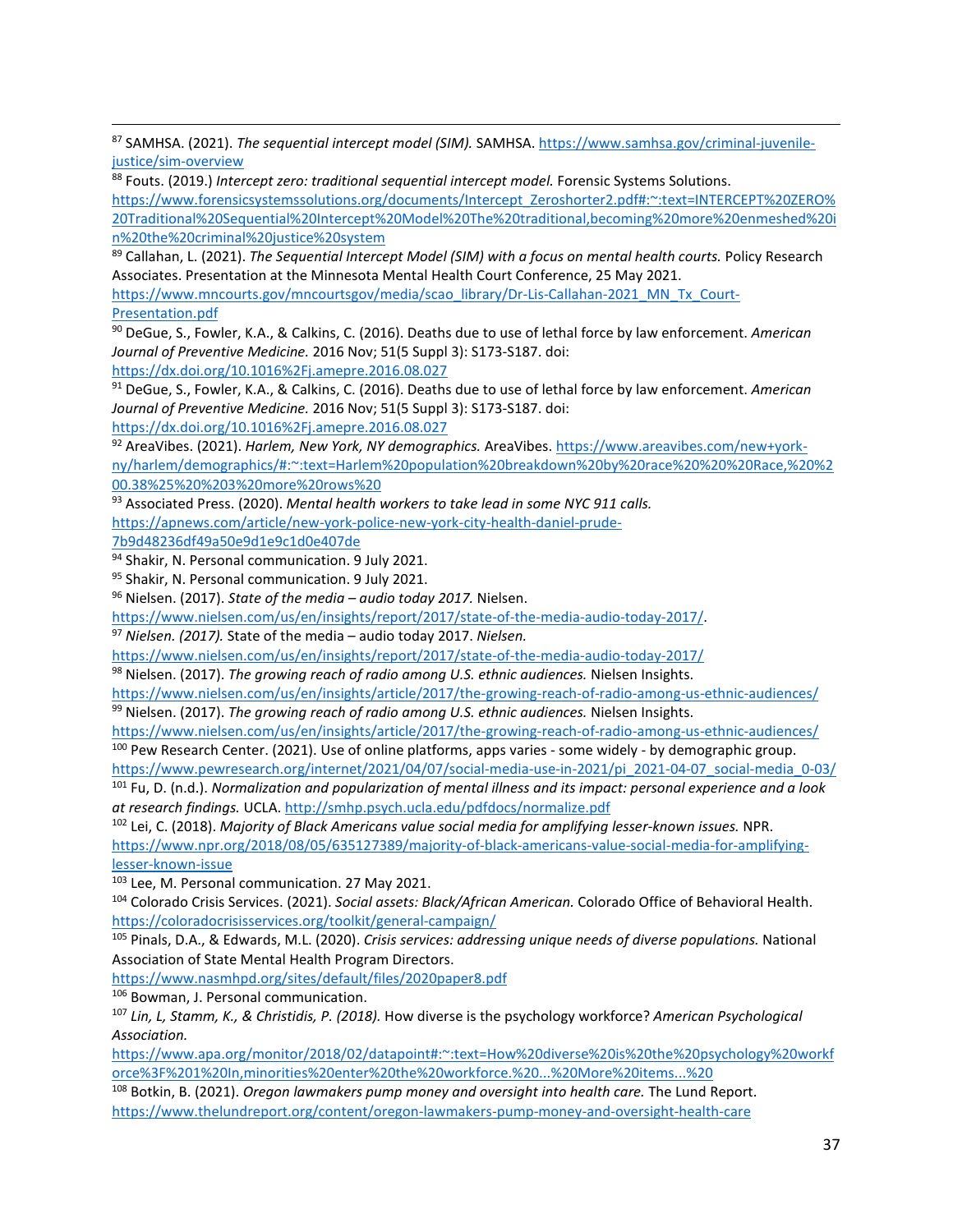<sup>109</sup> Jones, P. (2021). *Oregon legislature passed many new investments in behavioral health.* State of Reform. <https://stateofreform.com/featured/2021/06/oregon-legislature-behavioral-health/>

<sup>110</sup> Oregon Public Health Division. (n.d.) *Oregon State population health indicators.* Oregon Health Authority. PP. 3- 4.<https://www.oregon.gov/oha/PH/ABOUT/Documents/indicators/incarcerate.pdf>

<sup>111</sup> White, S. Personal communication. 9 July 2021.

112 SAMHSA. (2018). *Historically Black colleges and universities center for excellence in behavioral health.* U.S. Department of Health and Human Services[. https://www.samhsa.gov/grants/grant-announcements/ti-18-005](https://www.samhsa.gov/grants/grant-announcements/ti-18-005)

<sup>113</sup> HHS Office of Minority Health. (2013). *National standards for culturally and linguistically appropriate services (CLAS) in health and health care.* Federal Register[. https://www.federalregister.gov/documents/2013/09/24/2013-](https://www.federalregister.gov/documents/2013/09/24/2013-23164/national-standards-for-culturally-and-linguistically-appropriate-services-clas-in-health-and-health#:%7E:text=The%20enhanced%20National%20CLAS%20Standards%20should%3A%201%20Encompass,Address%20issues%20of%20health%20literacy%20More%20items...%20) [23164/national-standards-for-culturally-and-linguistically-appropriate-services-clas-in-health-and-](https://www.federalregister.gov/documents/2013/09/24/2013-23164/national-standards-for-culturally-and-linguistically-appropriate-services-clas-in-health-and-health#:%7E:text=The%20enhanced%20National%20CLAS%20Standards%20should%3A%201%20Encompass,Address%20issues%20of%20health%20literacy%20More%20items...%20)

[health#:~:text=The%20enhanced%20National%20CLAS%20Standards%20should%3A%201%20Encompass,Address](https://www.federalregister.gov/documents/2013/09/24/2013-23164/national-standards-for-culturally-and-linguistically-appropriate-services-clas-in-health-and-health#:%7E:text=The%20enhanced%20National%20CLAS%20Standards%20should%3A%201%20Encompass,Address%20issues%20of%20health%20literacy%20More%20items...%20) [%20issues%20of%20health%20literacy%20More%20items...%20](https://www.federalregister.gov/documents/2013/09/24/2013-23164/national-standards-for-culturally-and-linguistically-appropriate-services-clas-in-health-and-health#:%7E:text=The%20enhanced%20National%20CLAS%20Standards%20should%3A%201%20Encompass,Address%20issues%20of%20health%20literacy%20More%20items...%20)

<sup>114</sup> HHS Office of Minority Health. (2013). *National standards for culturally and linguistically appropriate services (CLAS) in health and health care.* Federal Register[. https://www.federalregister.gov/documents/2013/09/24/2013-](https://www.federalregister.gov/documents/2013/09/24/2013-23164/national-standards-for-culturally-and-linguistically-appropriate-services-clas-in-health-and-health#:%7E:text=The%20enhanced%20National%20CLAS%20Standards%20should%3A%201%20Encompass,Address%20issues%20of%20health%20literacy%20More%20items...%20) [23164/national-standards-for-culturally-and-linguistically-appropriate-services-clas-in-health-and-](https://www.federalregister.gov/documents/2013/09/24/2013-23164/national-standards-for-culturally-and-linguistically-appropriate-services-clas-in-health-and-health#:%7E:text=The%20enhanced%20National%20CLAS%20Standards%20should%3A%201%20Encompass,Address%20issues%20of%20health%20literacy%20More%20items...%20)

[health#:~:text=The%20enhanced%20National%20CLAS%20Standards%20should%3A%201%20Encompass,Address](https://www.federalregister.gov/documents/2013/09/24/2013-23164/national-standards-for-culturally-and-linguistically-appropriate-services-clas-in-health-and-health#:%7E:text=The%20enhanced%20National%20CLAS%20Standards%20should%3A%201%20Encompass,Address%20issues%20of%20health%20literacy%20More%20items...%20) [%20issues%20of%20health%20literacy%20More%20items...%20](https://www.federalregister.gov/documents/2013/09/24/2013-23164/national-standards-for-culturally-and-linguistically-appropriate-services-clas-in-health-and-health#:%7E:text=The%20enhanced%20National%20CLAS%20Standards%20should%3A%201%20Encompass,Address%20issues%20of%20health%20literacy%20More%20items...%20)

<sup>115</sup> HHS Office of Minority Health. (2013). *National standards for culturally and linguistically appropriate services (CLAS) in health and health care.* Federal Register[. https://www.federalregister.gov/documents/2013/09/24/2013-](https://www.federalregister.gov/documents/2013/09/24/2013-23164/national-standards-for-culturally-and-linguistically-appropriate-services-clas-in-health-and-health#:%7E:text=The%20enhanced%20National%20CLAS%20Standards%20should%3A%201%20Encompass,Address%20issues%20of%20health%20literacy%20More%20items...%20) [23164/national-standards-for-culturally-and-linguistically-appropriate-services-clas-in-health-and-](https://www.federalregister.gov/documents/2013/09/24/2013-23164/national-standards-for-culturally-and-linguistically-appropriate-services-clas-in-health-and-health#:%7E:text=The%20enhanced%20National%20CLAS%20Standards%20should%3A%201%20Encompass,Address%20issues%20of%20health%20literacy%20More%20items...%20)

[health#:~:text=The%20enhanced%20National%20CLAS%20Standards%20should%3A%201%20Encompass,Address](https://www.federalregister.gov/documents/2013/09/24/2013-23164/national-standards-for-culturally-and-linguistically-appropriate-services-clas-in-health-and-health#:%7E:text=The%20enhanced%20National%20CLAS%20Standards%20should%3A%201%20Encompass,Address%20issues%20of%20health%20literacy%20More%20items...%20) [%20issues%20of%20health%20literacy%20More%20items...%20](https://www.federalregister.gov/documents/2013/09/24/2013-23164/national-standards-for-culturally-and-linguistically-appropriate-services-clas-in-health-and-health#:%7E:text=The%20enhanced%20National%20CLAS%20Standards%20should%3A%201%20Encompass,Address%20issues%20of%20health%20literacy%20More%20items...%20)

<sup>116</sup> Office of Minority Health. (2015). *An implementation checklist for the National CLAS Standards: with a CLAS action worksheet and CLAS testimonials.* U.S. Department of Health and Human Services.

<https://thinkculturalhealth.hhs.gov/assets/pdfs/AnImplementationChecklistfortheNationalCLASStandards.pdf> <sup>117</sup> Think Cultural Health. (2021). *Improving cultural competency for behavioral health professionals.* U.S. Department of Health and Human Services.

<https://thinkculturalhealth.hhs.gov/assets/pdfs/AnImplementationChecklistfortheNationalCLASStandards.pdf> <sup>118</sup> SAMHSA. (2015). *Trauma-informed care in behavioral health services.* Substance Abuse and Mental Health Services Administration[. https://store.samhsa.gov/sites/default/files/d7/priv/sma15-4420.pdf](https://store.samhsa.gov/sites/default/files/d7/priv/sma15-4420.pdf)

<sup>119</sup> Pepperdine. (2021). *Helping children of color heal from collective trauma.* Pepperdine Online Graduate Programs Blog[. https://onlinegrad.pepperdine.edu/blog/children-of-color-collective-trauma-recovery/](https://onlinegrad.pepperdine.edu/blog/children-of-color-collective-trauma-recovery/)

<sup>120</sup> NAMI Georgia. (2021). *The effect of racism on mental health.* NAMI Georgia[. https://namiga.org/16976-2/](https://namiga.org/16976-2/) <sup>121</sup> Pepperdine.

<sup>122</sup> SAMHSA. (2015). *Trauma-informed care in behavioral health services.* Substance Abuse and Mental Health Services Administration[. https://store.samhsa.gov/sites/default/files/d7/priv/sma15-4420.pdf](https://store.samhsa.gov/sites/default/files/d7/priv/sma15-4420.pdf)

<sup>123</sup> SAMHSA. (2015). *Trauma-informed care in behavioral health services.* Substance Abuse and Mental Health Services Administration[. https://store.samhsa.gov/sites/default/files/d7/priv/sma15-4420.pdf](https://store.samhsa.gov/sites/default/files/d7/priv/sma15-4420.pdf)

<sup>124</sup> Schwartz, R.C., & Blankenship, D.M.. (2014). Racial disparities in psychotic disorder diagnosis: a review of empirical literature. *World Journal of Psychiatry.* 2014 Dec 22; 4(4): 133-140.

<https://dx.doi.org/10.5498%2Fwjp.v4.i4.133>

125 Schwartz, R.C., & Blankenship, D.M.. (2014). Racial disparities in psychotic disorder diagnosis: a review of empirical literature. *World Journal of Psychiatry.* 2014 Dec 22; 4(4): 133-140.

<https://dx.doi.org/10.5498%2Fwjp.v4.i4.133>

<sup>126</sup> Peterson, B. (2021). *A Virginia mental institution for Black patients opened after the civil war yields a trove of disturbing records.* [https://www.msn.com/en-us/news/us/a-virginia-mental-institution-for-blacks-opened-after](https://www.msn.com/en-us/news/us/a-virginia-mental-institution-for-blacks-opened-after-the-civil-war-yields-a-trove-of-disturbing-records/ar-BB1f4LHB)[the-civil-war-yields-a-trove-of-disturbing-records/ar-BB1f4LHB](https://www.msn.com/en-us/news/us/a-virginia-mental-institution-for-blacks-opened-after-the-civil-war-yields-a-trove-of-disturbing-records/ar-BB1f4LHB)

<sup>127</sup> Peterson, B. (2021). *A Virginia mental institution for Black patients opened after the civil war yields a trove of disturbing records.* [https://www.msn.com/en-us/news/us/a-virginia-mental-institution-for-blacks-opened-after](https://www.msn.com/en-us/news/us/a-virginia-mental-institution-for-blacks-opened-after-the-civil-war-yields-a-trove-of-disturbing-records/ar-BB1f4LHB)[the-civil-war-yields-a-trove-of-disturbing-records/ar-BB1f4LHB](https://www.msn.com/en-us/news/us/a-virginia-mental-institution-for-blacks-opened-after-the-civil-war-yields-a-trove-of-disturbing-records/ar-BB1f4LHB)

<sup>128</sup> Carter, B. Personal communication. 6 July 2021.

<sup>129</sup> Carter, B. Personal communication. 6 July 2021.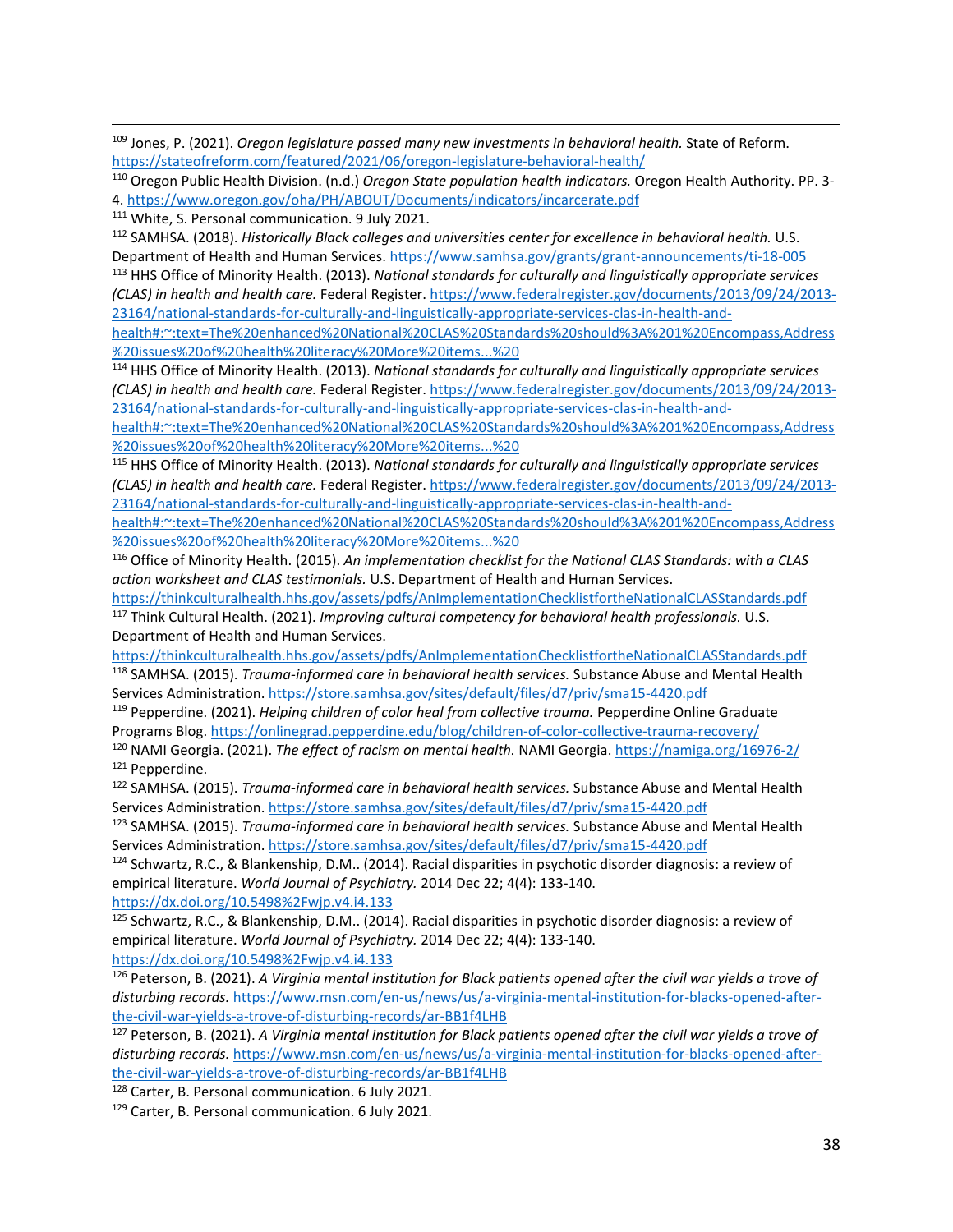<sup>130</sup> SAMHSA. 2020. *National Guidelines for Behavioral Health Crisis Care.* Substance Abuse and Mental Health Services Administration[. https://www.samhsa.gov/sites/default/files/national-guidelines-for-behavioral-health](https://www.samhsa.gov/sites/default/files/national-guidelines-for-behavioral-health-crisis-care-02242020.pdf)[crisis-care-02242020.pdf](https://www.samhsa.gov/sites/default/files/national-guidelines-for-behavioral-health-crisis-care-02242020.pdf)

131 Carter, B. Personal communication. 6 July 2021.

<sup>132</sup> Xie, H. (2013). Strengths-based approach for mental health recovery. *Iranian Journal of Psychiatry and Behavioral Sciences.* <https://www.ncbi.nlm.nih.gov/pmc/articles/PMC3939995/>

<sup>133</sup> Utah Office of Health Disparities. (2015). *Health status by race and ethnicity, 2015.* Utah Department of Health. <https://health.utah.gov/disparities/data/race-ethnicity-report/2015HealthStatusbyRace&Ethnicity.pdf>

<sup>134</sup> Wisconsin Department of Health Services. (2021). *Differences in crisis services and psychiatric hospitalizations across race and ethnicity.* Wisconsin Department of Health Services.

<https://www.dhs.wisconsin.gov/publications/p02904.pdf>

<sup>135</sup> SAMHSA. 2020. *National Guidelines for Behavioral Health Crisis Care.* Substance Abuse and Mental Health Services Administration[. https://www.samhsa.gov/sites/default/files/national-guidelines-for-behavioral-health](https://www.samhsa.gov/sites/default/files/national-guidelines-for-behavioral-health-crisis-care-02242020.pdf)[crisis-care-02242020.pdf](https://www.samhsa.gov/sites/default/files/national-guidelines-for-behavioral-health-crisis-care-02242020.pdf)

<sup>136</sup> CDC. (2021). *What are social determinants of health?* Centers for Disease Control and Prevention. <https://www.cdc.gov/socialdeterminants/about.html>

<sup>137</sup> Armstrong, V. (2020). *Stigma regarding mental illness among people of color.* Center of Unlimited Potential. <https://www.cupotential.org/communities-of-color>

<sup>138</sup> Revive. (2021). *Mental health stigma in Asian communities.* Revive.

[https://revivementalhealth.org/2021/02/11/mental-health-stigma-in-asian-](https://revivementalhealth.org/2021/02/11/mental-health-stigma-in-asian-communities/#:%7E:text=The%20mental%20health%20stigma%20in%20Asian%20communities%20is,mental%20illness%20is%20shameful%2C%20untreatable%2C%20and%20a%20weakness)

[communities/#:~:text=The%20mental%20health%20stigma%20in%20Asian%20communities%20is,mental%20illne](https://revivementalhealth.org/2021/02/11/mental-health-stigma-in-asian-communities/#:%7E:text=The%20mental%20health%20stigma%20in%20Asian%20communities%20is,mental%20illness%20is%20shameful%2C%20untreatable%2C%20and%20a%20weakness) [ss%20is%20shameful%2C%20untreatable%2C%20and%20a%20weakness.](https://revivementalhealth.org/2021/02/11/mental-health-stigma-in-asian-communities/#:%7E:text=The%20mental%20health%20stigma%20in%20Asian%20communities%20is,mental%20illness%20is%20shameful%2C%20untreatable%2C%20and%20a%20weakness) 139 Cleveland Clinic. (2017). *Overcoming mental health stigma in the Latino community.* ConsultQD.

<span id="page-39-0"></span><https://consultqd.clevelandclinic.org/overcoming-mental-health-stigma-in-the-latino-community/>

<sup>140</sup> Nichols, J. (2020). *Break the stigma: mental health in communities of color*. Kaleidoscope Teen.

<span id="page-39-1"></span>[https://kaleidoscopeteenmagazine.com/2020/10/02/break-the-stigma-mental-heath-in-communities-of-](https://kaleidoscopeteenmagazine.com/2020/10/02/break-the-stigma-mental-heath-in-communities-of-color/#:%7E:text=In%20many%20communities%20of%20color%2C%20mental%20health%20is,from%20mental%20health%20issues%20as%20weaknesses%20or%20failures)

[color/#:~:text=In%20many%20communities%20of%20color%2C%20mental%20health%20is,from%20mental%20he](https://kaleidoscopeteenmagazine.com/2020/10/02/break-the-stigma-mental-heath-in-communities-of-color/#:%7E:text=In%20many%20communities%20of%20color%2C%20mental%20health%20is,from%20mental%20health%20issues%20as%20weaknesses%20or%20failures) [alth%20issues%20as%20weaknesses%20or%20failures.](https://kaleidoscopeteenmagazine.com/2020/10/02/break-the-stigma-mental-heath-in-communities-of-color/#:%7E:text=In%20many%20communities%20of%20color%2C%20mental%20health%20is,from%20mental%20health%20issues%20as%20weaknesses%20or%20failures) 141 Green, G. Personal communication. 29 June 2021.

<span id="page-39-3"></span><span id="page-39-2"></span><sup>142</sup> Cleveland Clinic. (2017). *Overcoming mental health stigma in the Latino community.* ConsultQD. <https://consultqd.clevelandclinic.org/overcoming-mental-health-stigma-in-the-latino-community/>

<sup>143</sup> Ezekiel, N., Malik, C., Neylon, K., and Lutterman, T. (2021). *Improving behavioral health services for individuals with SMI in rural and frontier communities.* American Psychiatric Association. Pre-publication.

<span id="page-39-6"></span><span id="page-39-5"></span><span id="page-39-4"></span><sup>144</sup> Bureau of Justice Statistics. (2019). *Total correctional population.* Bureau of Justice Statistics. <https://www.bjs.gov/index.cfm?tid=11&ty=tp>

<span id="page-39-7"></span><sup>145</sup> Federal Bureau of Investigation. (2019). *Crime in the United States.* U.S. Department of Justice. <https://ucr.fbi.gov/crime-in-the-u.s/2019/crime-in-the-u.s.-2019/topic-pages/tables/table-43>

<sup>146</sup> Green, G. Personal communication. 29 June 2021.

<span id="page-39-8"></span><sup>147</sup> Carson, K.

<sup>148</sup> Traube, A., Guyer, J.A., & Boozang, P.M. (2021). *The American Rescue Plan Act's state option to invest in mobile crisis intervention services.* Robert Wood Johnson Foundation.

<span id="page-39-9"></span><sup>149</sup> NRI, Inc. (2021). *State mental health agency crisis services: NRI's 2020-2021 State Profiles.* NASMHPD Research Institute. Pre-publication.

<sup>150</sup> Canuteson, M. Personal communication. May 2021.

<span id="page-39-10"></span><sup>151</sup> Canuteson, M. Personal communication. May 2021.

<sup>152</sup> Oregon Health Authority. (2021). *Discussion draft – COVID-19 Vaccine Advisory Committee Charter.* Oregon Health Authority.

<span id="page-39-11"></span>[https://www.oregon.gov/oha/PH/PREVENTIONWELLNESS/VACCINESIMMUNIZATION/IMMUNIZATIONPARTNERSHI](https://www.oregon.gov/oha/PH/PREVENTIONWELLNESS/VACCINESIMMUNIZATION/IMMUNIZATIONPARTNERSHIPS/COVID19VAC/Packet-COVID-19-VAC-2021-01-07.pdf#:%7E:text=Oregon%20Health%20Authority%20has%20a%2010-year%20goal%20to,of%20the%20decisions%20that%20affect%20their%20lives%20) [PS/COVID19VAC/Packet-COVID-19-VAC-2021-01-](https://www.oregon.gov/oha/PH/PREVENTIONWELLNESS/VACCINESIMMUNIZATION/IMMUNIZATIONPARTNERSHIPS/COVID19VAC/Packet-COVID-19-VAC-2021-01-07.pdf#:%7E:text=Oregon%20Health%20Authority%20has%20a%2010-year%20goal%20to,of%20the%20decisions%20that%20affect%20their%20lives%20)

[07.pdf#:~:text=Oregon%20Health%20Authority%20has%20a%2010-](https://www.oregon.gov/oha/PH/PREVENTIONWELLNESS/VACCINESIMMUNIZATION/IMMUNIZATIONPARTNERSHIPS/COVID19VAC/Packet-COVID-19-VAC-2021-01-07.pdf#:%7E:text=Oregon%20Health%20Authority%20has%20a%2010-year%20goal%20to,of%20the%20decisions%20that%20affect%20their%20lives%20)

<span id="page-39-12"></span>[year%20goal%20to,of%20the%20decisions%20that%20affect%20their%20lives%20](https://www.oregon.gov/oha/PH/PREVENTIONWELLNESS/VACCINESIMMUNIZATION/IMMUNIZATIONPARTNERSHIPS/COVID19VAC/Packet-COVID-19-VAC-2021-01-07.pdf#:%7E:text=Oregon%20Health%20Authority%20has%20a%2010-year%20goal%20to,of%20the%20decisions%20that%20affect%20their%20lives%20)

<span id="page-39-13"></span><sup>153</sup> Oregon Health Authority. (2021). *Discussion draft – COVID-19 Vaccine Advisory Committee Charter.* Oregon Health Authority.